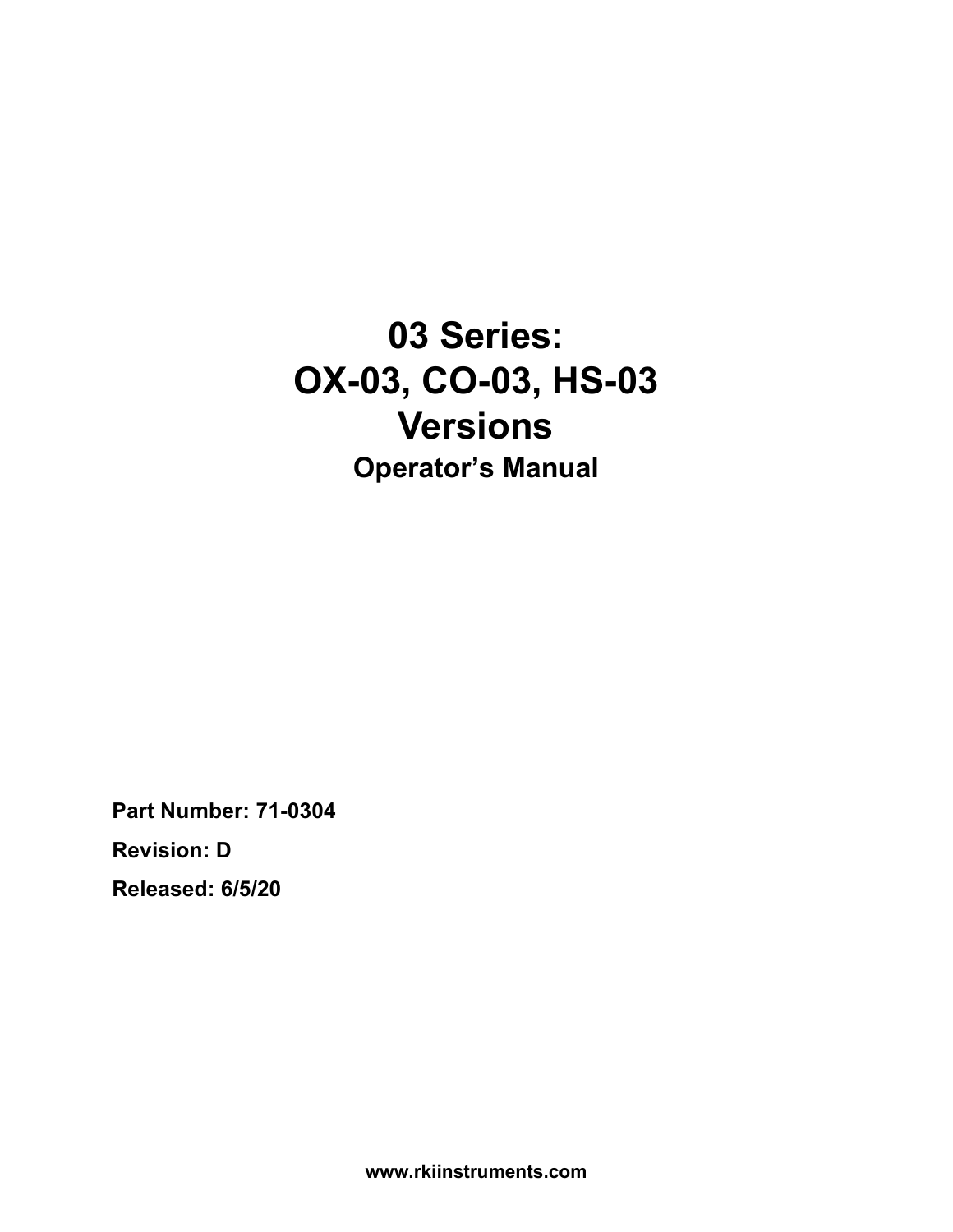# *WARNING*

Read and understand this instruction manual before operating instrument. Improper use of the gas monitor could result in bodily harm or death.

Periodic calibration and maintenance of the gas monitor is essential for proper operation and correct readings. Please calibrate and maintain this instrument regularly! Frequency of calibration depends upon the type of use you have and the sensor types. Typical calibration frequencies for most applications are between 1 and 3 months, but can be required more often or less often based on your usage.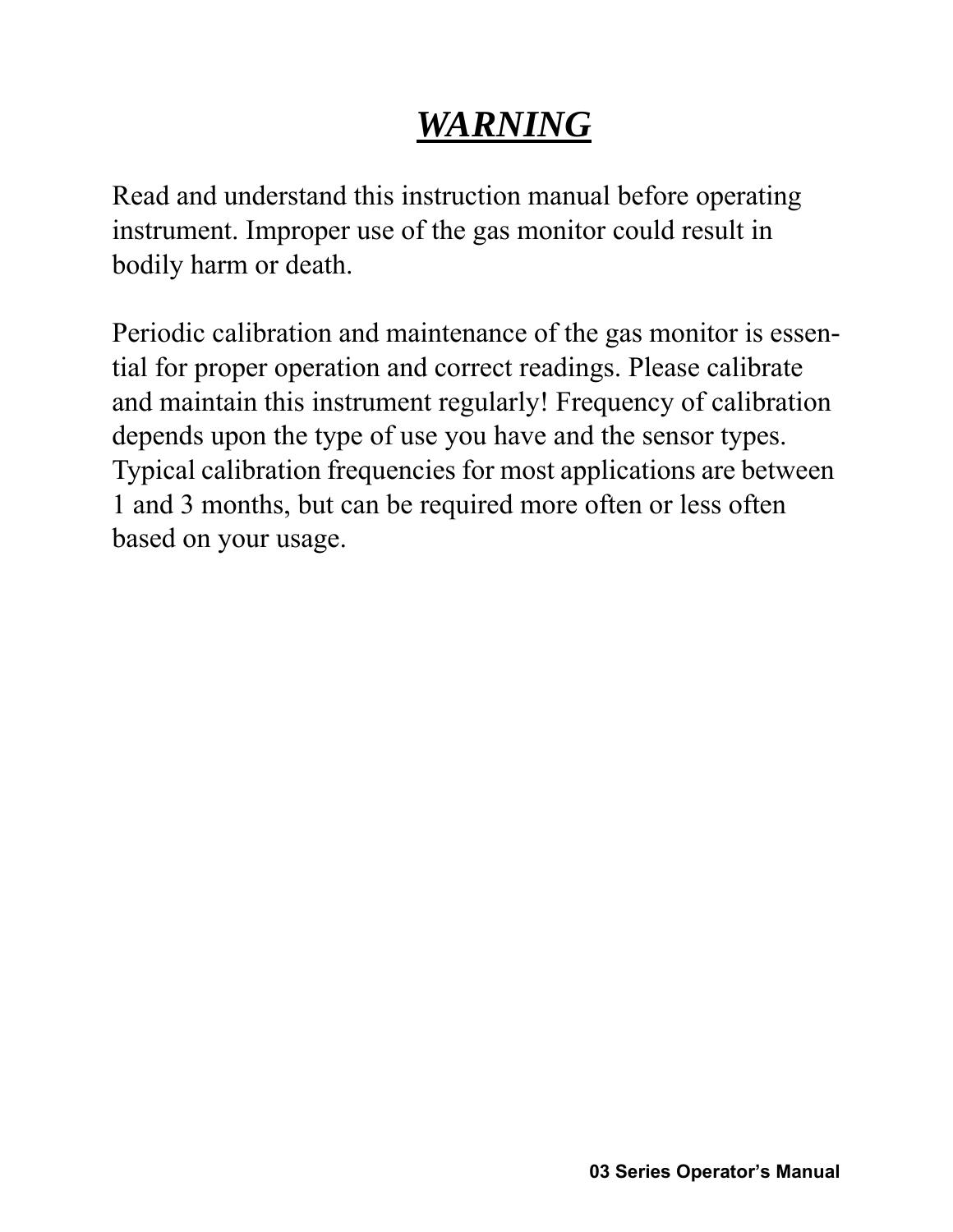# **Warranty**

RKI Instruments, Inc. warrants the OX-03 Single Gas Monitor sold by us to be free from defects in materials, workmanship, and performance for a period of two (2) years from the date of shipment from RKI Instruments, Inc. and warrants the CO-03 and HS-03 Single Gas Monitors sold by us for three (3) years from the date of shipment from RKI Instruments, Inc. This includes the instrument and the original sensor. Replacement parts are warranted for one (1) year from the date of their shipment from RKI Instruments, Inc. Replacement sensors are warranted for two (2) years from the date of their shipment from RKI Instruments, Inc. Any parts found defective within their warranty period will be repaired or replaced, at our option, free of charge. This warranty does not apply to those items, which by their nature, are subject to deterioration or consumption in normal service, and which must be cleaned, repaired, or replaced on a routine basis. Examples of such items are as follows:

Absorbent cartridges

Filter elements, disks, or sheets

Pump diaphragms and valves

Warranty is voided by abuse including mechanical damage, alteration, rough handling, or repair procedures not in accordance with the instruction manual. This warranty indicates the full extent of our liability, and we are not responsible for removal or replacement costs, local repair costs, transportation costs, or contingent expenses incurred without our prior approval.

THIS WARRANTY IS EXPRESSLY IN LIEU OF ANY AND ALL OTHER WARRANTIES AND REPRESENTATIONS, EXPRESSED OR IMPLIED, AND ALL OTHER OBLIGATIONS OR LIABILITIES ON THE PART OF RKI INSTRUMENTS, INC. INCLUDING BUT NOT LIMITED TO THE WARRANTY OF MERCHANTABILITY OR FITNESS FOR A PARTICULAR PURPOSE. IN NO EVENT SHALL RKI INSTRUMENTS, INC. BE LIABLE FOR INDIRECT, INCIDENTAL, OR CONSEQUENTIAL LOSS OR DAMAGE OF ANY KIND CONNECTED WITH THE USE OF ITS PRODUCTS OR FAILURE OF ITS PRODUCTS TO FUNCTION OR OPERATE PROPERLY.

This warranty covers instruments and parts sold to users only by authorized distributors, dealers, and representatives as appointed by RKI Instruments, Inc.

We do not assume indemnification for any accident or damage caused by the operation of this gas monitor and our warranty is limited to replacement of parts or our complete goods.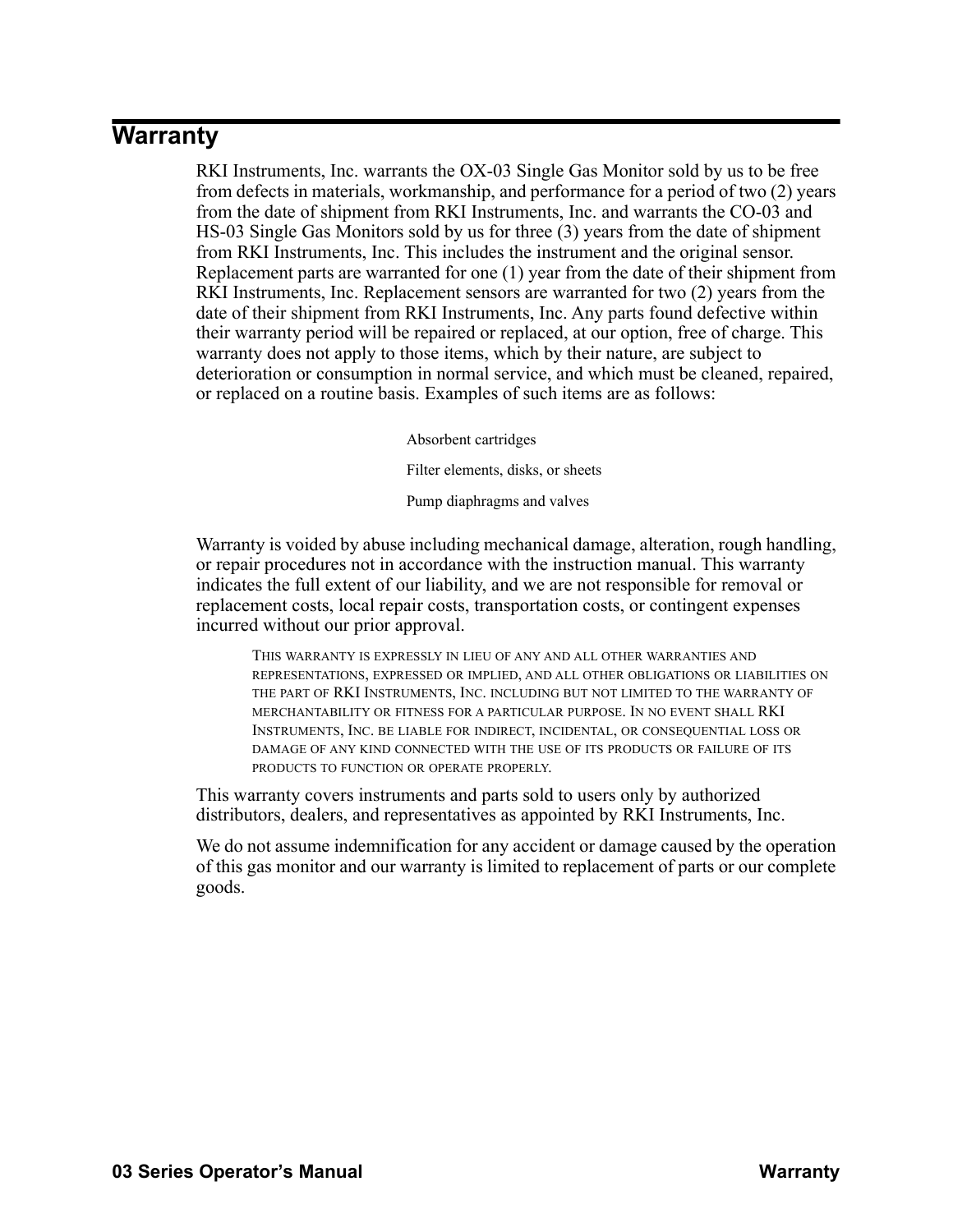# **Table of Contents**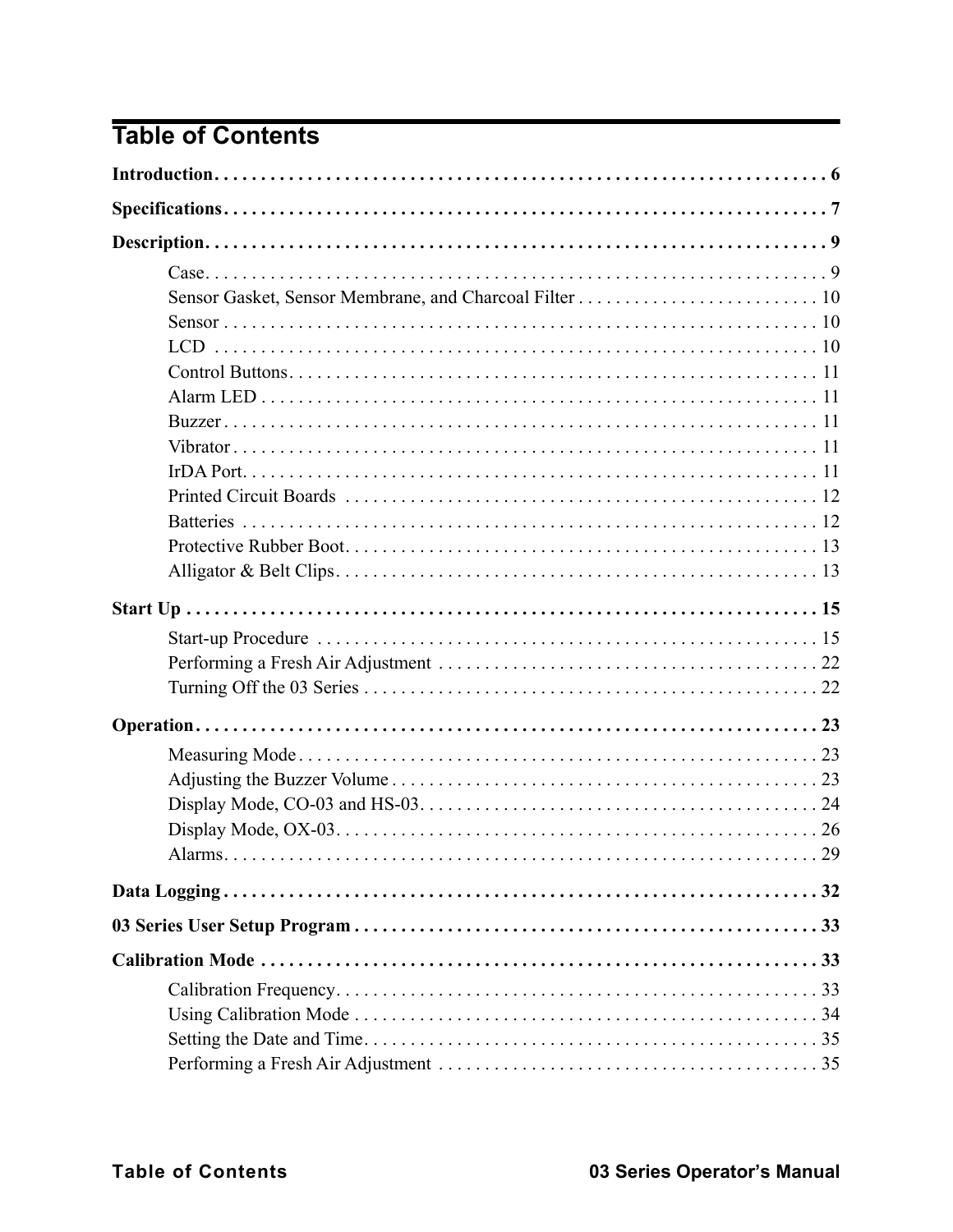| Performing an Automatic Span Adjustment                                       |
|-------------------------------------------------------------------------------|
|                                                                               |
| Performing an Easy Span Adjustment (Zero Adjustment for OX-03) in E--CAL 41   |
| Performing a Manual Span Adjustment (Zero Adjustment for OX-03) in M--CAL  46 |
|                                                                               |
|                                                                               |
|                                                                               |
|                                                                               |
|                                                                               |
|                                                                               |
| Performing an Automatic Span Adjustment                                       |
|                                                                               |
| Performing an Easy Span Adjustment (Zero Adjustment for OX-03) in E--CAL58    |
| Performing a Manual Span Adjustment (Zero Adjustment for OX-03) in M--CAL 59  |
|                                                                               |
|                                                                               |
|                                                                               |
|                                                                               |
|                                                                               |
|                                                                               |
|                                                                               |
|                                                                               |
|                                                                               |
| WARNING: Understand this manual before operating the 03 Series. Substitution  |
| of components may impair intrinsic safety. To prevent ignition of a           |
| hazardous atmosphere, batteries must only be changed in an area               |

*known to be nonhazardous. This unit has not been tested in an oxygen enriched atmosphere (above 21%).*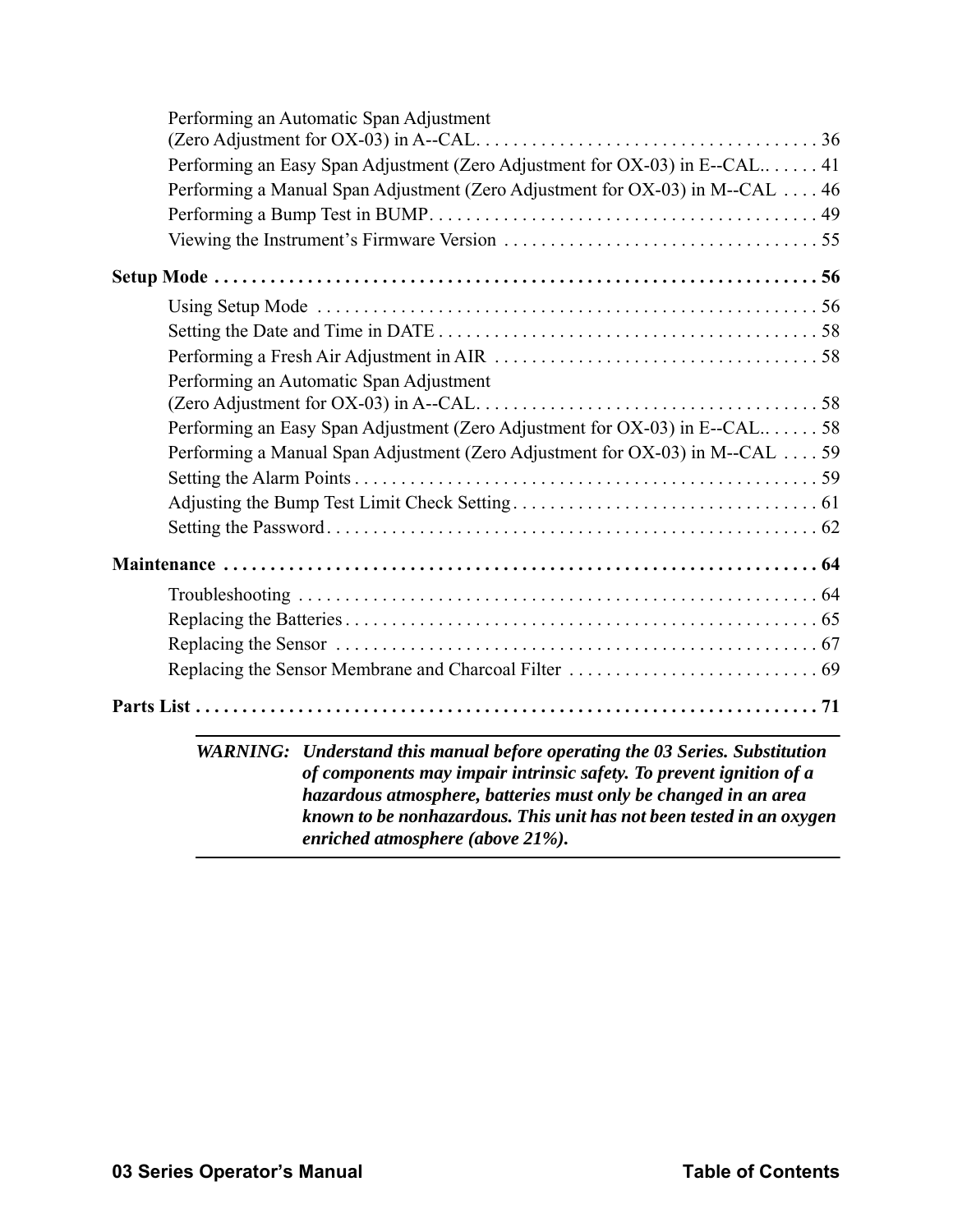# <span id="page-5-0"></span>**Introduction**

Using an advanced microprocessor controlled detection system, the 03 Series Personal Single Channel Gas Monitor detects the presence of either carbon monoxide (CO), hydrogen sulfide  $(H<sub>2</sub>S)$ , or oxygen  $(O<sub>2</sub>)$ . The 03 Series' compact size and easy-to-use design make it ideally suited for a wide range of applications, including sewage treatment plants, tunnels, hazardous waste sites, petrochemical facilities, oil fields, mines, and chemical plants. The 03 Series is even small enough to be placed conveniently in a pocket. The 03 Series offers the following features:

- Compact design
- Fast, accurate response with backlit digital liquid crystal display (LCD)
- Visual, audible, and vibration alarms
- Microprocessor control for reliability, ease of use, and advanced capabilities
- Resistance to RF (radio frequency) interference
- Datalogging including interval trend data and alarm trend data
- Peak, STEL, and TWA indication for CO-03 & HS-03
- Minimum and maximum indication for OX-03
- Over range alarm
- Gas, battery, sensor failure, and system failure alarms
- Over 3,000 hours operation on one set of alkaline batteries
- Rotatable alligator clip for "hands free" gas monitoring, belt clip optional
- CSA certification for intrinsic safety in Class I, Division I, Groups A, B, C, and D hazardous atmospheres

*WARNING: The 03 Series detects oxygen deficiency and elevated levels of oxygen, carbon monoxide, and hydrogen sulfide, all of which can be dangerous or life threatening. When using the 03 Series, you must follow the instructions and warnings in this manual to assure proper and safe operation of the unit and to minimize the risk of personal injury. Be sure to maintain and periodically calibrate the 03 Series as described in this manual.*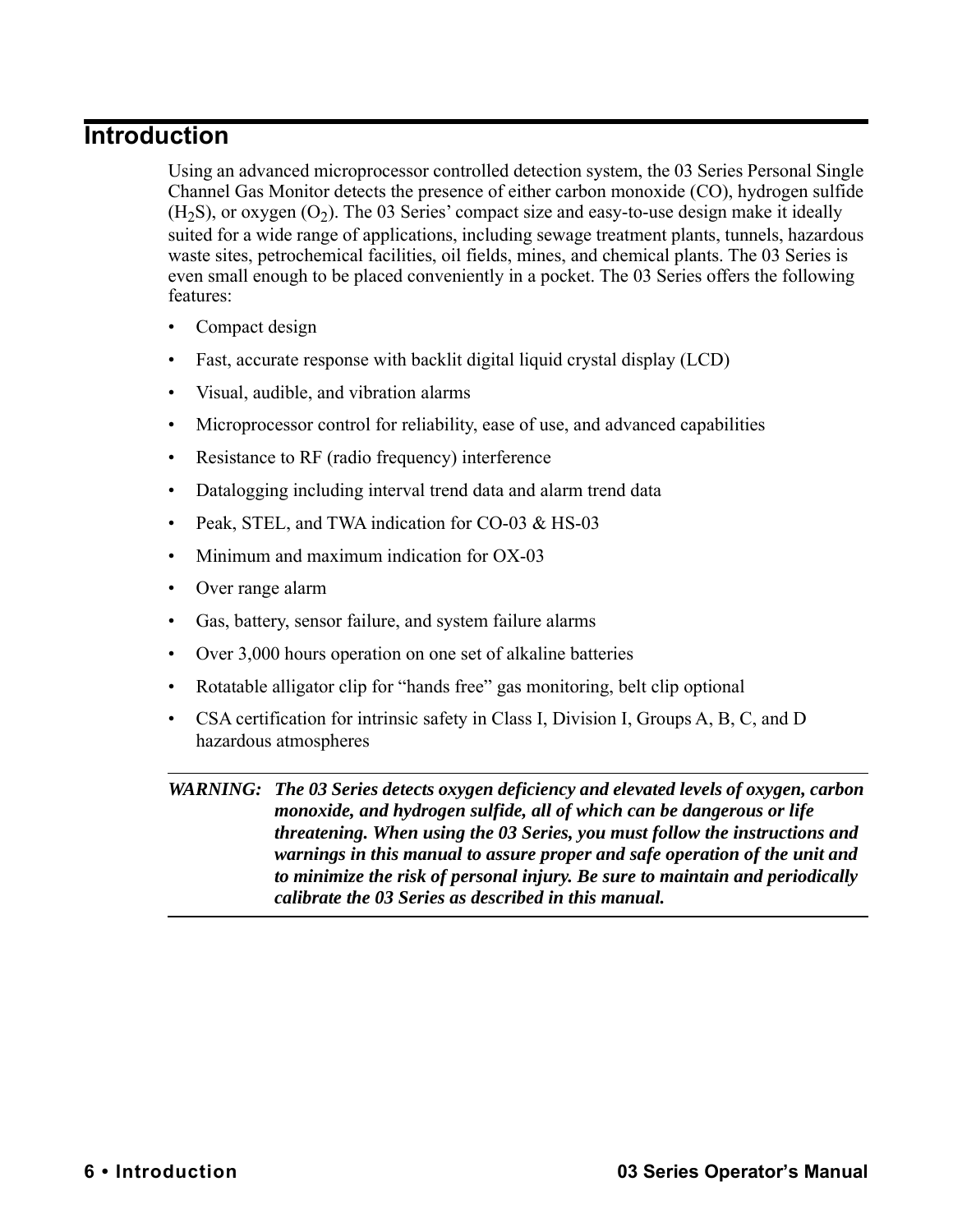# <span id="page-6-0"></span>**Specifications**

|                                      | $CO-03$                                                                                                                                                                                                                                | <b>HS-03</b>                                                                       | $OX-03$                                                           |
|--------------------------------------|----------------------------------------------------------------------------------------------------------------------------------------------------------------------------------------------------------------------------------------|------------------------------------------------------------------------------------|-------------------------------------------------------------------|
| <b>Target Gas</b>                    | Carbon Monoxide (CO)                                                                                                                                                                                                                   | Hydrogen Sulfide $(H_2S)$                                                          | Oxygen<br>(O <sub>2</sub> )                                       |
| <b>Detection Range</b>               | $0$ to 500 ppm                                                                                                                                                                                                                         | 0 to 100.0 ppm                                                                     | 0 to $40.0\%$ vol.                                                |
| Display Increment                    | 1 ppm                                                                                                                                                                                                                                  | $0.5$ ppm                                                                          | $0.1\%$ vol.                                                      |
| <b>Detection Principle</b>           | <b>Electro Chemical</b>                                                                                                                                                                                                                | <b>Electro Chemical</b>                                                            | Galvanic Cell                                                     |
| <b>Alarm Points</b>                  | Low<br>25 ppm<br>High<br>50 ppm<br><b>TWA</b><br>25 ppm<br><b>STEL</b><br>$200$ ppm                                                                                                                                                    | Low<br>$5.0$ ppm<br>High<br>30.0 ppm<br>TWA<br>$1.0$ ppm<br><b>STEL</b><br>5.0 ppm | Low 19.5% vol.<br>(decreasing)<br>High 23.5% vol.<br>(increasing) |
| Sampling Method                      | Diffusion                                                                                                                                                                                                                              | Diffusion                                                                          | Diffusion                                                         |
| Response Time                        | T90 in 30 seconds                                                                                                                                                                                                                      | T90 in 30 seconds                                                                  | T90 in 20 seconds                                                 |
| Accuracy                             | $\pm$ 5% of reading or $\pm$ 5<br>ppm CO (whichever is<br>greater)                                                                                                                                                                     | $\pm$ 5% of reading or $\pm$ 2<br>ppm $H_2S$ (whichever is<br>greater)             | $\pm 0.5\%$ O <sub>2</sub>                                        |
| Indication                           | Digital LCD                                                                                                                                                                                                                            |                                                                                    |                                                                   |
| Safety/Regulatory                    | US<br>186718<br>CSA classified, "C/US", as Intrinsically Safe. Exia. Class I, Groups A, B, C, & D.<br>Temperature Code T3C.                                                                                                            |                                                                                    |                                                                   |
| Power                                | Two AAA size alkaline batteries standard, Duracell MN2400 or PC2400                                                                                                                                                                    |                                                                                    |                                                                   |
| <b>Continuous Operating</b><br>Hours | At $25^{\circ}$ C: Over 3,000 hours, no alarms or backlighting                                                                                                                                                                         |                                                                                    |                                                                   |
| Case                                 | High-impact plastic, dust and weather proof                                                                                                                                                                                            |                                                                                    |                                                                   |
| <b>Standard Accessories</b>          | Rubber protective boot<br>Alligator clip                                                                                                                                                                                               |                                                                                    |                                                                   |
| Optional Accessories                 | Calibration adapter<br>$\bullet$<br>Calibration kit<br>٠<br>Belt clip<br>٠<br>Wrist strap<br>IrDA/USB cable for downloading data to computer<br>Product CD, includes 03 Series Datalogging Program and 03 Series User Setup<br>Program |                                                                                    |                                                                   |
| Dimensions and Weight                | 2.2" (54mm) W x 2.6" (67mm) H x 0.9" (24mm) D;<br>$2.8$ oz. $(80 g)$                                                                                                                                                                   |                                                                                    |                                                                   |

#### **Table 1: 03 Series Specifications**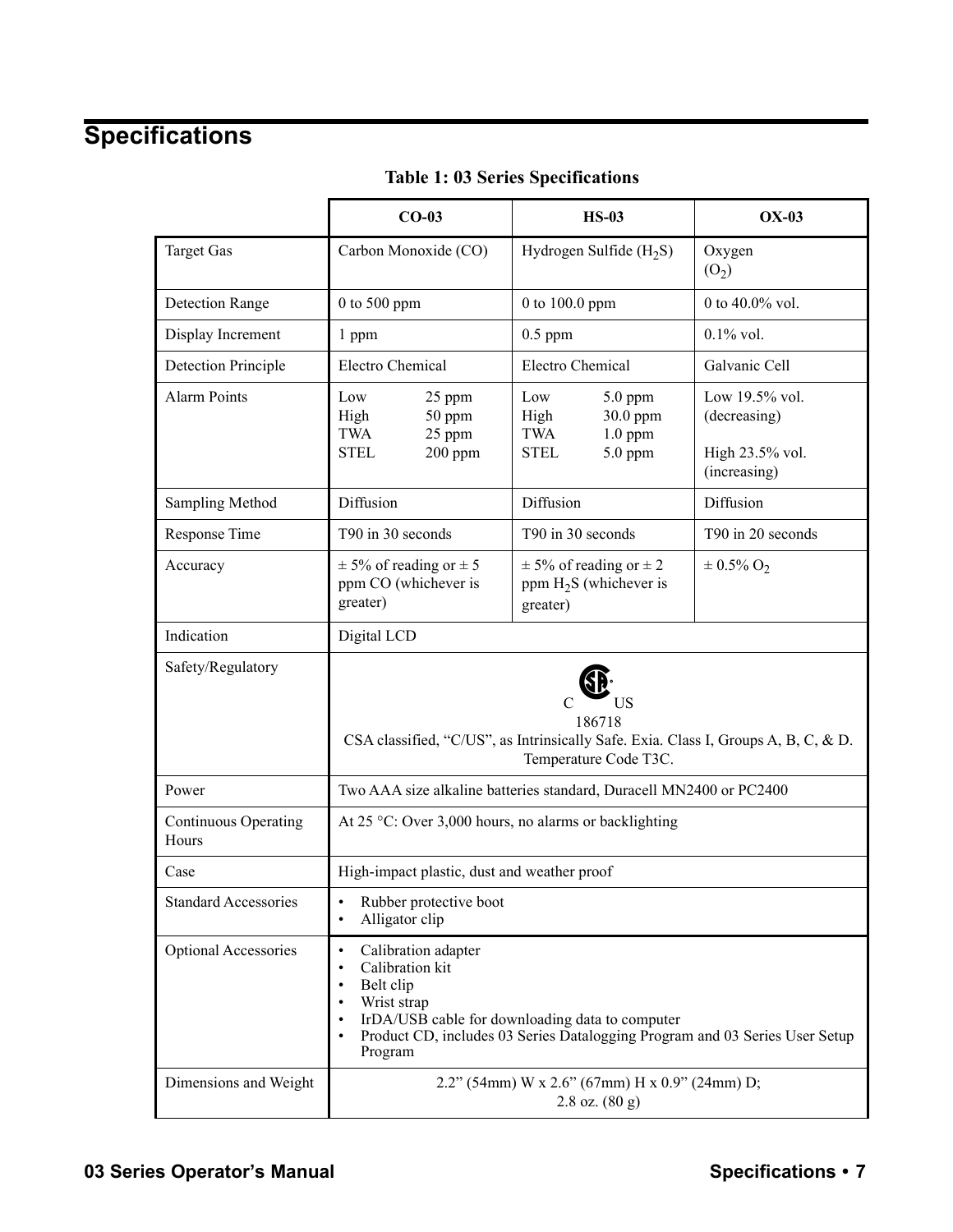#### **Table 1: 03 Series Specifications**

|                               | $CO-03$                                                                        | $HS-03$ | $OX-03$                                                                 |
|-------------------------------|--------------------------------------------------------------------------------|---------|-------------------------------------------------------------------------|
| Operating Temp. &<br>Humidity | -20 $\rm{^{\circ}C}$ to +50 $\rm{^{\circ}C}$ , 16 - 95% RH<br>(non condensing) |         | -20 $^{\circ}$ C to +50 $^{\circ}$ C,<br>0 - 95% RH (non<br>condensing) |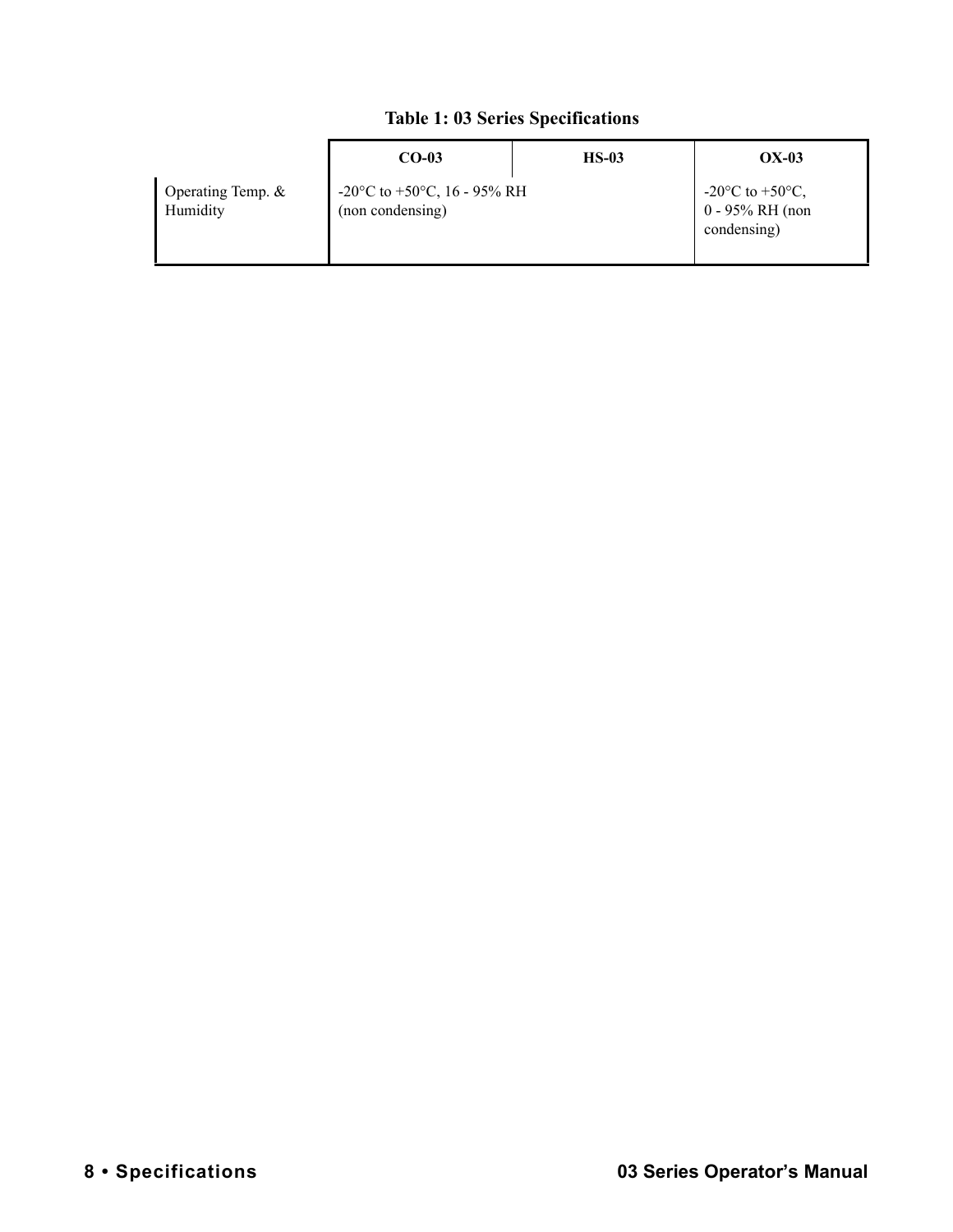# <span id="page-8-0"></span>**Description**



This section describes the components of the 03 Series.

**Figure 1: Components of the 03 Series**

#### <span id="page-8-1"></span>**Case**

The 03 Series' sturdy, high-impact plastic case is blue and consists of a front and rear case. The case is suitable for use in many environmental conditions, indoors and out. The unit is dust proof and weather resistant.

The front case has an LCD (liquid crystal display) that shows various indications. Below the LCD are two black control buttons. The left button is labeled "AIR" and the right button is labeled "POWER MODE".

The buzzer opening is located in the top left corner of the front case. To the right of the buzzer is the diffusion port for the sensor.

The alarm LED lens is located at the top of the front case.

The battery compartment is located in the rear case. Access to the compartment is accomplished by turning the captive battery cover screw counterclockwise and by removing the battery cover.

There are two spring bars on the rear case. One is on the left and one is on the right. They are the same type of spring bar that is used to retain a watch band and are used to mount the alligator clip or optional belt clip.

A feature in the lower left corner of the rear case is used to install the optional wrist strap.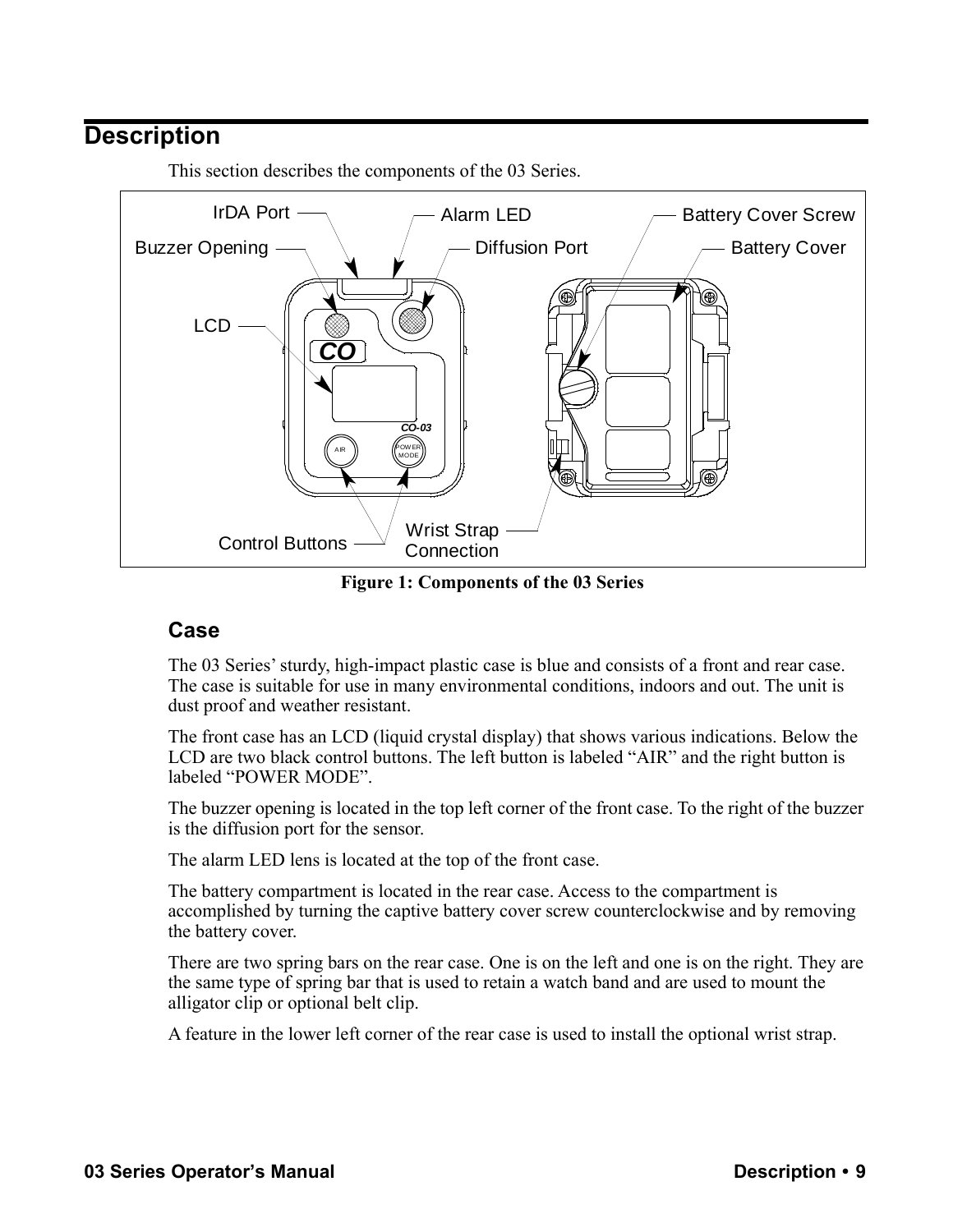## <span id="page-9-0"></span>**Sensor Gasket, Sensor Membrane, and Charcoal Filter**

The sensor membrane is a paper-like filter disk that is held in place by the sensor gasket and fits into a recessed area on the inside of the front case. The sensor membrane covers the diffusion port and protects the sensor from dirt and moisture. The sensor membrane should be inspected periodically and replaced if contaminated by dirt or moisture. See ["Replacing the](#page-68-0)  [Sensor Membrane and Charcoal Filter" on page 69](#page-68-0) for sensor membrane replacement instructions.

The CO-03 includes a charcoal filter disk which is located in the sensor gasket. The charcoal filter disk removes gases from the sampled air that will cause a response on the CO sensor such as  $H_2S$  and certain hydrocarbons. If false or elevated CO readings are noticed, especially in the presence of  $H_2S$ , change the charcoal filter disk. See "Replacing the Sensor Membrane" [and Charcoal Filter" on page 69](#page-68-0) for replacement instructions.

## <span id="page-9-1"></span>**Sensor**

The 03 Series uses either an oxygen, CO, or  $H<sub>2</sub>S$  sensor. The sensor is protected by the white sensor membrane which is held in place by the sensor gasket. The sensor membrane allows ambient air to diffuse past it to the sensor. The three sensors used in the three 03 Series models use different detection principles as described below.

## *Oxygen Sensor*

The oxygen sensor is a galvanic type of sensor. A membrane covers the cell and allows gas to diffuse into the cell at a rate proportional to the partial pressure of oxygen. The oxygen reacts in the cell and produces a voltage proportional to the concentration of oxygen. The voltage is measured by the 03 Series' circuitry, converted to a measurement of gas concentration, and displayed on the LCD.

## *CO and H2S Sensors*

The CO and  $H_2S$  sensors are electrochemical sensors that consist of two precious metal electrodes in an acid electrolyte. A gas permeable membrane covers the sensor face and allows gas to diffuse into the electrolyte. The gas reacts in the sensor and produces a current proportional to the concentration of the target gas. The current is amplified by the 03 Series' circuitry, converted to a measurement of gas concentration, and displayed on the LCD.

## <span id="page-9-2"></span>**LCD**

The LCD is visible through the front case. When the 03 Series is in Measuring Mode, the target gas concentration, battery condition, and alarm indications are displayed on the LCD. Various other items are displayed when the LCD is in other modes, such as Calibration Mode. When either of the two control buttons are pressed, the LCD backlight comes on for 20 seconds.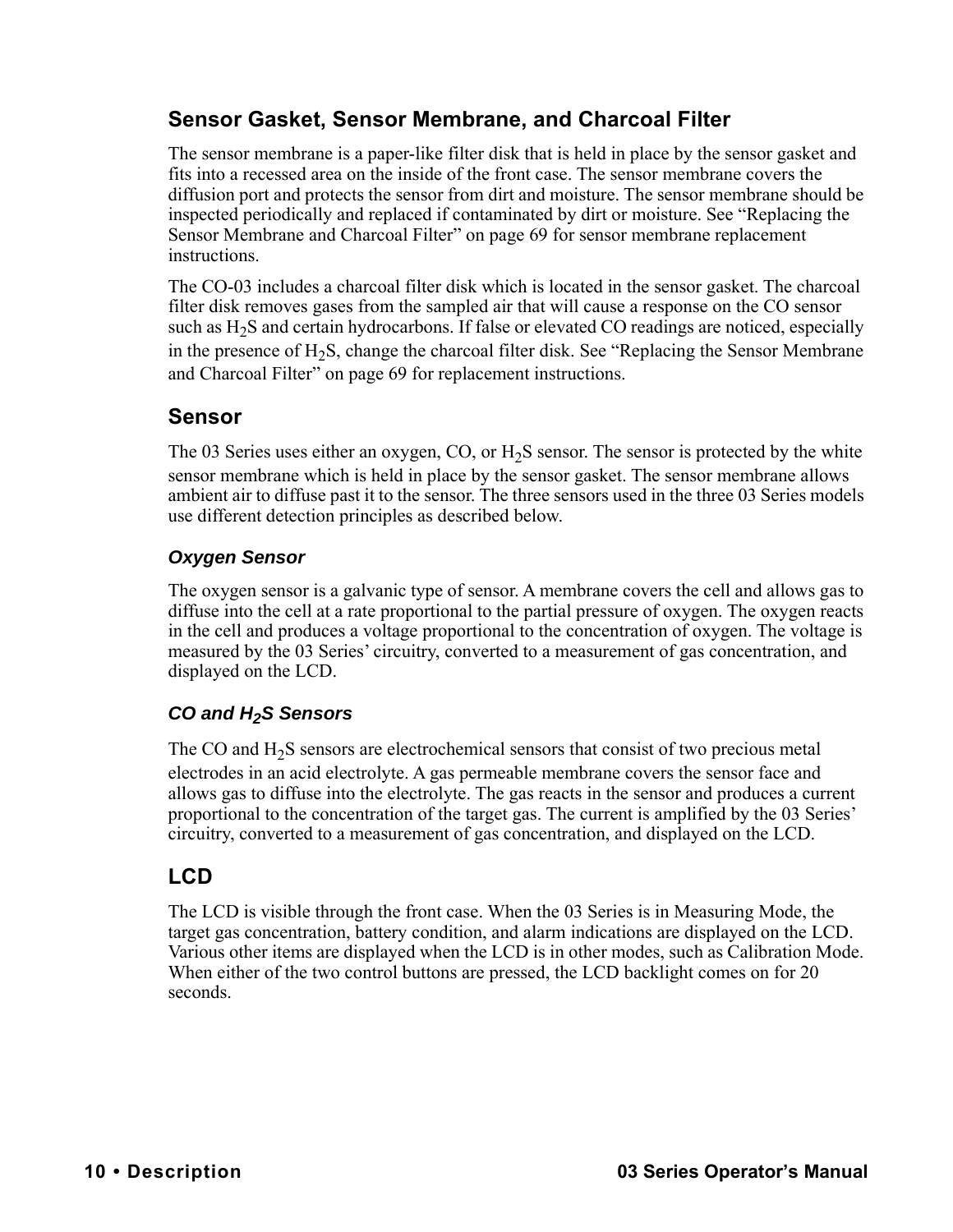# <span id="page-10-0"></span>**Control Buttons**

Below the LCD are two control buttons: POWER MODE and AIR. The POWER MODE button turns the 03 Series on and off. The functions performed by the control buttons are summarized in the following table:

| <b>Button</b>     | <b>Function</b>                                                                                                                                                                                                                                                                                   |  |  |
|-------------------|---------------------------------------------------------------------------------------------------------------------------------------------------------------------------------------------------------------------------------------------------------------------------------------------------|--|--|
| <b>POWER MODE</b> | Turns the unit on and off.<br>Turns the LCD back light on.<br>Resets the alarm circuit (gas alarms).<br>Enters Display Mode.<br>Enters Calibration Mode with the AIR button.<br>Enters Setup Mode with the AIR button.                                                                            |  |  |
| <b>AIR</b>        | Turns the LCD back light on.<br>Adjusts LCD reading when the fresh air adjustment is performed.<br>Enters Calibration Mode with the POWER MODE button.<br>Enters Setup Mode with the POWER MODE button.<br>Increases or decreases settings when the unit is in Calibration<br>Mode or Setup Mode. |  |  |

| <b>Table 2: 03 Series Control Buttons</b> |  |  |  |
|-------------------------------------------|--|--|--|
|-------------------------------------------|--|--|--|

## <span id="page-10-1"></span>**Alarm LED**

The 03 Series has one red alarm LED. It alerts you to gas, low battery, and sensor failure alarms. The alarm LED is located at the top of the front case beneath a clear plastic lens.

#### <span id="page-10-2"></span>**Buzzer**

A solid-state electronic buzzer is mounted inside the 03 Series. An opening in the top left corner of the front case allows the buzzer's sound to emanate from the case. The buzzer sounds for gas alarms, unit malfunctions, and the dead battery alarm. It also serves as an indicator during normal use of the various LCD display options.

## <span id="page-10-3"></span>**Vibrator**

A vibrating motor (vibrator) is mounted inside the 03 Series. The vibrator vibrates momentarily during the power-up sequence and for gas alarms.

## <span id="page-10-4"></span>**IrDA Port**

An infrared (IR) communications port is located just to the left of the alarm LED at the top of the front case beneath the clear lens. The data transmitted through the port is in standard IrDA protocol. A computer's infrared port or an IrDA/USB cable connected to a computer's USB port can be used to download data saved by the 03 Series to a computer using the 03 Series Data Logger Management Program. See the 03 Series Data Logger Management Program operator's manual for data logging and downloading instructions.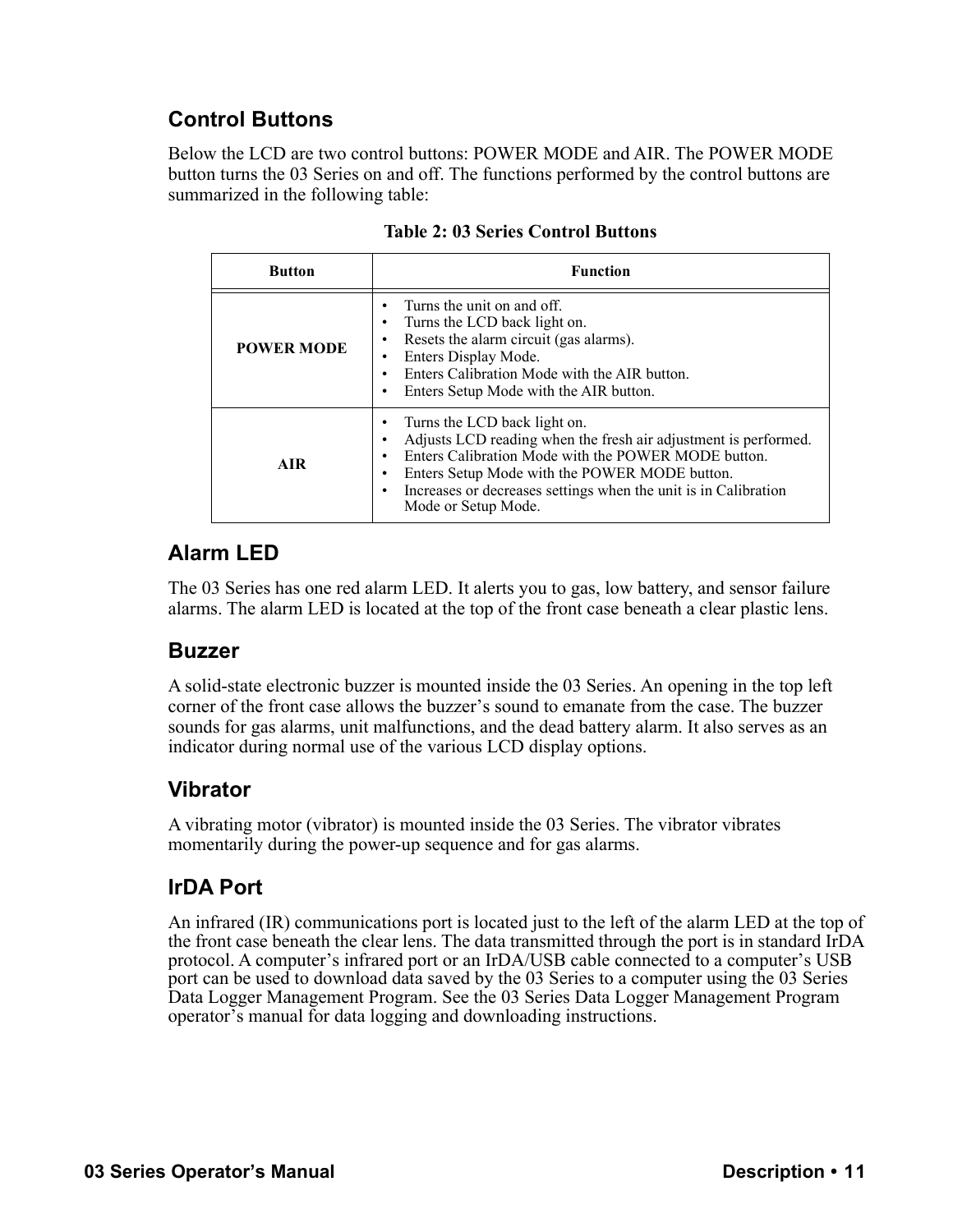# <span id="page-11-0"></span>**Printed Circuit Board**

The primary function of the 03 Series' printed circuit board is to amplify the signal sent to it from the sensor, convert the signal to a meaningful measurement of gas concentration, display the gas concentration on the LCD, store STEL, TWA, and peak gas readings, and activate the alarm circuit if an alarm point has been reached. It monitors battery level, battery failure, and sensor failure. It also controls various operating modes of the unit.

**NOTE:** The printed circuit board contains no user serviceable parts.

## <span id="page-11-1"></span>**Batteries**

Two AAA-size alkaline batteries run the 03 Series. At 25°C the alkaline batteries last at least 3,000 hours. The battery icon on the LCD shows remaining battery life.

When the 03 Series detects low battery voltage, a low battery warning is activated. When battery voltage is too low for normal operation, the 03 Series sounds a dead battery alarm.

The alkaline batteries can be replaced by removing the battery cover on the rear case. Turn the captive battery cover screw counterclockwise to release the door. See ["Replacing the](#page-64-0)  [Batteries" on page 65](#page-64-0) for detailed battery changing instructions.

*WARNING: To prevent ignition of a hazardous atmosphere, batteries must only be changed in an area known to be nonhazardous.*

#### *AVERTISSEMENT:Pour éviter l'inflammation d'une atmosphère dangereuse, les batteries doivent uniquement être modifiés ou facturés dans une zone connue comme non dangereuse.*

**NOTE:** Use of batteries not specified by RKI Instruments, Inc. will void the CSA classification and may void the warranty. See ["Replacing the Batteries" on page 65](#page-64-0).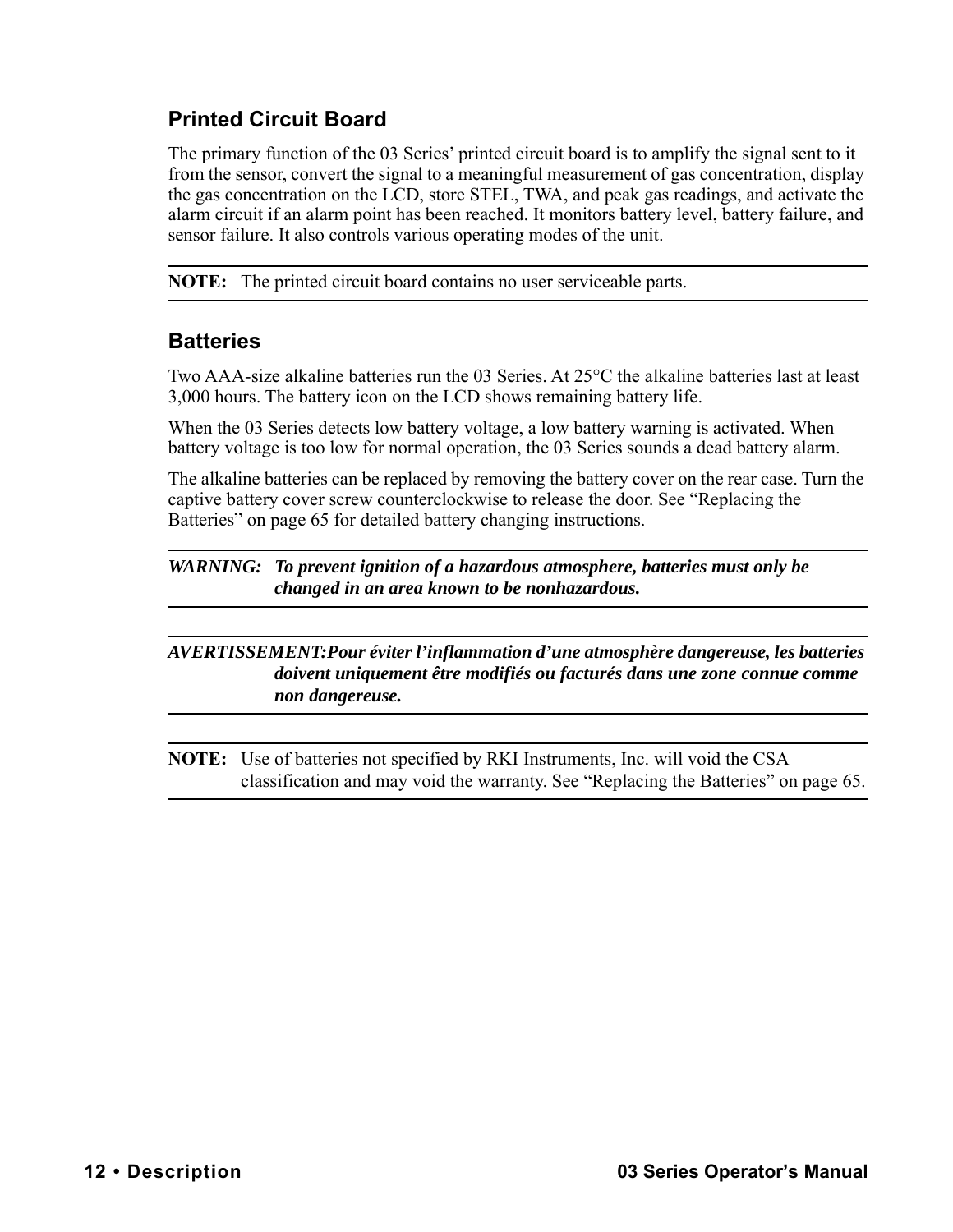# <span id="page-12-1"></span>**Protective Rubber Boot**

A protective rubber boot is installed over the 03 Series.



**Figure 2: Rubber Boot**

## <span id="page-12-0"></span>**Alligator and Belt Clips**

The 03 Series is available with two types of clips: the alligator clip (standard) and the belt clip (optional). The alligator clip is shown in [Figure 3](#page-12-2) below. The alligator clip can be used to attach the 03 Series to clothing or a belt. Teeth in the clip's jaws prevent the unit from slipping off. The clip can be rotated in 45 degree turns if necessary.



<span id="page-12-2"></span>**Figure 3: Alligator Clip**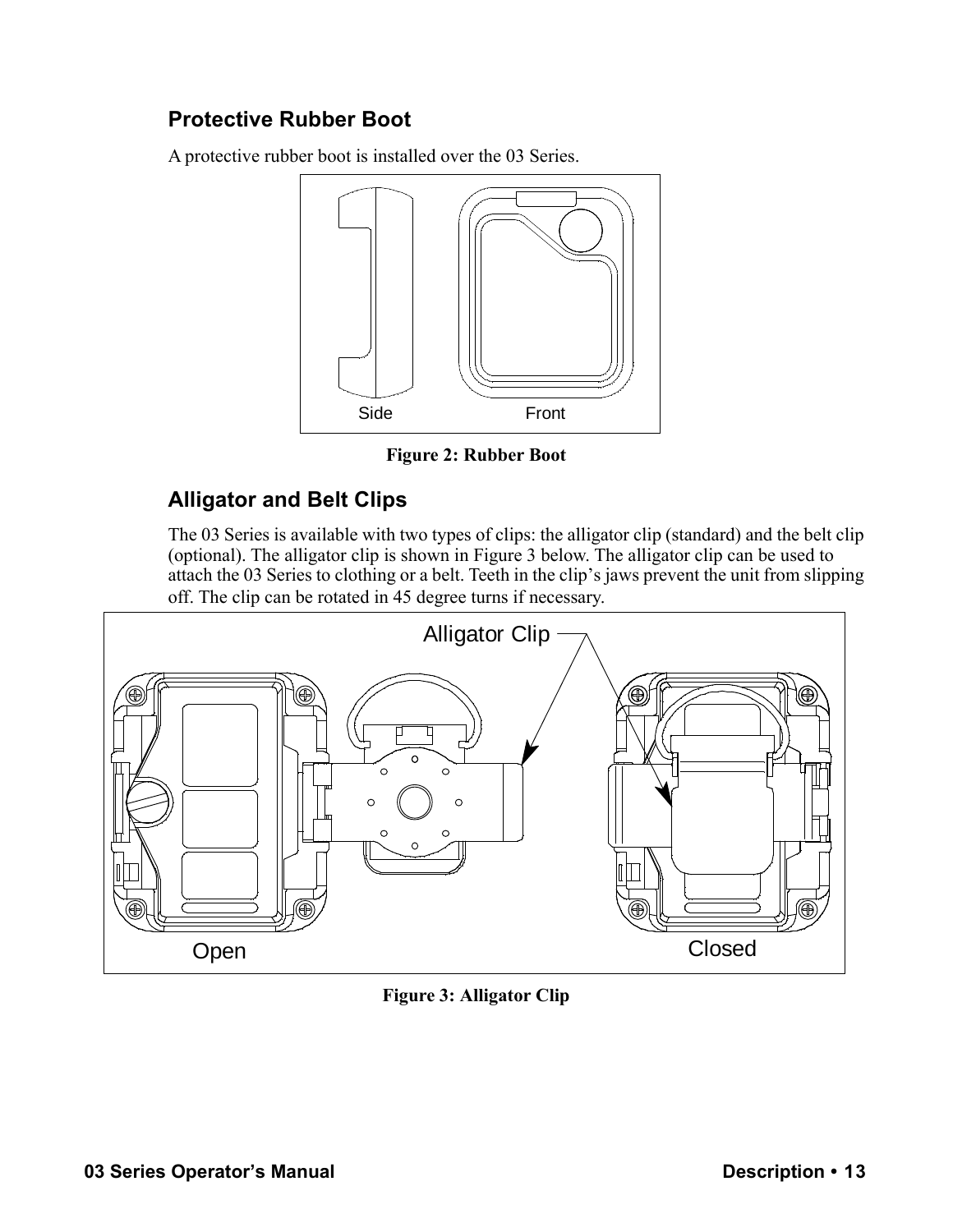

The belt clip is shown in [Figure 4](#page-13-0) below and is used to easily clip the 03 Series on a belt.

<span id="page-13-0"></span>**Figure 4: Belt Clip**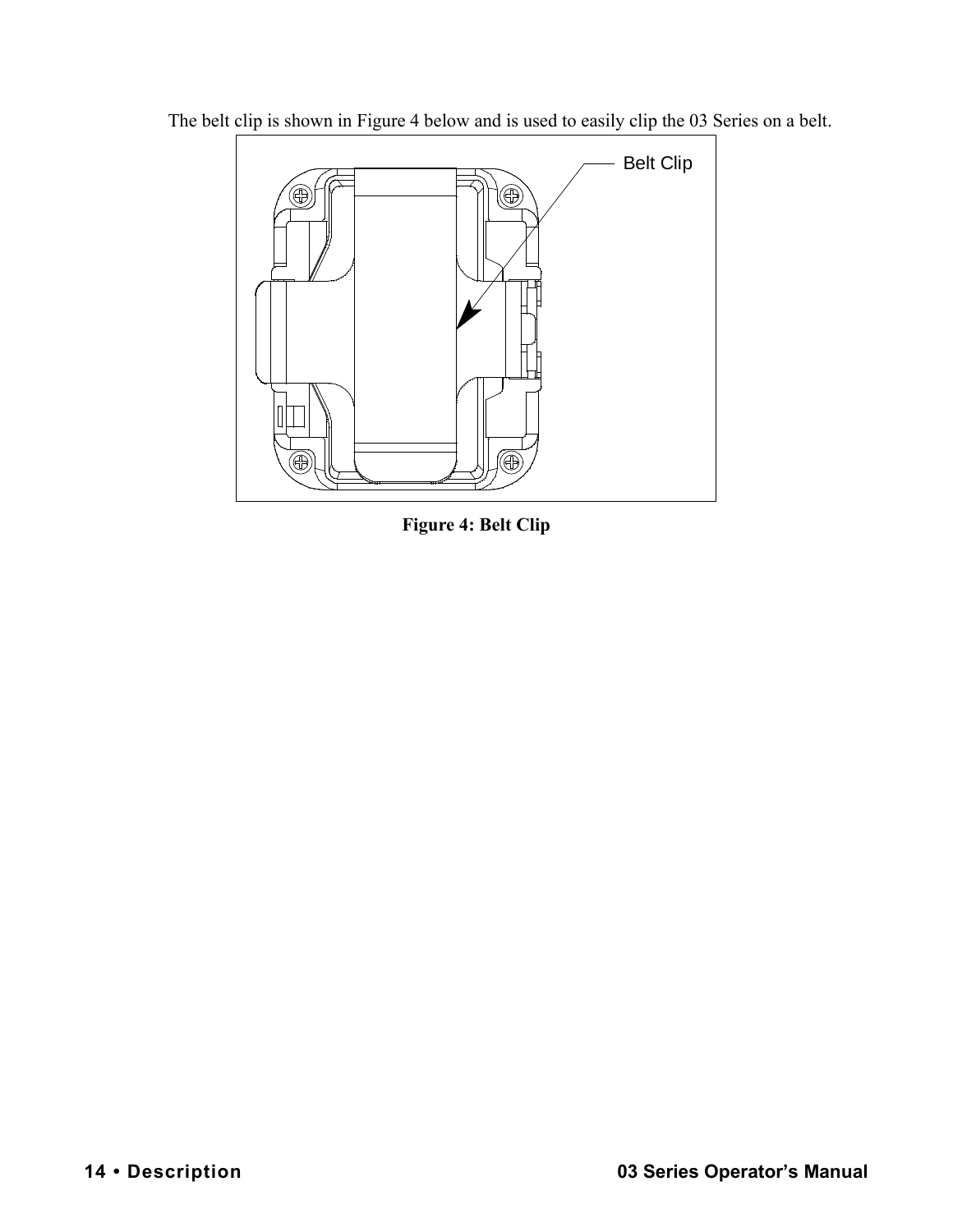# <span id="page-14-0"></span>**Start Up**

This section explains how to start up the 03 Series and to get it ready for operation.

**NOTE:** The screens shown in this section are for a CO-03. If you are using a different version of the 03 Series, your instrument screen will vary slightly from those shown below.

## <span id="page-14-1"></span>**Start-up Procedure**

- 1. Press and briefly hold down the POWER MODE button. The backlight will turn on and all the display segments will turn on. Release the button when you hear a beep.
- 2. The vibrator vibrates and the alarm light flashes momentarily.
- 3. The initial startup screen depends on how **Bump Fail Behavior** is set. This parameter along with the **Cal. Limit Display** and **Cal. Limit Check** parameters mentioned in [Step 5](#page-15-0) and the **Auto Zero Adjustment** parameter mentioned in Step 12 below cannot be set using the 03 Series' instrument menus, but are set using the 03 Series User Setup Program. See the 03 Series User Setup Program Operator's Manual for information regarding changing various instrument parameters that are not available for adjustment in the instrument's operating modes.
	- If **Bump Fail Behavior** is set to *None* (factory setting) or if it is set to *Can Not Use* and the most recently performed bump test passed, proceed to [Step 5](#page-15-0).
	- If **Bump Fail Behavior** is set to *Can Not Use* and the most recently performed bump test failed, the following screen will appear.



The instrument cannot be used until a successful bump test or calibration is performed. See ["Calibration Mode" on page 33](#page-32-0) for instructions.

4. If **Cal. Limit Display** is set to *Off*, proceed to [Step 6.](#page-17-0)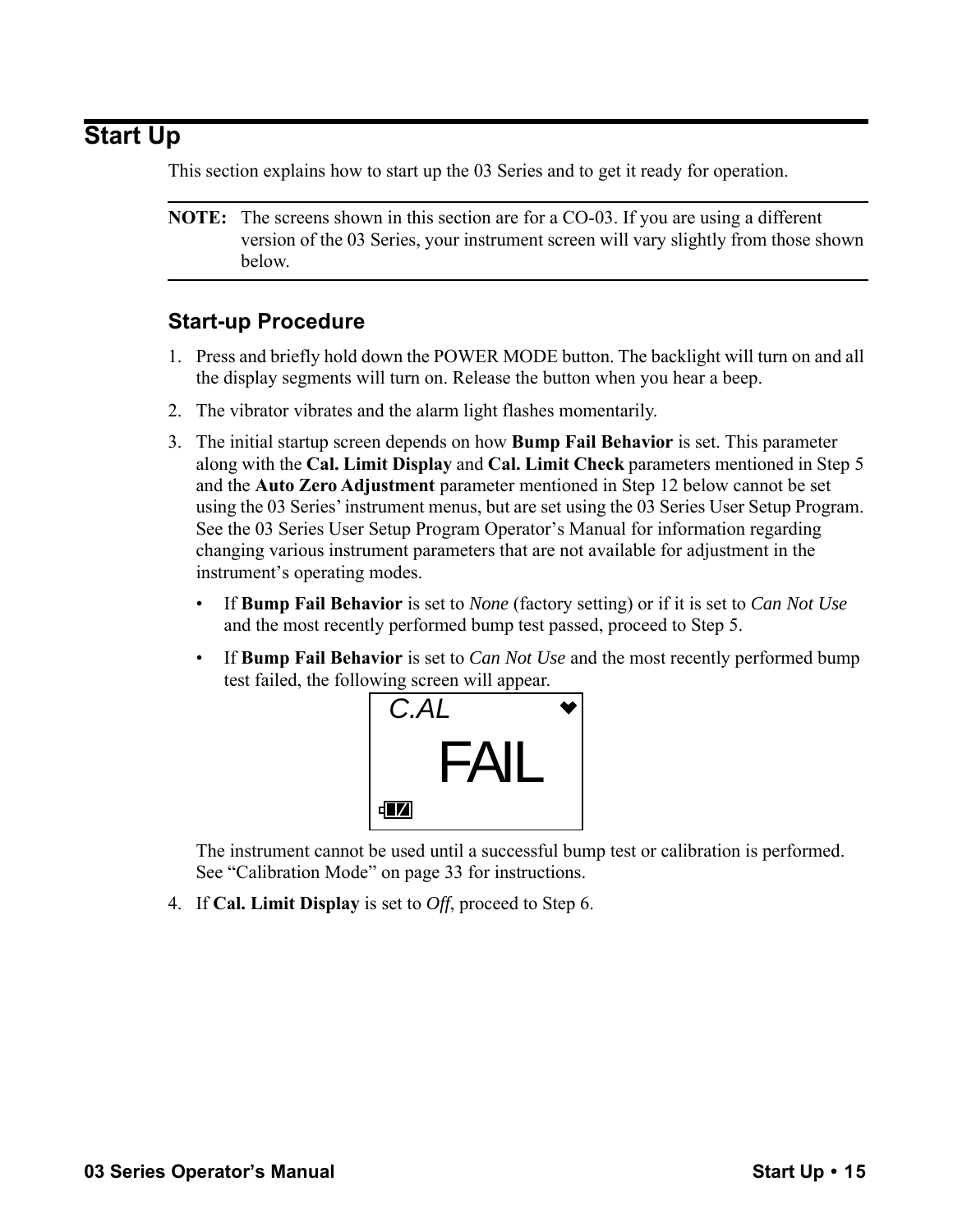- <span id="page-15-0"></span>5. If **Cal. Limit Display** is set to *On* (factory setting), the screen that appears next depends on how **Cal. Limit Check** is set.
	- If the unit is due for calibration and **Cal. Limit Check** is set to *Confirm to use* (factory setting), then the following screen sequence will occur.



The alarm LED and buzzer will pulse several times.

To continue the startup sequence without performing a calibration, press and release the AIR button. Continue to [Step 6.](#page-17-0)

To perform a calibration, press and release the POWER MODE button. Depending on the value entered into the **One Touch Cal Time** parameter using the 03 Series User Setup Program, the instrument will display either the A--CAL menu item or the E-- CAL menu item in Calibration Mode. See ["Calibration Mode" on page 33](#page-32-0) for instructions.

*WARNING: You must press either the POWER MODE or AIR button to continue. If you do not press a button, the buzzer will continue to beep and the LED will continue to flash for 6 seconds every 5 seconds.*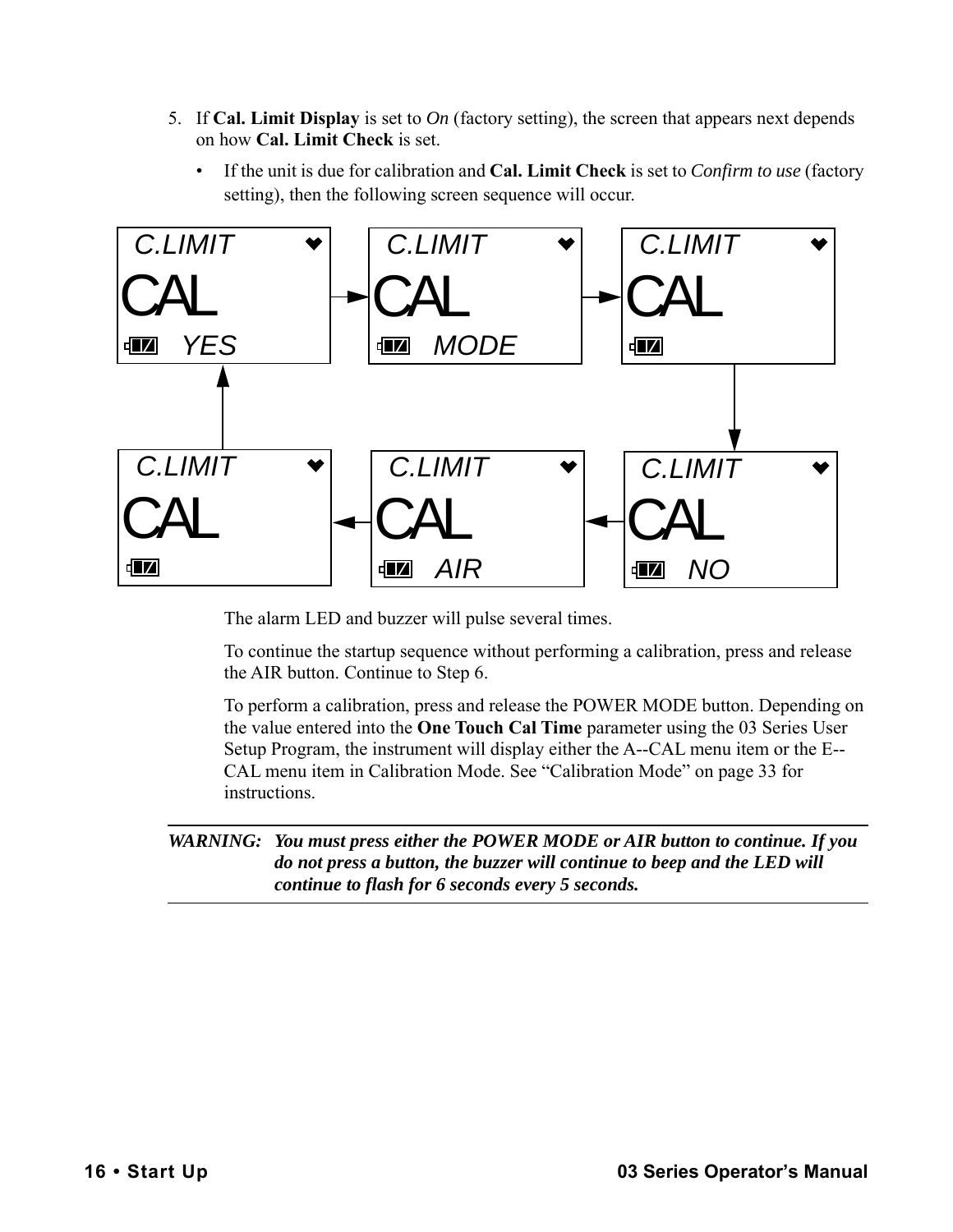• If the unit is due for calibration and **Cal. Limit Check** is set to *Can't use*, then the following screen sequence will occur.



The alarm LED and buzzer will pulse several times. Press and release the POWER MODE button. Depending on the value entered into the **One Touch Cal Time** parameter using the 03 Series User Setup Program, the instrument will display either the A--CAL menu item or the E--CAL menu item in Calibration Mode. The above screen will remain on the display until the unit is either turned off or Calibration Mode is entered. The 03 Series cannot be used until a complete calibration has been performed either by selecting A--CAL, E--CAL, or M--CAL in the Calibration Mode menu. See ["Performing an Automatic Span Adjustment \(Zero Adjustment for OX-03\)](#page-35-0)  [in A--CAL" on page 36](#page-35-0), ["Performing an Easy Span Adjustment \(Zero Adjustment for](#page-40-0)  [OX-03\) in E--CAL" on page 41,](#page-40-0) or ["Performing a Manual Span Adjustment \(Zero](#page-45-0)  [Adjustment for OX-03\) in M--CAL" on page 46](#page-45-0) for calibration instructions.

#### *WARNING: You must perform a successful calibration in order to continue to normal operation. If you do not perform a successful calibration, the screen sequence will continue, the buzzer will continue to beep, and the LED will continue to flash for 6 seconds every 5 seconds and the unit will not enter normal operation.*

• If a calibration is due and **Cal. Limit Check** is set to *None*, the sequence below will occur twice.



Press and release the POWER MODE button during this time to go to the A--CAL or E--CAL menu item in Calibration Mode depending on the value entered into the **One Touch Cal Time** parameter of the 03 Series User Setup Program. If no button is pressed, the instrument will continue with the warmup sequence in [Step 6](#page-17-0) once the sequence shown above has finished.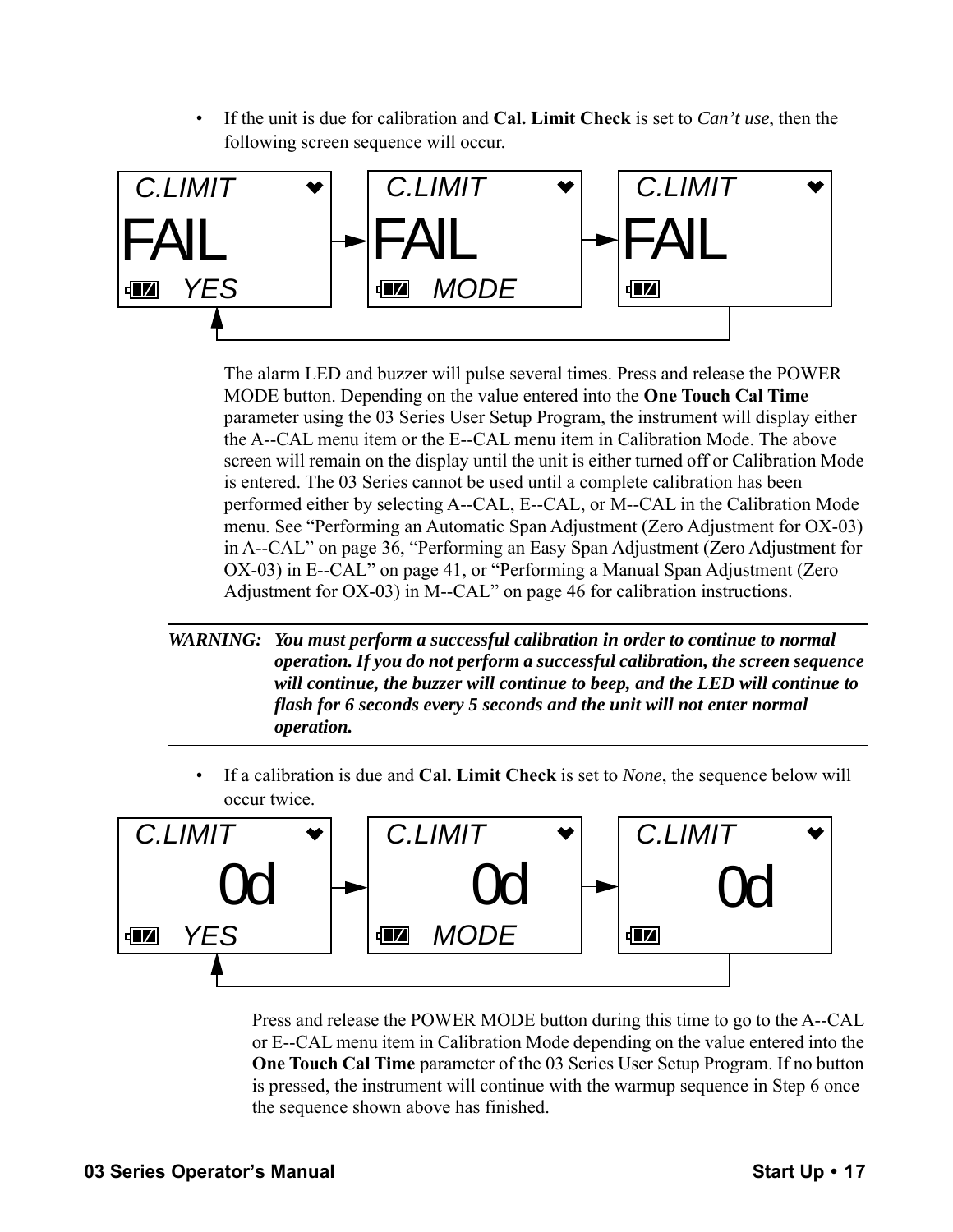• If calibration is not due, then the following screen appears for a few seconds indicating when the next calibration is due. "NEXT" and "CAL" alternate on the bottom of the screen.



- **NOTE:** The following screens in [Step 6](#page-17-0) only appear if **Bump Test Limit Display** is set to *On* using the 03 Series User Setup Program. The standard factory setting for this function is *Off*.
- <span id="page-17-0"></span>6. If **Bump Test Limit Display** is set to *Off* (factory setting), proceed to [Step 8.](#page-19-0)
- 7. If **Bump Test Limit Display** is set to *On* using the 03 Series User Setup Program, the next screen will depend on how **Bump Test Limit Check** is set in Setup Mode or using the 03 Series User Setup Program.
	- If the unit is due for bump testing and **Bump Test Limit Check** is set to *Confirm to use* (factory setting), then the following screen sequence will occur.



The alarm LED and buzzer will pulse several times.

To continue the startup sequence without performing a bump test, press and release the AIR button. Continue to [Step 8.](#page-19-0)

To perform a bump test, press and release the POWER MODE button. The instrument will display the BUMP menu item in Calibration Mode. See ["Performing a Bump Test](#page-48-0)  [in BUMP" on page 49](#page-48-0) for instructions.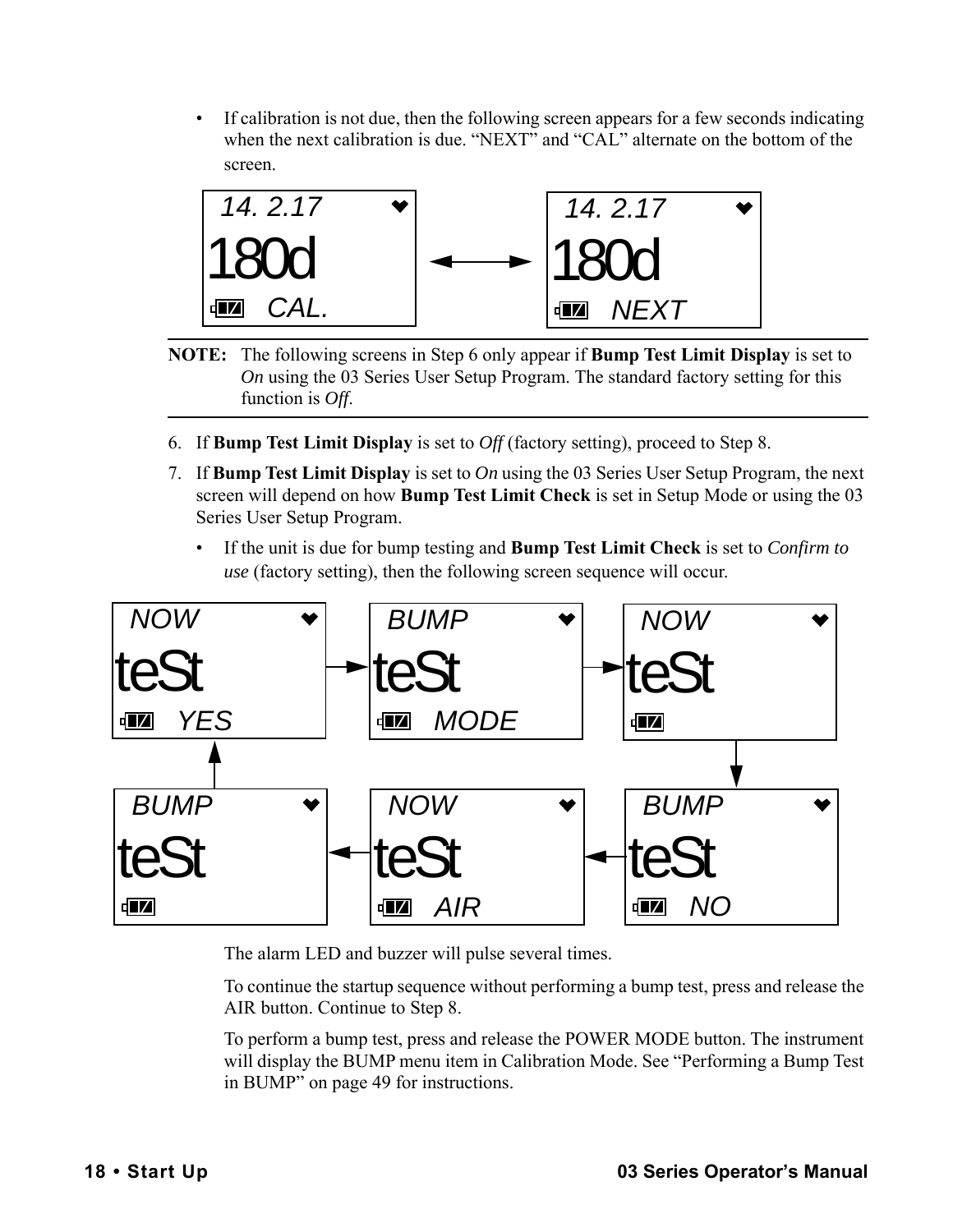*WARNING: You must press either the POWER MODE or AIR button to continue. If you do not press a button, the screen sequence will continue, the buzzer will continue to beep and the LED will continue to flash for 6 seconds every 5 seconds.*

• If the unit is due for bump testing and **Bump Test Limit Check** is set to *Can't use*, then the following screen sequence will occur.



The alarm LED and buzzer will pulse several times. Press and release the POWER MODE button to go to the BUMP menu item in Calibration Mode. The above screens will remain on the display until the unit is either turned off or Calibration Mode is entered. The 03 Series cannot be used until a bump test has been performed. See ["Performing a Bump Test in BUMP" on page 49](#page-48-0) for bump test instructions.

*WARNING: You must perform a successful bump test in order to continue to normal operation. If you do not perform a successful bump test, the buzzer will continue to beep and the LED will continue to flash for 6 seconds every 5 seconds and the unit will not enter normal operation.*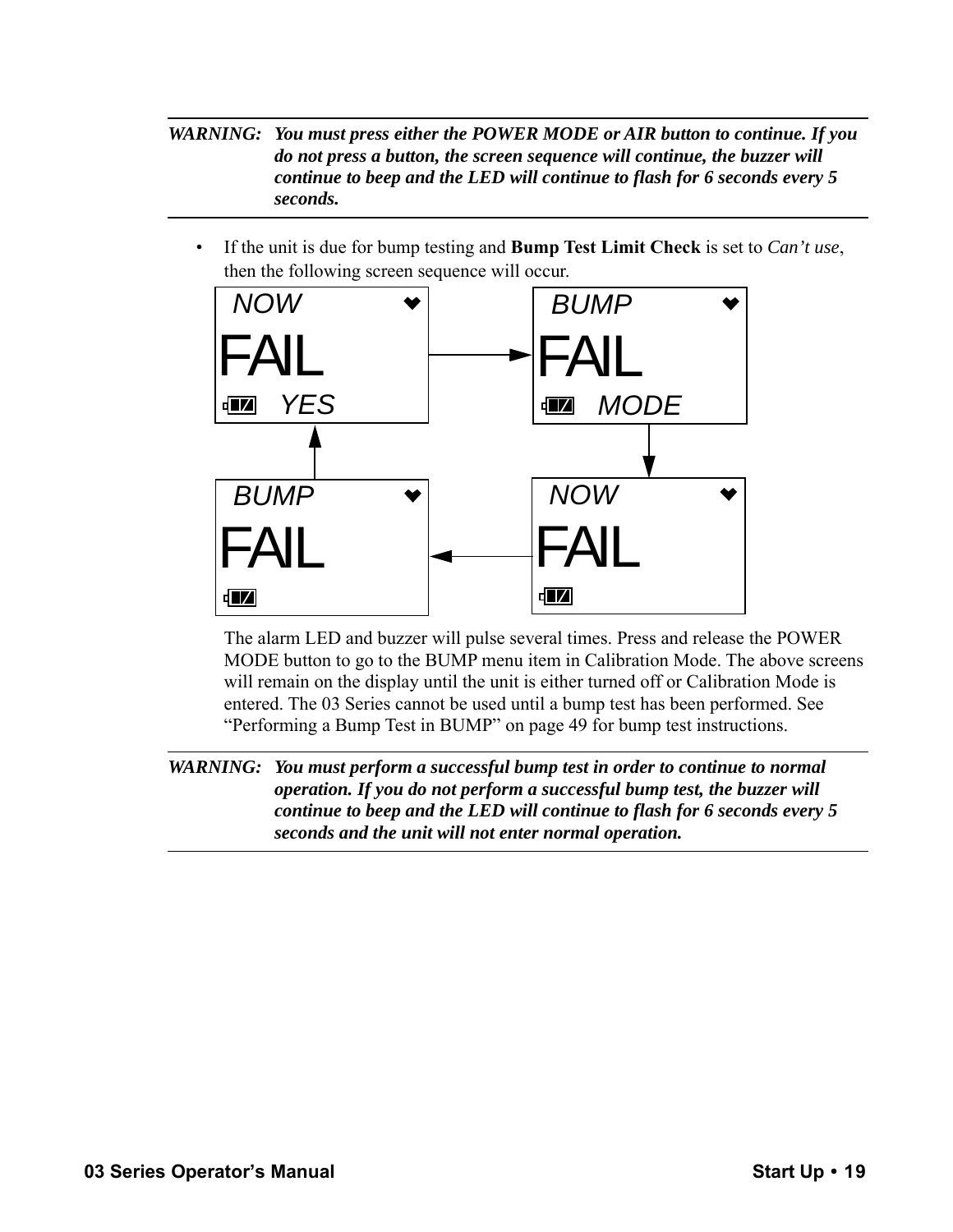• If a bump test is due and **Bump Test Limit Check** is set to *None*, the sequence below will occur twice.



Press and release the POWER MODE button during this time to go to the BUMP menu item in Calibration Mode. If no button is pressed, the instrument will continue with the warmup sequence in [Step 8](#page-19-0) once the sequence shown above has finished.

**NOTE:** If a successful calibration is performed, the next bump test date is reset and starts over even though a bump test was not performed.

• If bump testing is not due, then the following screen appears for a few seconds indicating when the next bump test is due. "NEXT" and "BUMP" alternate on the bottom of the screen.



<span id="page-19-0"></span>8. The Date/Time Screen appears for a few seconds.



This screen displays the current date and time.

9. The Battery Voltage Screen appears for a few seconds.

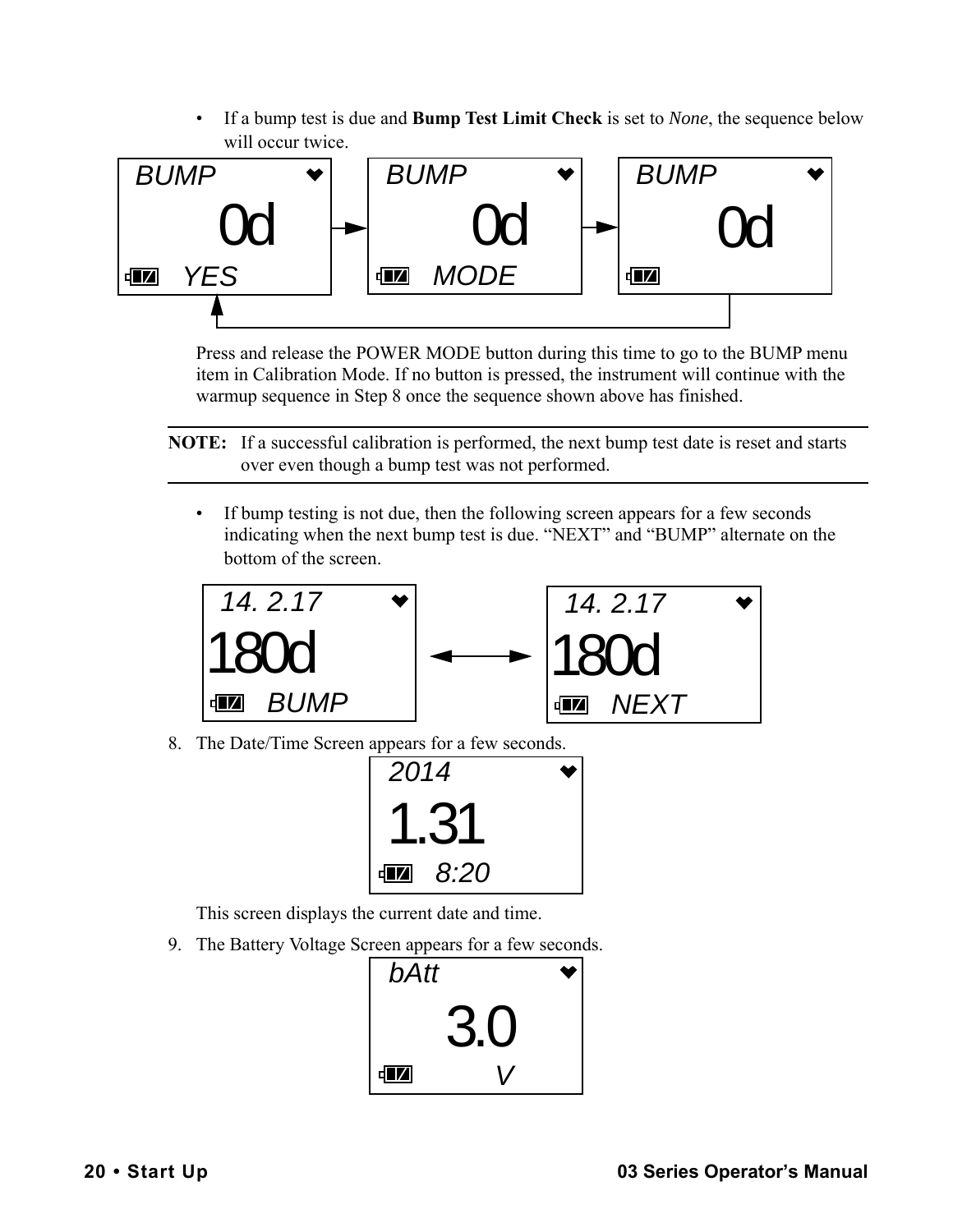The screen displays the current battery voltage.

*CAUTION: If the unit gives a low battery warning or dead battery alarm, change the alkaline batteries before using the unit.* 

10. The display then indicates the following items for about a second each:

- Full scale value
- Warning setpoint (low gas alarm)
- Alarm setpoint (high gas alarm)
- STEL alarm setpoint (CO and H2S only)
- TWA alarm setpoint (CO and H2S only)
- 11. If the 03 Series experiences a sensor failure during start up, the following screen will appear.



The instrument cannot be used if a sensor failure occurs. Replace the failed sensor.

12. If **Auto Zero Adjustment** is set to *On* (factory setting is *Off*), then the 03 Series will perform an automatic fresh air adjustment.



If the fresh air adjustment is successful, the unit will proceed to Normal Mode. If the sensor fails the air adjustment, the screen will indicate the failure. If a failure occurs, press and release the POWER MODE button to proceed to Normal Mode. Replace the failed sensor as soon as possible.

*WARNING: If the Auto Zero Adjustment feature is turned on, make sure that you start-up the 03 Series in a known fresh air environment, an environment free of combustible or toxic gasses and of normal oxygen content, 20.9%. If you do not start-up the unit in a fresh air environment, the fresh air adjustment will not be accurate.*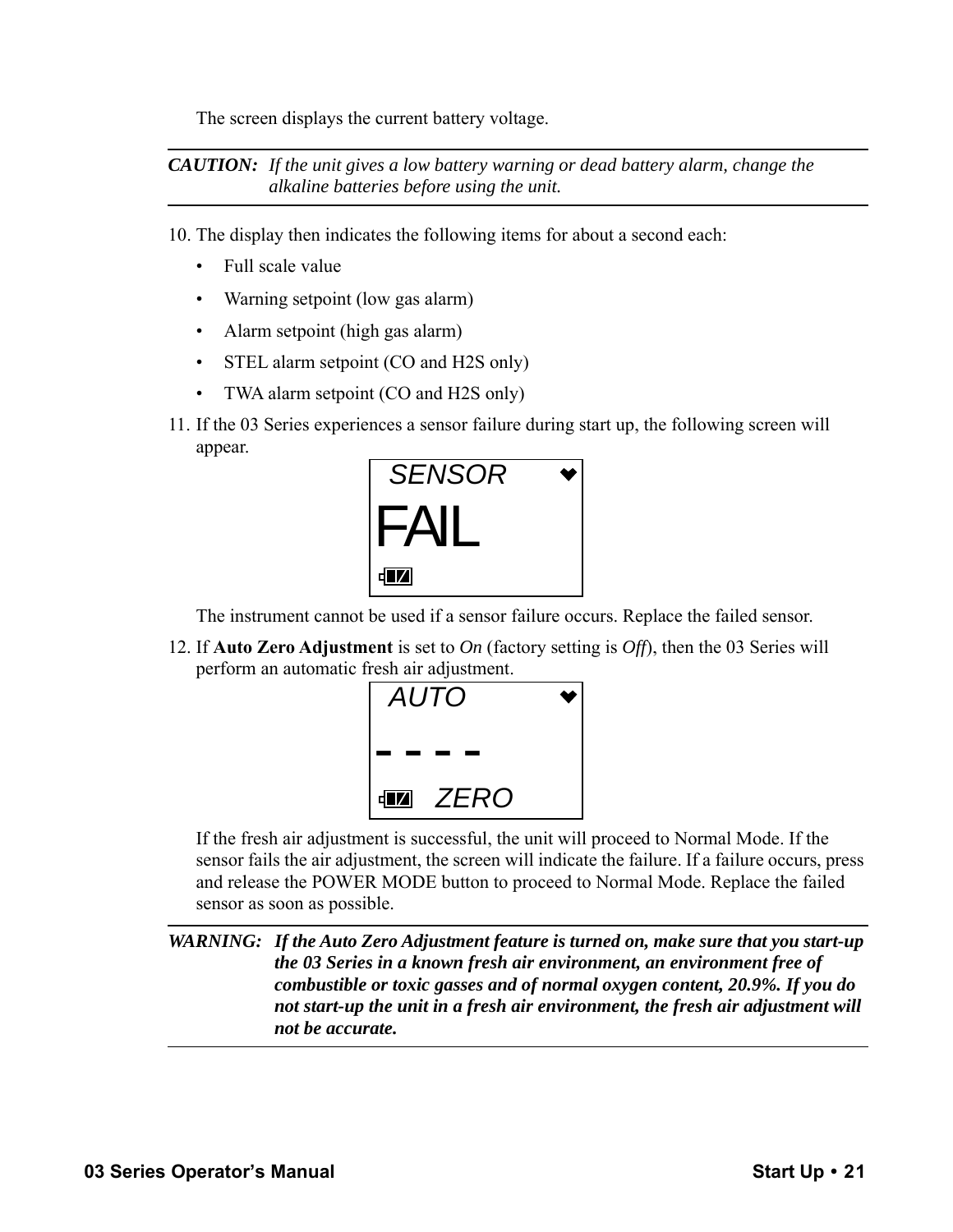13. The 03 Series is now operating in Measuring Mode and monitoring for gas. The Normal Operation Screen appears and the instrument beeps once.



The gas concentration of the target gas is displayed along with the battery charge level in the lower left corner. The heart symbol displayed in the upper right corner flashes while the instrument is functioning properly. If it disappears or is steadily on, the unit is experiencing a microprocessor error. The backlight turns off after 20 seconds.

# <span id="page-21-0"></span>**Performing a Fresh Air Adjustment**

Before using the 03 Series, set the fresh air reading. Performing this adjustment ensures accurate gas readings in the monitoring environment.

- 1. Find a fresh air environment of normal oxygen content (20.9%) that is free of toxic or combustible gases.
- 2. With the unit on and in Measuring Mode, press and hold the AIR button. The LCD displays "hold" prompting you to hold the AIR button.



3. Release the AIR button when the following screen appears. The unit will set the reading to 0 ppm (20.9% for the OX-03) and return to Measuring Mode.



# <span id="page-21-1"></span>**Turning Off the 03 Series**

- 1. Press and hold the POWER MODE button for about five seconds to turn off the unit. The buzzer will pulse while the POWER MODE button is being pressed before the unit turns off.
- 2. Release the button when the LCD is blank. The unit is off.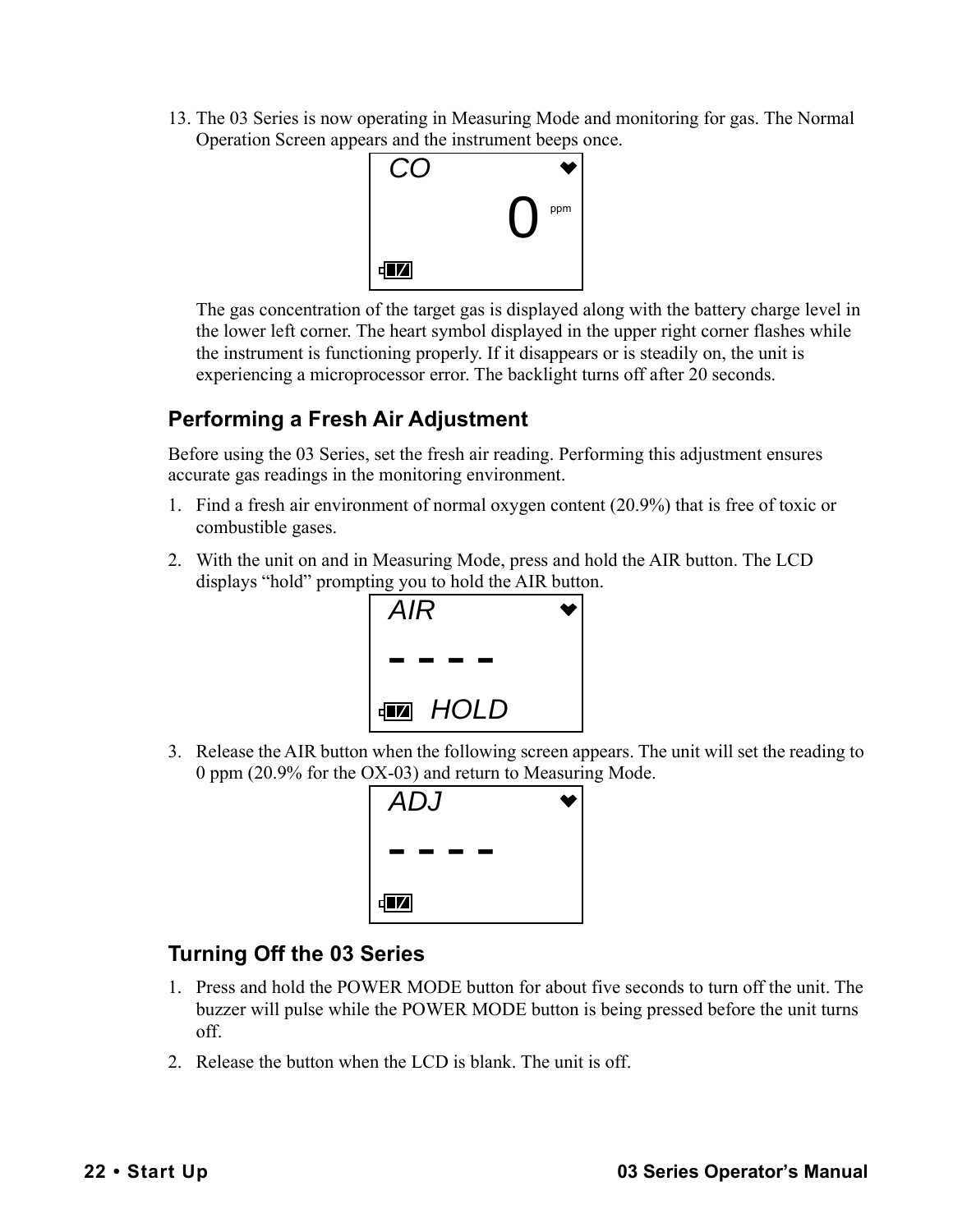**NOTE:** If **Power Off Password Protection** is turned *On* (factory setting is *Off*) using the 03 Series User Setup Program, a password is required to turn the 03 Series off. When the password screen appears, adjust each digit with the AIR button and press and release the POWER MODE button to move on to the next digit. Once the password has been entered, the instrument will shut off and the LCD will be blank.

## <span id="page-22-0"></span>**Operation**

This section describes Measuring Mode, setting the buzzer volume, Display Mode, and alarm indications.

**NOTE:** The screens shown in this section are for a CO-03. If you are using a different version of the 03 Series, your instrument screen will vary slightly from those shown below.

## <span id="page-22-1"></span>**Measuring Mode**

In Measuring Mode, the battery level and target gas concentration are displayed on the LCD. The battery icon has three bars visible when the batteries have a full charge. As the battery charge decreases, the bars will gradually disappear, one by one. The heart symbol displayed in the upper right corner flashes while the instrument is functioning properly. If it disappears or is steadily on, the unit is experiencing a microprocessor error.

The target gas concentration is displayed in the middle of the LCD. On the CO-03, CO is displayed in parts per million (ppm). On the HS-03,  $H<sub>2</sub>S$  is displayed in ppm. On the OX-03, oxygen is displayed as volume percent.



## <span id="page-22-2"></span>**Adjusting the Buzzer Volume**

The buzzer volume on the 03 Series can be adjusted while in Measuring Mode if **Buzzer Volume Selection** is set to *On* (factory setting is *Off*). The **Buzzer Volume Selection** setting can be adjusted using the 03 Series User Setup Program. The default buzzer volume setting is HI. If it is changed to LO, the setting will revert back to HI the next time the instrument is turned on.

- 1. Make sure the 03 Series is in the Measuring Mode Normal Operation screen.
- 2. Press and hold the POWER MODE and AIR buttons simultaneously.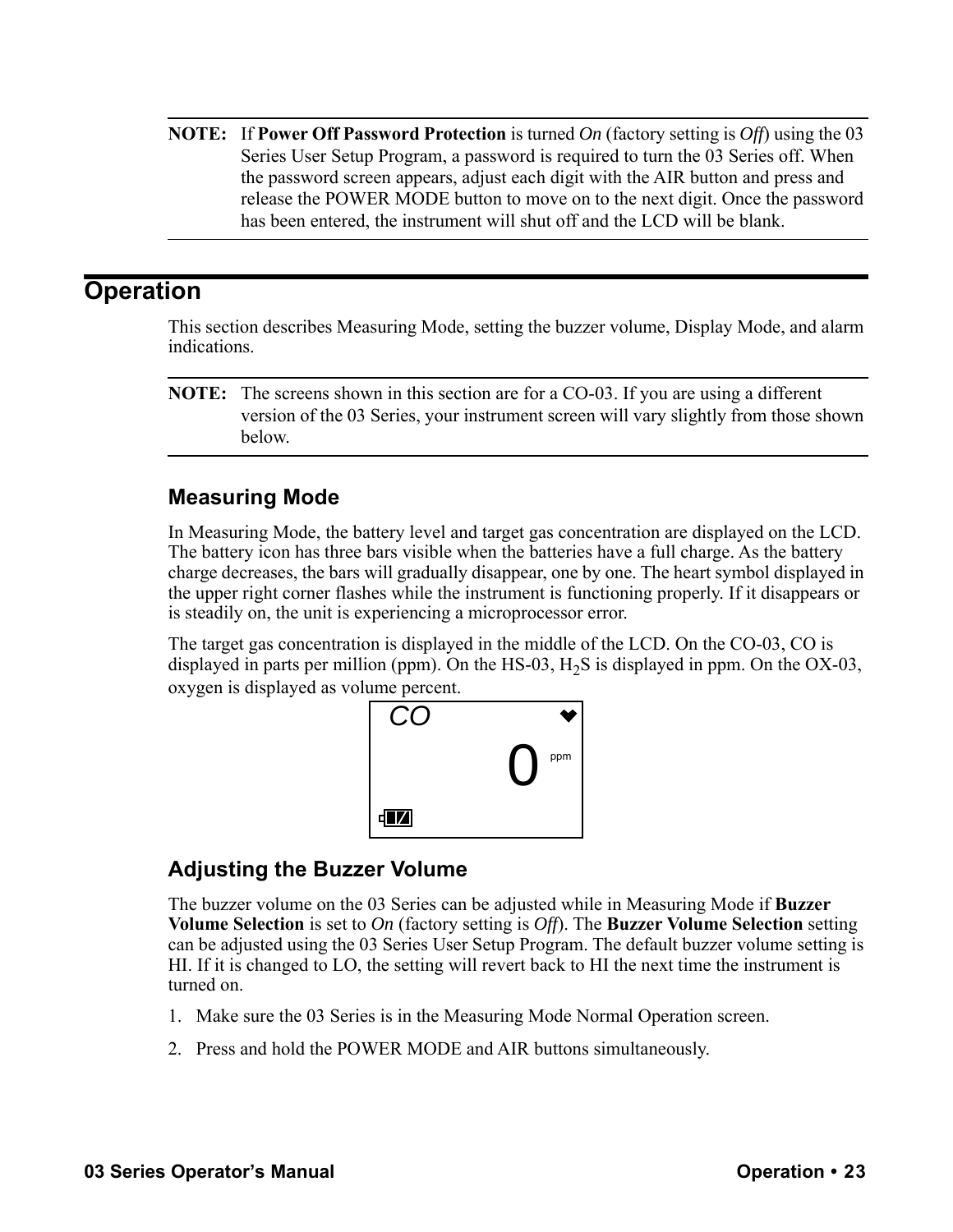**NOTE:** To avoid entering Display Mode, press the AIR button slightly sooner than pressing the POWER MODE button.

Release both buttons when the instrument starts simulating an alarm condition after the second beep. The current setting for the buzzer will be displayed and the current volume will be emanating from the buzzer.



- 3. Use the AIR button to select LO or HI. The buzzer volume during the simulated alarm condition will change as you select a different volume.
- 4. Press and release the POWER MODE button to save the setting and return to Normal Operation.
- 5. If LO was selected, "B--LO" will appear at the bottom of the Normal Operation screen.



## <span id="page-23-0"></span>**Display Mode, CO-03 and HS-03**

This section describes Display Mode for CO-03 and HS-03 instruments only. See ["Display](#page-25-0)  [Mode, OX-03" on page 26](#page-25-0) for a description of the OX-03's Display Mode.

You can access Display Mode while in Measuring Mode by using the POWER MODE button. In Display Mode you can view and reset the peak readings, view the TWA and STEL values, view the detection range full scale, and view the date and time.

STEL is an acronym for short-term exposure limit, and it is the average reading of the target gas during the last 15 minutes. TWA is an acronym for time-weighted average, and it is the average reading for the target gas during the last eight (8) hours. If eight (8) hours has not elapsed since the unit was turned on, the TWA is still calculated over eight hours, with the missing time assigned a zero (0) value for the readings. Similarly, if the unit has not been on for 15 minutes, the missing time is assigned a 0 value and the STEL is calculated over 15 minutes. The peak readings, STEL values, and TWA values are cleared when the unit is turned off.

To enter Display Mode, do the following:

1. Make sure the 03 Series is in the Measuring Mode Normal Operation screen. The 03 Series must be in the Normal Operation Screen for you to access Display Mode.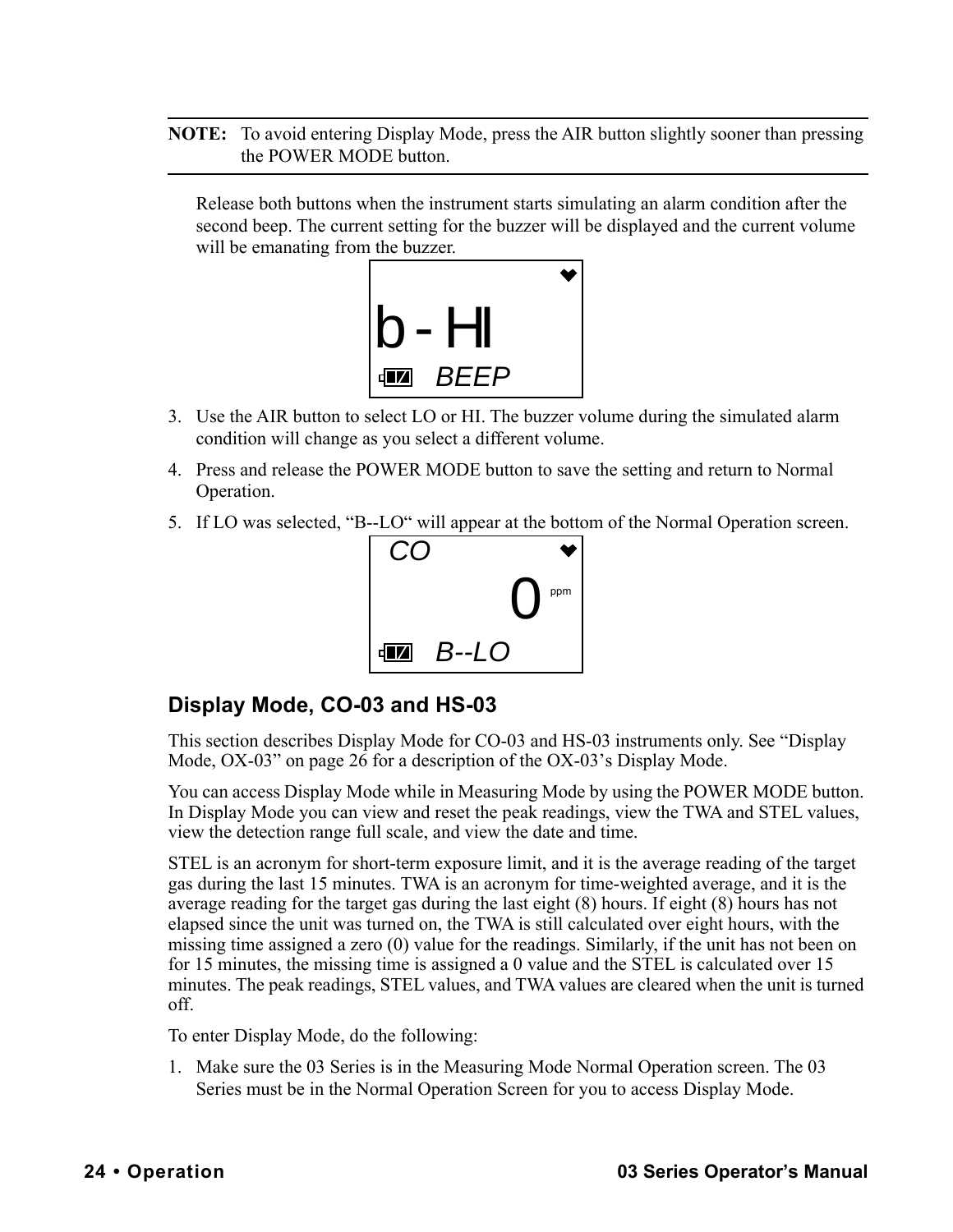2. Press and release the POWER MODE button to enter Display Mode. The backlight will turn on and the PEAK Screen will appear.



The peak reading since the 03 Series was turned on is displayed.

3. If you do not want to clear the peak reading, continue to the next step.

If you want to clear the peak reading, press and hold the AIR button. After a couple of seconds, the LCD will prompt you to hold the AIR button with the following screen.



Hold the AIR button until the following screen appears, then release it.



The peak reading will be cleared and the unit will return to the PEAK Screen.

4. Press and release the POWER MODE button again to proceed to the STEL Screen. The STEL reading will be displayed.

| <b>STEL</b> |     |
|-------------|-----|
|             | ppm |
| <b>FZ</b>   |     |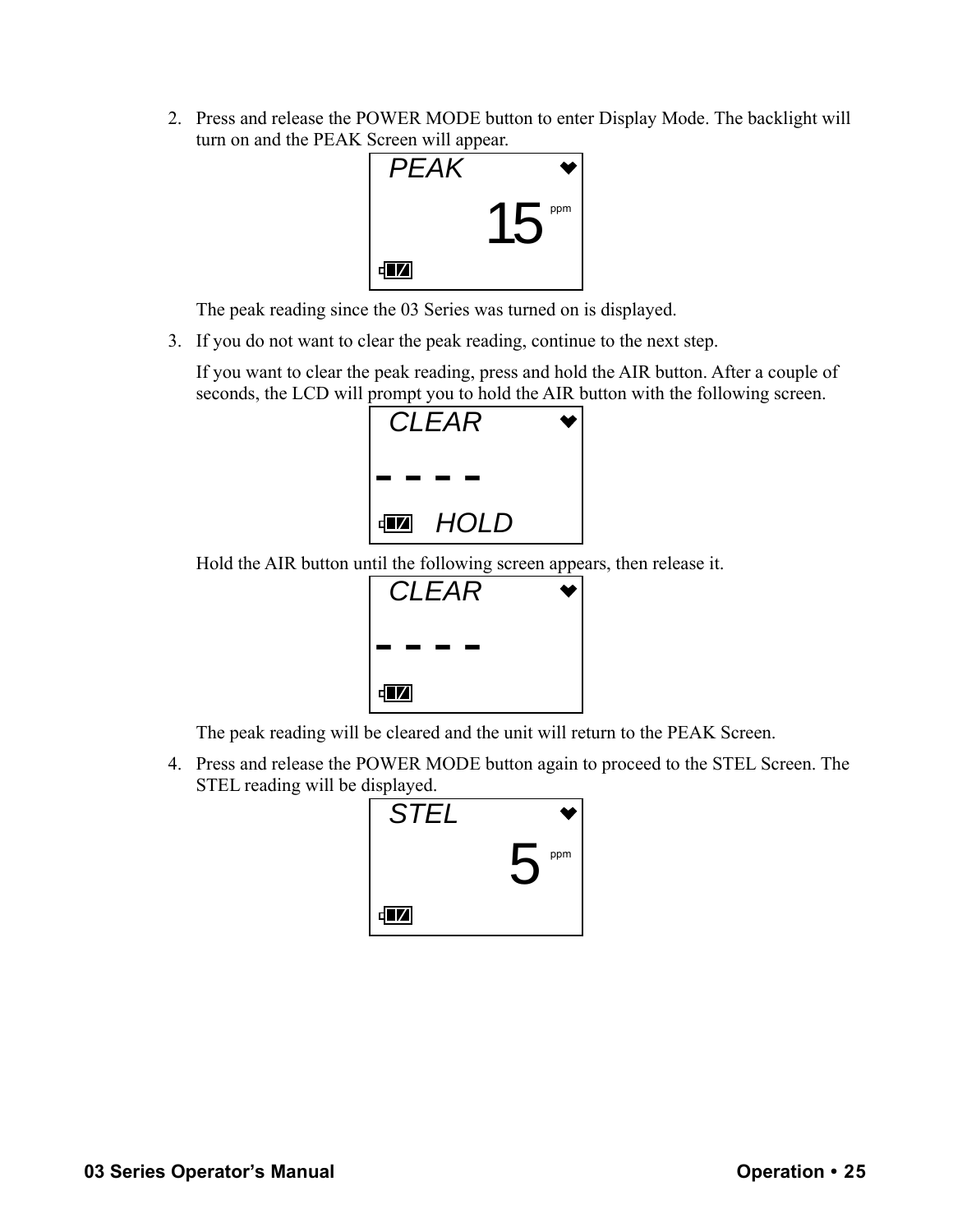5. Press and release the POWER MODE button again to proceed to the TWA Screen. The TWA reading will be displayed.



6. Press and release the POWER MODE button again to proceed to the Full Scale Screen. The detection range full scale value is displayed. An "L" or an "A" will appear under the full scale value to indicate whether the alarms are set to latching  $(L)$  or auto-resetting  $(A)$ . This setting can be adjusted using the 03 Series User Setup Program.



7. Press and release the POWER MODE button again to proceed to the Date/Time Screen. The date and time of the instrument is displayed.



8. Press and release the POWER MODE button once again to return the unit to Measuring Mode.

**NOTE:** If you do not press a button for 20 seconds while in Display Mode, the unit will return to Measuring Mode automatically and the backlight will turn off.

## <span id="page-25-0"></span>**Display Mode, OX-03**

This section describes Display Mode for the OX-03 only. See ["Display Mode, CO-03 and HS-](#page-23-0)[03" on page 24](#page-23-0) for a description of the CO-03 and HS-03 instruments' Display Mode.

You can access Display Mode while in Measuring Mode by using the POWER MODE button. In Display Mode you can view and reset the minimum and maximum readings, view the detection range full scale, and view the date and time.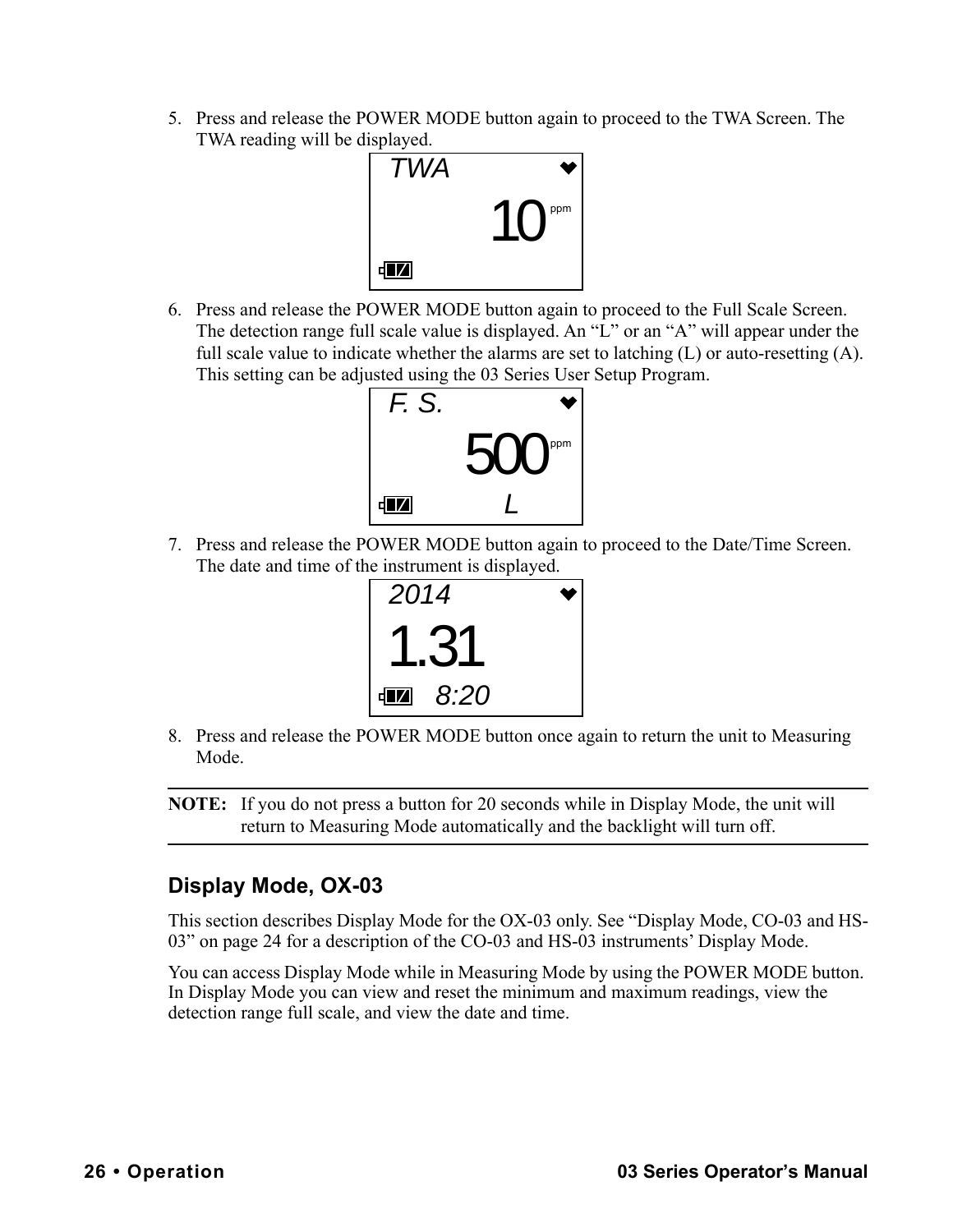To enter Display Mode and view items or reset the peak readings, do the following:

- 1. Make sure the 03 Series is in the Measuring Mode Normal Operation screen. The 03 Series must be in the Normal Operation Screen for you to access Display Mode.
- 2. Press and release the POWER MODE button to enter Display Mode. The backlight will turn on.
- 3. The Min. Screen will be displayed. This is the minimum oxygen reading taken since the instrument was turned on.



4. If you do not want to clear the minimum reading, continue to the next step.

If you want to clear the minimum reading, press and hold the AIR button. After a couple of seconds, the LCD will prompt you to hold the AIR button with the following screen.



Hold the AIR button until the following screen appears, then release it.



The minimum reading will be cleared and the unit will return to the Min. Screen.

5. Press and release the POWER MODE button to display the Max. Screen. This is the maximum oxygen reading taken since the instrument was turned on.

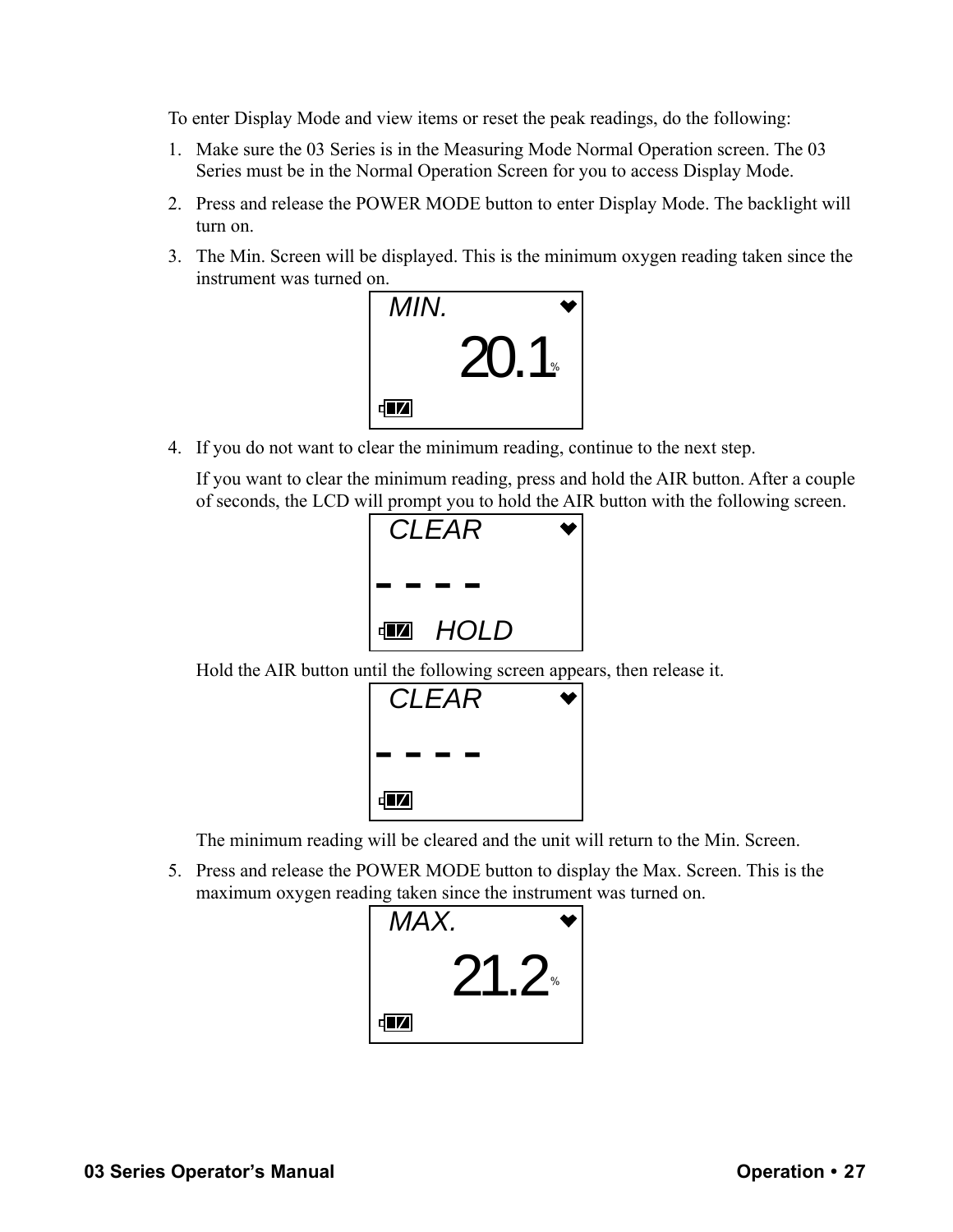6. If you do not want to clear the maximum reading, continue to the next step.

If you want to clear the maximum reading, press and hold the AIR button. After a couple of seconds, the LCD will prompt you to hold the AIR button with the following screen.



Hold the AIR button until the following screen appears, then release it.



The maximum reading will be cleared and the unit will return to the Max. Screen.

7. Press and release the POWER MODE button again to proceed to the Full Scale Screen. The detection range full scale value is displayed. An "L" or an "A" will appear under the full scale value to indicate whether the alarms are set to latching  $(L)$  or auto-resetting  $(A)$ . This setting can be adjusted using the 03 Series User Setup Program.



8. Press and release the POWER MODE button again to proceed to the Date/Time Screen. The date and time of the instrument is displayed.



9. Press and release the POWER MODE button once again to return the unit to Measuring Mode.

**NOTE:** If you do not press a button for 20 seconds while in Display Mode, the unit will return to Measuring Mode automatically and the backlight will turn off.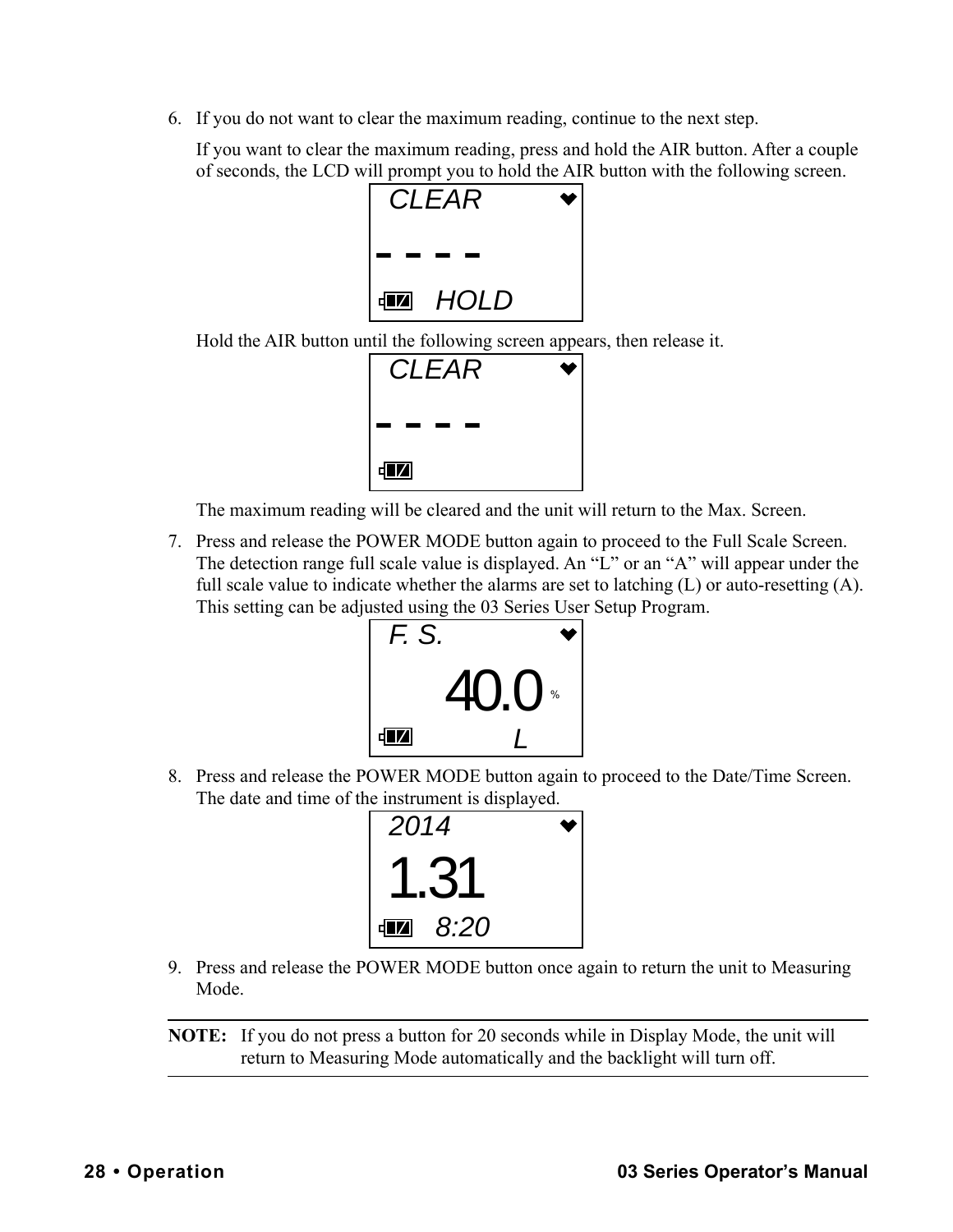## <span id="page-28-0"></span>**Alarms**

This section covers alarm indications. It also tells you how to reset the 03 Series after an alarm has occurred and how to respond to an alarm condition.

#### *Alarm Indications*

The 03 Series will sound the buzzer, flash its alarm LED, and vibrate when the target gas concentration rises above (falls below for oxygen) the warning level. The 03 Series also sounds the buzzer, flashes its alarm LED, and vibrates when the alarm level is reached. In addition, the 03 Series has a low battery warning, a dead battery alarm, an over range alarm, a sensor failure alarm, a system failure alarm, and a clock failure alarm. See Table 3 below for a description of each alarm indication.

| <b>Alarm Type</b>                                                                                                                                 | <b>Visual Indications</b>                                                                                                                                                                                                                                                      | <b>Other Indications</b>                                                                                                                                                                |
|---------------------------------------------------------------------------------------------------------------------------------------------------|--------------------------------------------------------------------------------------------------------------------------------------------------------------------------------------------------------------------------------------------------------------------------------|-----------------------------------------------------------------------------------------------------------------------------------------------------------------------------------------|
| Warning<br>Concentration of gas rises<br>above (falls below for OX-<br>03) the warning level.                                                     | Gas reading flashes.<br>$\bullet$<br><b>WARN</b> appears below the<br>$\bullet$<br>gas reading.<br>Back light turns on.<br>$\bullet$<br>Alarm LED flashes.<br>$\bullet$                                                                                                        | Buzzer sounds alternating<br>$\bullet$<br>between a low and high<br>pitch.<br>Vibrator pulses.                                                                                          |
| Alarm<br>Concentration of gas rises<br>above the alarm level.                                                                                     | Gas reading flashes.<br>$\bullet$<br><b>ALRM</b> appears below the<br>$\bullet$<br>gas reading.<br>Back light turns on.<br>Alarm LED flashes faster<br>$\bullet$<br>than warning indication.                                                                                   | Buzzer sounds alternating<br>$\bullet$<br>between low and high<br>pitch faster than warning<br>indication.<br>Vibrator pulses faster than<br>$\bullet$<br>warning indication.           |
| <b>TWA or STEL</b><br>$(CO-03 \&$<br>$HS-03$ Only)<br>Concentration of CO or $H_2S$<br>rises above the TWA or STEL<br>alarm point.                | Back light turns on.<br>$\bullet$<br>Gas reading flashes.<br>$\bullet$<br>TWA or STEL appears<br>$\bullet$<br>below the gas reading.<br>If the unit is in both TWA<br>$\bullet$<br>alarm and STEL alarm,<br>only STEL will be<br>displayed.<br>Alarm LED flashes.<br>$\bullet$ | Buzzer sounds alternating<br>$\bullet$<br>between a low and high<br>pitch at same rate as<br>warning indication.<br>Vibrator pulses at same<br>$\bullet$<br>rate as warning indication. |
| <b>Over Range</b><br>Concentration of gas rises<br>above the measuring limit of<br>the 03 Series. (Or there could<br>be a problem with the unit.) | Gas reading replaced by<br>$\bullet$<br>blinking brackets.<br>UUUU<br>Back light turns on.<br>$\bullet$<br><b>ALRM</b> appears below gas<br>$\bullet$<br>reading.                                                                                                              | Buzzer sounds alternating<br>between low and high<br>pitch at the same rate as<br>alarm indication.<br>Vibrator pulses at same<br>rate as alarm indication.                             |
| <b>Low Battery Warning</b>                                                                                                                        | Last remaining bar on the<br>$\bullet$<br>right in battery icon<br>flashes.                                                                                                                                                                                                    | None                                                                                                                                                                                    |
| <b>Dead Battery Alarm</b>                                                                                                                         | Gas reading replaced by<br>$\bullet$<br>FAIL.<br>Battery icon flashes.                                                                                                                                                                                                         | Double pulsing tone (two<br>$\bullet$<br>pulses in quick<br>succession) occurs once a<br>second.                                                                                        |

**Table 3: Alarm Types and Indications**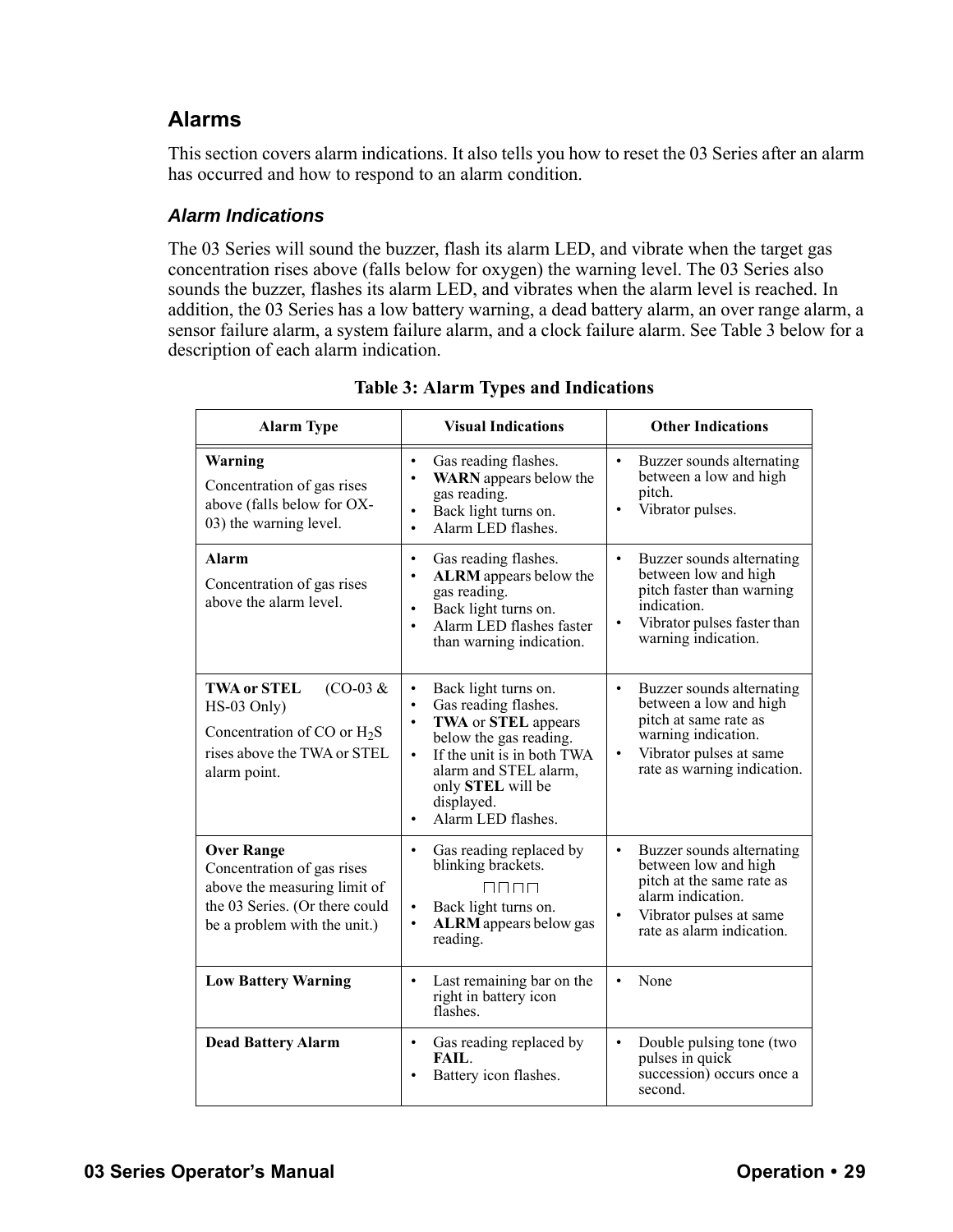| <b>Alarm Type</b>     | <b>Visual Indications</b>                                                                                                            | <b>Other Indications</b>                                                          |
|-----------------------|--------------------------------------------------------------------------------------------------------------------------------------|-----------------------------------------------------------------------------------|
| <b>Sensor Failure</b> | Gas name replaced by<br><b>SENSOR.</b><br>Gas reading replaced by<br>FAIL.<br>Alarm LED flashes.                                     | Double pulsing tone (two<br>٠<br>pulses in quick<br>succession) once a<br>second. |
| <b>System Failure</b> | Gas name replaced by<br>٠<br><b>SYSTEM.</b><br>Gas reading replaced by<br>٠<br>FAIL.<br>Failure code displays<br>below <b>FAIL</b> . | Double pulsing tone (two<br>٠<br>pulses in quick<br>succession) once a<br>second. |
| <b>Clock Failure</b>  | Gas name replaced by<br>٠<br>FAIL.<br>Gas reading replaced by<br>FAIL.                                                               | Double pulsing tone (two<br>pulses in quick<br>succession) once a<br>second.      |

#### **Table 3: Alarm Types and Indications**

#### *Resetting Gas Alarms*

If the alarms are latching (factory setting), then an alarm indication will continue even if the gas reading causing the alarm decreases below the alarm setpoint (increases above for oxygen Warning) and will continue until the alarm is reset. The gas reading that caused the alarm must decrease below the alarm setpoint (increase above for oxygen Warning) before that alarm can be reset. To reset latching alarms, press and release the POWER MODE button after the gas reading falls below the alarm setpoint (rises above for oxygen Warning).

If the alarms are self-resetting, then an alarm condition will automatically reset when the gas reading that caused the alarm decreases below the alarm setpoint (increases above for oxygen Warning).

#### *Responding to Alarms*

This section describes response to gas, over range, battery, sensor failure, and system failure alarms.

#### *Responding to Gas Alarms*

- 1. Follow your established procedure for an increasing gas condition or a decreasing oxygen condition.
- 2. If your unit is set for latching alarms, reset the alarm using the POWER MODE button once the alarm condition has been cleared.

#### *Responding to an Over Range Alarm*

*WARNING: An over range condition may indicate an extreme toxic gas or oxygen concentration. Confirm the gas concentration with a different 03 Series or with another gas detecting device.*

1. Follow your established procedure for an increasing gas condition.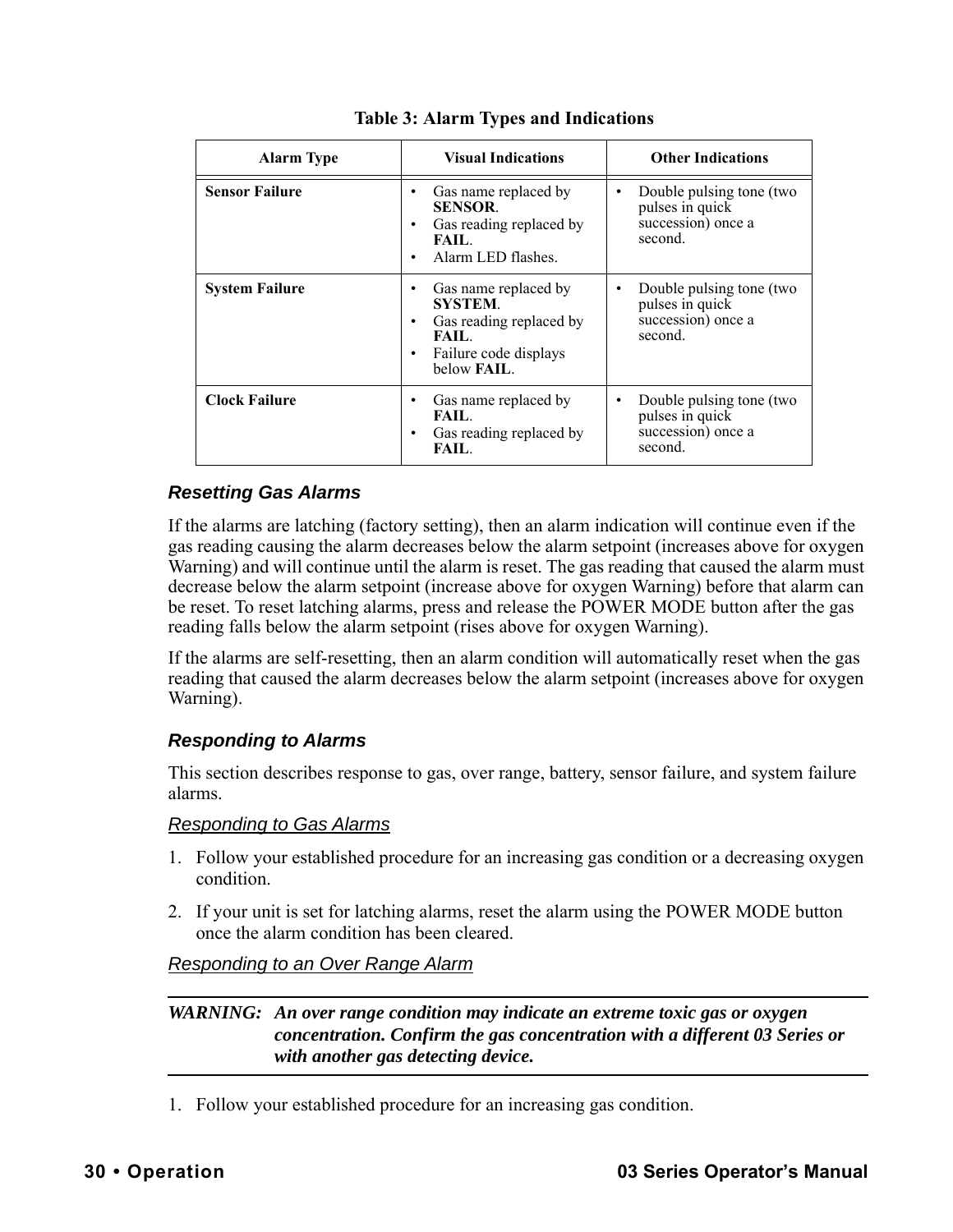- 2. Reset the alarm by pressing and releasing the POWER MODE button after the alarm condition has cleared.
- 3. Calibrate the 03 Series as described in ["Calibration Mode" on page 33](#page-32-0).
- 4. If the over range condition continues, replace the sensor as described in ["Replacing the](#page-66-0)  [Sensor" on page 67.](#page-66-0)
- 5. If the over range condition continues after you have replaced the sensor, contact RKI Instruments, Inc. for further instructions.

#### *Responding to Battery Alarms*

#### *WARNING: The 03 Series is not operational as a gas monitoring device during a dead battery alarm. Take the 03 Series to a non-hazardous area and change the alkaline batteries as described in ["Replacing the Batteries" on page 65.](#page-64-0)*

The 03 Series is fully functional in a low battery warning condition. However, only a couple of days of operation may remain depending on certain conditions such as alarm occurrences and how often the backlight comes on.

**NOTE:** Alarms and the back light feature consume battery power and reduce the amount of operating time remaining.

When a low battery warning occurs, change the batteries as soon as possible. Refer to the instructions in ["Replacing the Batteries" on page 65](#page-64-0) for more information.

#### *Responding to a Sensor Failure Alarm*

- 1. Try calibrating the 03 Series as described in ["Calibration Mode" on page 33.](#page-32-0)
- 2. If the sensor failure continues, replace the sensor as described in ["Replacing the Sensor"](#page-66-0)  [on page 67.](#page-66-0)
- 3. If the gas sensor failure condition continues after you have replaced the gas sensor, contact RKI Instruments, Inc. for further instructions.

#### *Responding to a System Failure Alarm*

1. If a system failure occurs, the system failure screen will display an error code as shown below:

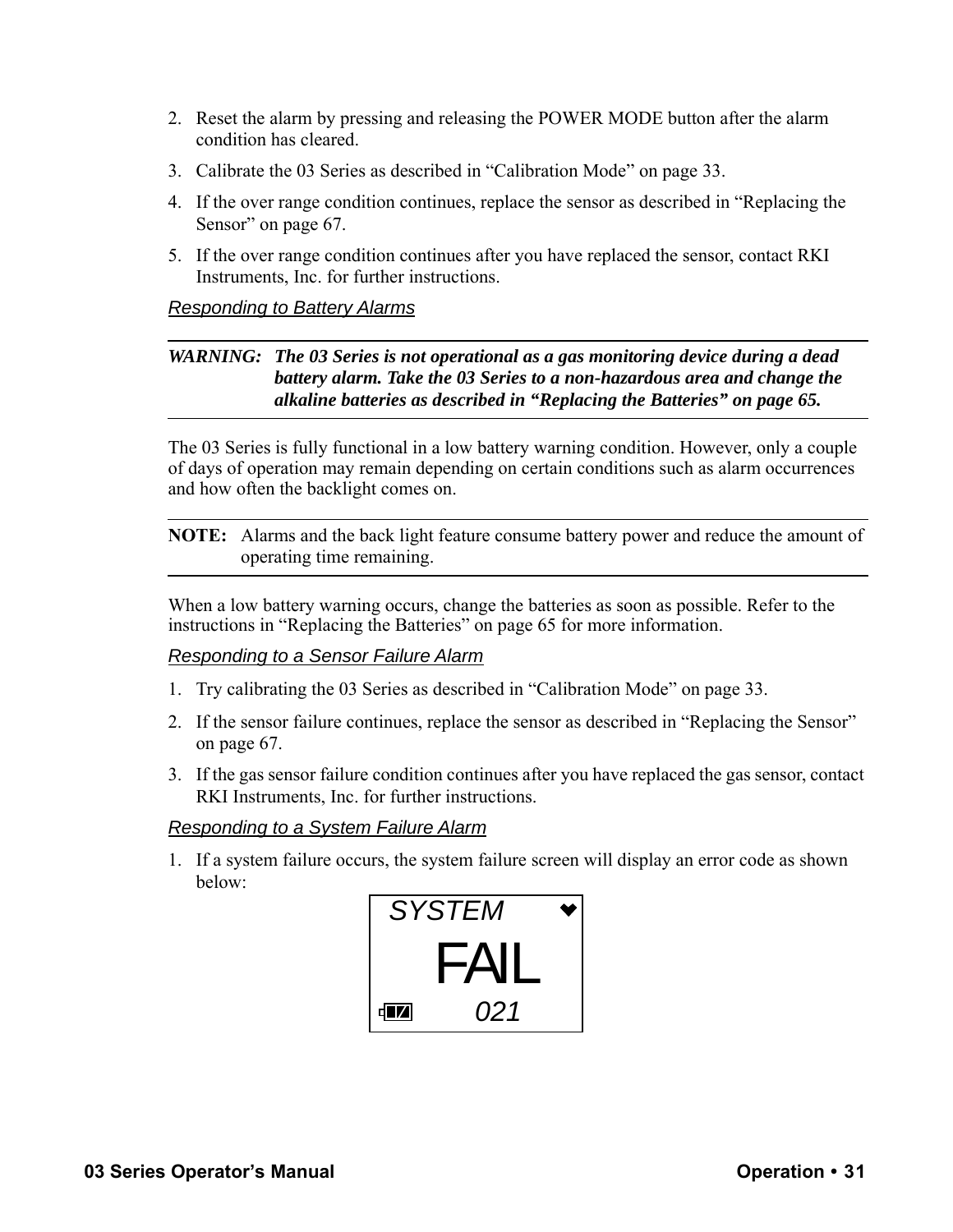2. The error code meanings are shown below:

| <b>Error Code</b> | <b>Explanation</b>    |
|-------------------|-----------------------|
| 000               | MPU failure           |
| 010               | RAM failure           |
| 021               | <b>EEPROM</b> failure |

**Table 4: Error Code Explanation**

3. The instrument cannot be used if a system failure occurs. Contact RKI Instruments, Inc. as soon as possible.

#### *Responding to a Clock Failure Alarm*

This alarm occurs if the internal unit date has been changed to something unreasonable like 15/34 (month/day).

1. Press and release the POWER MODE button to continue into normal operation.

*CAUTION: There will be no datalogging function if you operate the instrument after a clock failure.*

- 2. Attempt to change the date using the DATE menu item in Calibration Mode. See ["Setting](#page-34-0)  [the Date and Time" on page 35](#page-34-0).
- 3. If the date cannot be set correctly, contact RKI Instruments, Inc. as soon as possible.

# <span id="page-31-0"></span>**Data Logging**

The 03 Series features the ability to log data to its internal memory and download it to a computer via the IrDA port on the top of the case. It logs normal operation gas readings, alarm data, calibration data, and bump test data.

To utilize the 03 Series' downloading capability, you will need the 03 Series Data Logger Management Program and a computer with an infrared port that conforms to IrDA 1.1 protocol or a USB port that runs one of the following operating systems: Windows 7, Windows 8, or Windows 10. If your computer has an infrared port that conforms to IrDA 1.1 protocol, then no additional accessories are needed to download data from the 03 Series. If your computer does not have an infrared port but does have a USB port, a USB/IrDA adapter cable can be used to download data from the 03 Series using the USB port. The 03 Series Data Logger Management Program is available at www.rkiinstruments.com/03series. The USB/ IrDA adapter cable is also available from RKI.

See the 03 Series Data Logger Management Program Operator's Manual for a complete description of the 03 Series Data Logger Management Program and procedures for downloading data to a computer.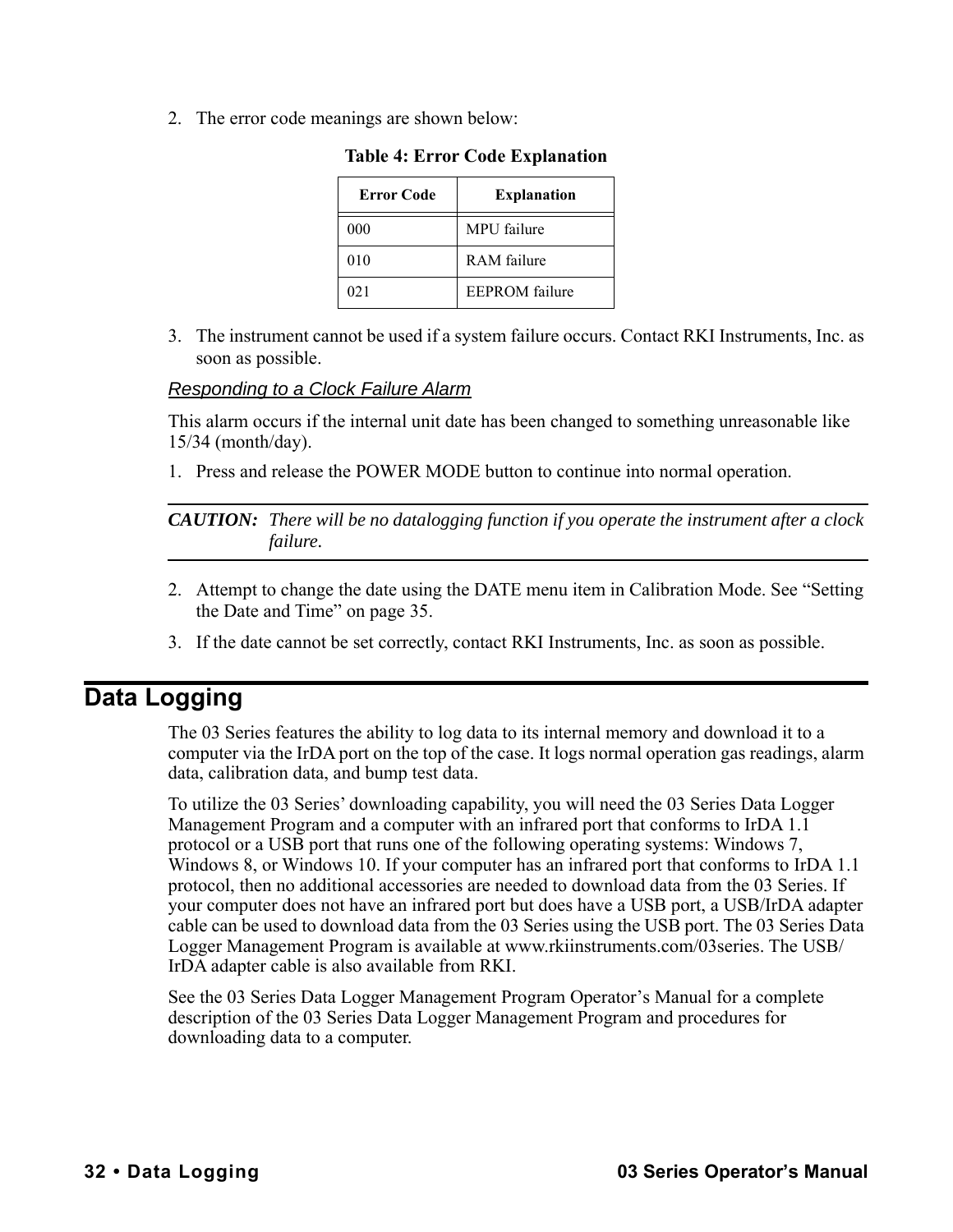# <span id="page-32-1"></span>**03 Series User Setup Program**

There are some instrument operating parameters that are not accessible in either Calibration Mode or Setup Mode such as the calibration frequency, auto zero function, and the alarm logic (latching or self resetting). Many of these parameters either do not typically need to be accessed once the 03 Series is shipped from the factory or may only need to be accessed once because of operator preferences. These parameters can be accessed and updated if necessary using the 03 Series User Setup Program, a computer with the same requirements described above in ["Data Logging",](#page-31-0) and a USB/IrDA cable if necessary. The 03 Series User Setup Program is available at www.rkiinstruments.com/03series. The USB/IrDA adapter cable is also available from RKI. See the 03 Series User Setup Program Operator's Manual for a complete description of the 03 Series User Setup Program and procedures for accessing and updating instrument operating parameters.

# <span id="page-32-0"></span>**Calibration Mode**

This section describes the 03 Series in Calibration Mode. In Calibration Mode, you can move through a menu of screens to do the following:

- Set the date and time
- Perform a fresh air adjustment (part of a calibration)
- Perform an automatic span adjustment (part of a calibration)
- Perform an easy span adjustment (part of a calibration)
- Perform a manual span adjustment (part of a calibration)
- Perform a bump test (if **Bump Test Function** is set to *On* using the 03 Series User Setup Program)
- View the instrument's firmware version and firmware checksum

**NOTE:** You can set the 03 Series to alert you during the startup sequence when calibration or bump testing is due with the 03 Series User Setup Program. See the 03 Series User Setup Program Operator's Manual for information on setting the **Cal. Limit Display** and **Bump Test Limit Display** parameters.

## <span id="page-32-2"></span>**Calibration Frequency**

The optimum frequency of calibration depends heavily on how the 03 Series is used. For example, instruments used daily may need to be calibrated weekly or monthly, while instruments that are used only a few times a year may need to be calibrated before each use. Typical calibration frequencies range from monthly to quarterly. Make sure to develop a calibration schedule tailored to your application.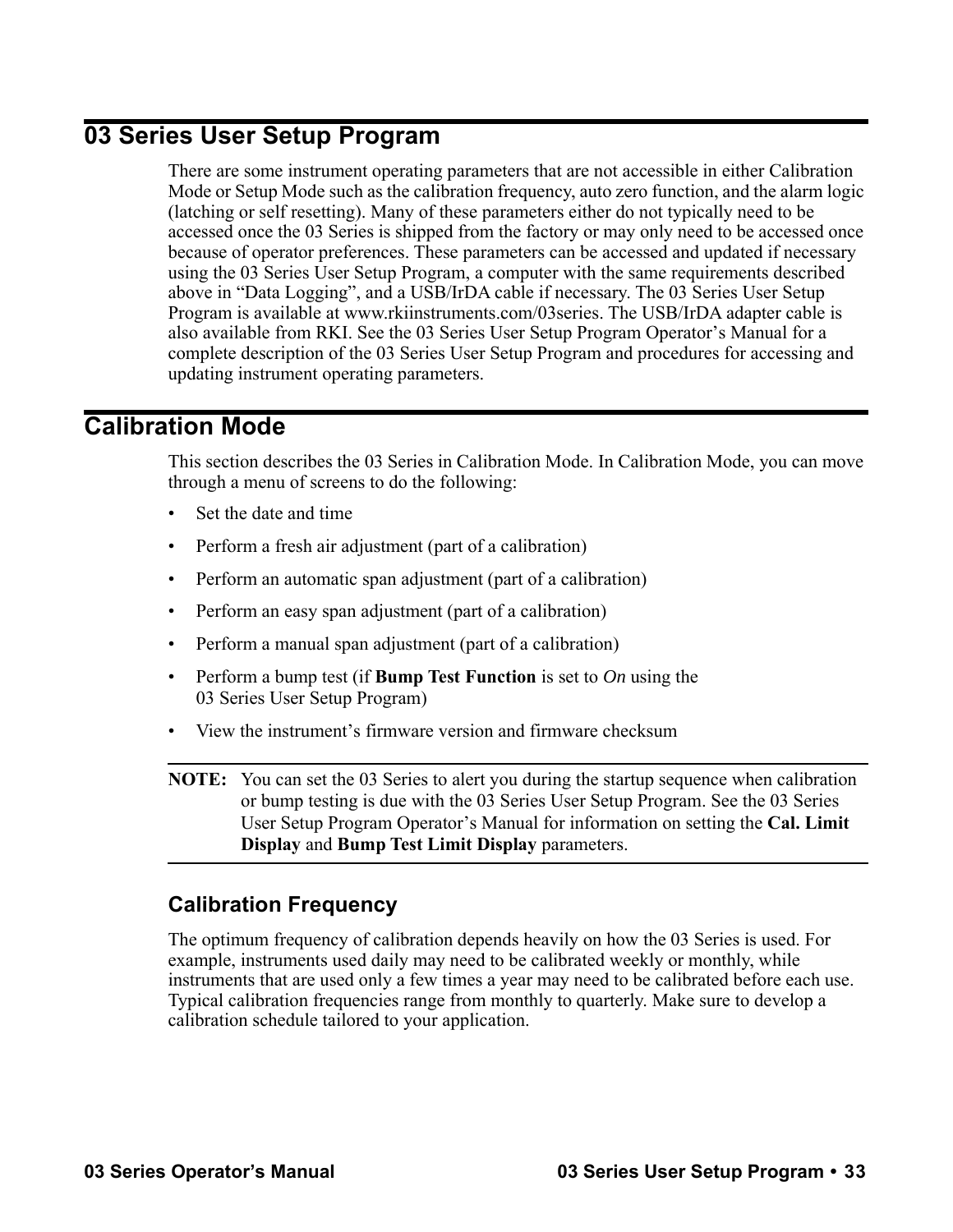## <span id="page-33-0"></span>**Using Calibration Mode**

#### *WARNING: The 03 Series is not in operation as a gas detector while in Calibration Mode. Although it will respond to gas in parts of AIR CAL, A--CAL., M--CAL., and BUMP, there are no gas alarm indications.*

- 1. Take the 03 Series to a non-hazardous area and turn it off if it is on.
- 2. Press and hold the AIR button, then press and hold the POWER MODE button. When you hear a beep release the buttons. The DATE Screen is displayed.



- 3. Use the AIR button to move forward through Calibration Mode. When you get to the last menu item, the START menu item, continuing will take you back to the beginning of the menu.
- 4. When you arrive at the item you wish to enter, press and release the POWER MODE button to enter that item.
- 5. When you need to adjust the numerical value of a parameter, increase it or decrease it, use the AIR button to change the value. When adjusting a numerical parameter value, it is possible to reverse the direction of adjustment. To switch from increasing to decreasing a value or decreasing to increasing a value, do the following:
	- with the parameter flashing on the screen, press and hold the AIR button
	- immediately press the POWER MODE button and then release both buttons
	- the direction of adjustment when you press the AIR button is now reversed
- 6. When you are done using the menu items in Calibration Mode, use the AIR button to scroll through the menu items to the START item.



7. At the START screen, press and release the POWER MODE button. The 03 Series will begin its start-up sequence.

The Calibration Mode menu items are described below in the order in which they appear while moving through Calibration Mode.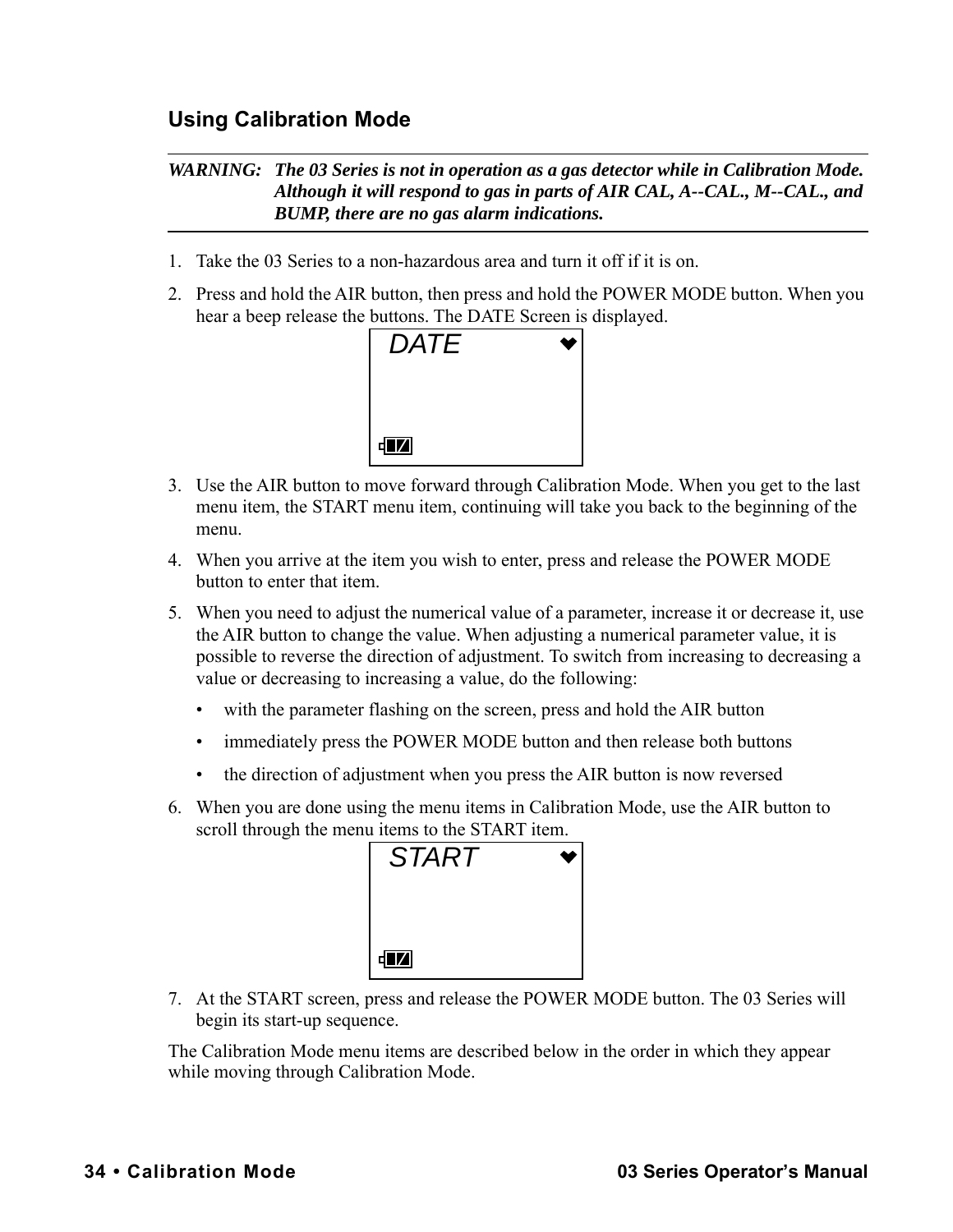# <span id="page-34-0"></span>**Setting the Date and Time**

Entering the DATE menu item allows you to set the date and time.



1. When the DATE Screen is displayed, press and release the POWER MODE button. A screen appears with the year flashing in the upper left, the month and day in the middle, and the time in the lower right.



- 2. Use the AIR button to display the desired year.
- 3. Press and release the POWER MODE button to save the setting. The month setting flashes.
- 4. Repeat steps 2 and 3 to enter the month, day, hour and minute setting. When you save the minute setting, END is displayed before the instrument returns to the DATE Screen.

# <span id="page-34-1"></span>**Performing a Fresh Air Adjustment**

Entering the AIR menu item allows you to perform a fresh air adjustment.



Perform a fresh air adjustment in Calibration Mode when you are performing a calibration before proceeding either to the A--CAL or M--CAL menu item to perform a span adjustment (zero adjustment for OX-03). A fresh air adjustment performed in Calibration Mode is the same as a fresh air adjustment in Normal Mode. The AIR menu item is available in Calibration Mode for convenience when performing a complete calibration.

#### *WARNING: Calibrate the 03 Series in a non-hazardous environment.*

1. Find a fresh air environment, an environment of normal oxygen content (20.9%) that is free of toxic and combustible gasses.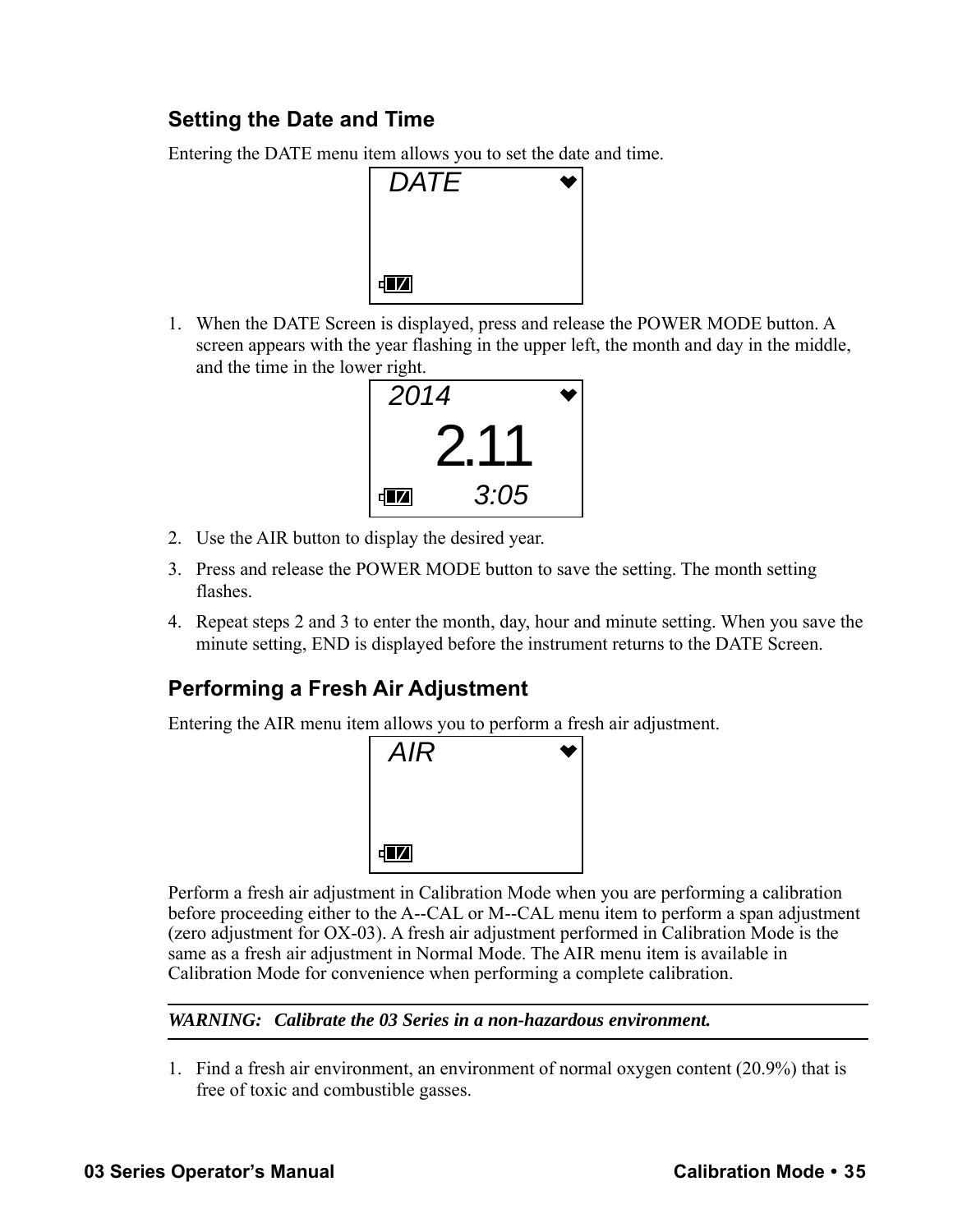2. When the AIR screen is displayed, press and release the POWER MODE button. A screen appears that displays the current gas reading.



If you want to cancel the fresh air adjustment, press and release the AIR button to return to the AIR screen. To continue with the fresh air adjustment, proceed to [Step 3.](#page-35-1)

<span id="page-35-1"></span>3. Press and hold the AIR button. The LCD prompts you to continue to hold the AIR button.



4. Release the AIR button when the following screen appears.

| <b>ADJ</b>  |  |
|-------------|--|
|             |  |
| $\sqrt{17}$ |  |

5. The unit will take a few seconds to adjust the fresh air reading, then indicate "END" in the upper left corner and return to the AIR Screen.

#### <span id="page-35-0"></span>**Performing an Automatic Span Adjustment (Zero Adjustment for OX-03) in A--CAL**

The A--CAL menu item only appears in Calibration Mode if the **One Touch Cal Time** parameter in the 03 Series User Setup Program is set to 0 (factory setting). If **One Touch Cal Time** is set to anything other than 0, E--CAL will replace A--CAL.

Entering the A--CAL menu item allows you to perform an automatic span adjustment (zero adjustment for OX-03).



Perform a span adjustment (zero adjustment for OX-03) as part of a calibration after performing a fresh air adjustment. Performing a span adjustment (zero adjustment for OX-03)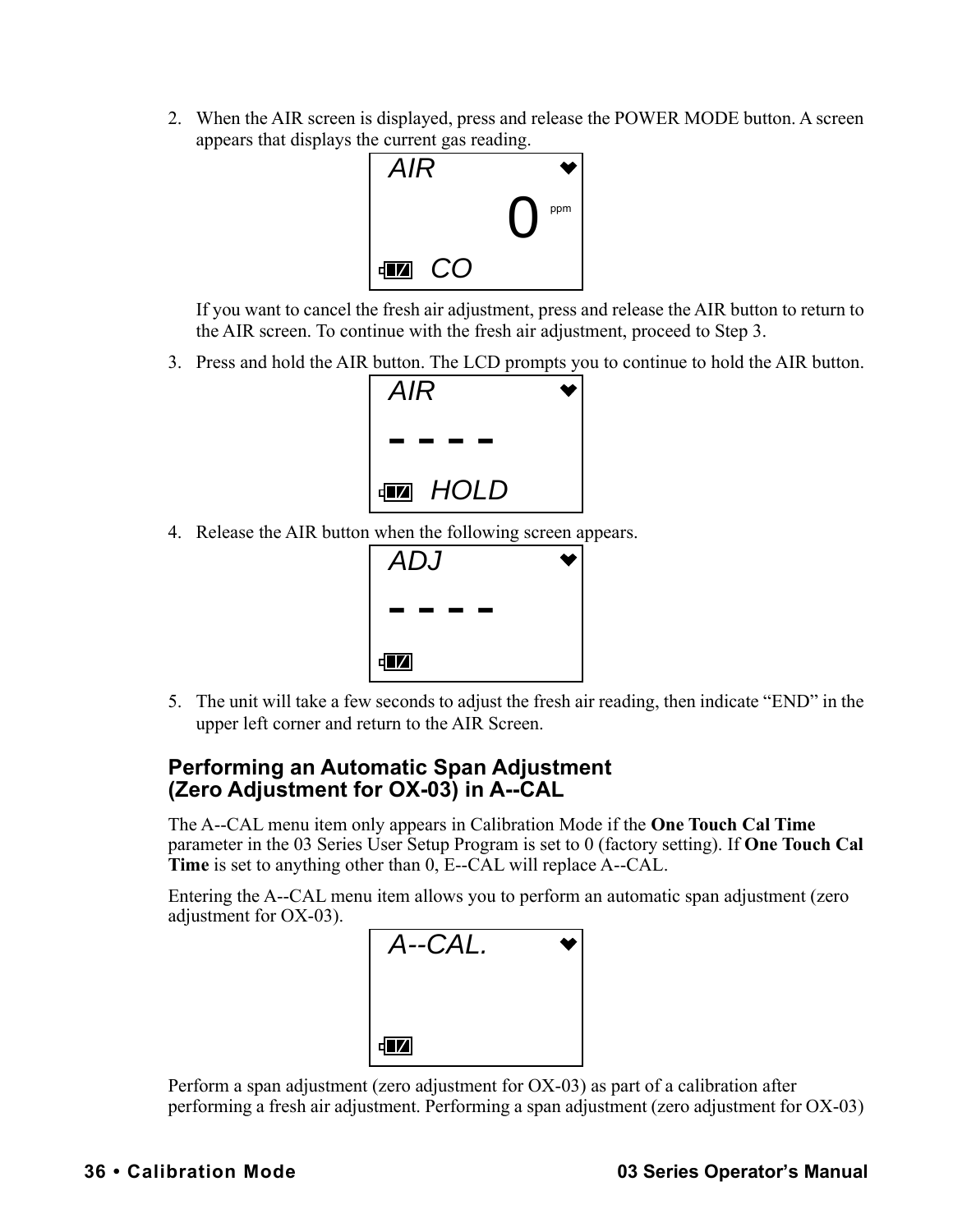requires the use of a calibration kit. A calibration kit is available from RKI Instruments, Inc. for each 03 Series model (see ["Parts List" on page 71](#page-70-0)). You will need:

• A gas cylinder with an appropriate concentration of the target gas for the CO-03 or HS-03, or a cylinder of 100% nitrogen for the OX-03.

• a fixed-flow regulator with a flow rate of 0.5 LPM (liters per minute)

#### *WARNING: Use a 0.5 LPM (liters per minute) fixed flow regulator when calibrating. Using a different flow rate may adversely affect the accuracy of the calibration.*

- non-absorbent tubing
- calibration adapter that will fit over the 03 Series' sensor

*WARNING: Calibrate the 03 Series in a non-hazardous environment.*

- 1. Before performing a span adjustment (zero adjustment for OX-03), perform a fresh air adjustment as described in ["Performing a Fresh Air Adjustment" on page 35](#page-34-0).
- 2. At the A--CAL screen, press and release the POWER MODE button. A screen appears that displays the calibration gas concentration that the 03 Series expects you to use.



If the displayed concentration matches the calibration cylinder concentration, continue with Step 4.

If the displayed concentration does not match the calibration cylinder concentration, do the following:

• Press and hold the AIR button, then press and momentarily hold the POWER MODE button.

**NOTE:** On the OX-03, instead of 100% nitrogen (0% oxygen), it is allowable to use higher than 0% oxygen to set the zero level. RKI Instruments, Inc. recommends 18% oxygen or lower.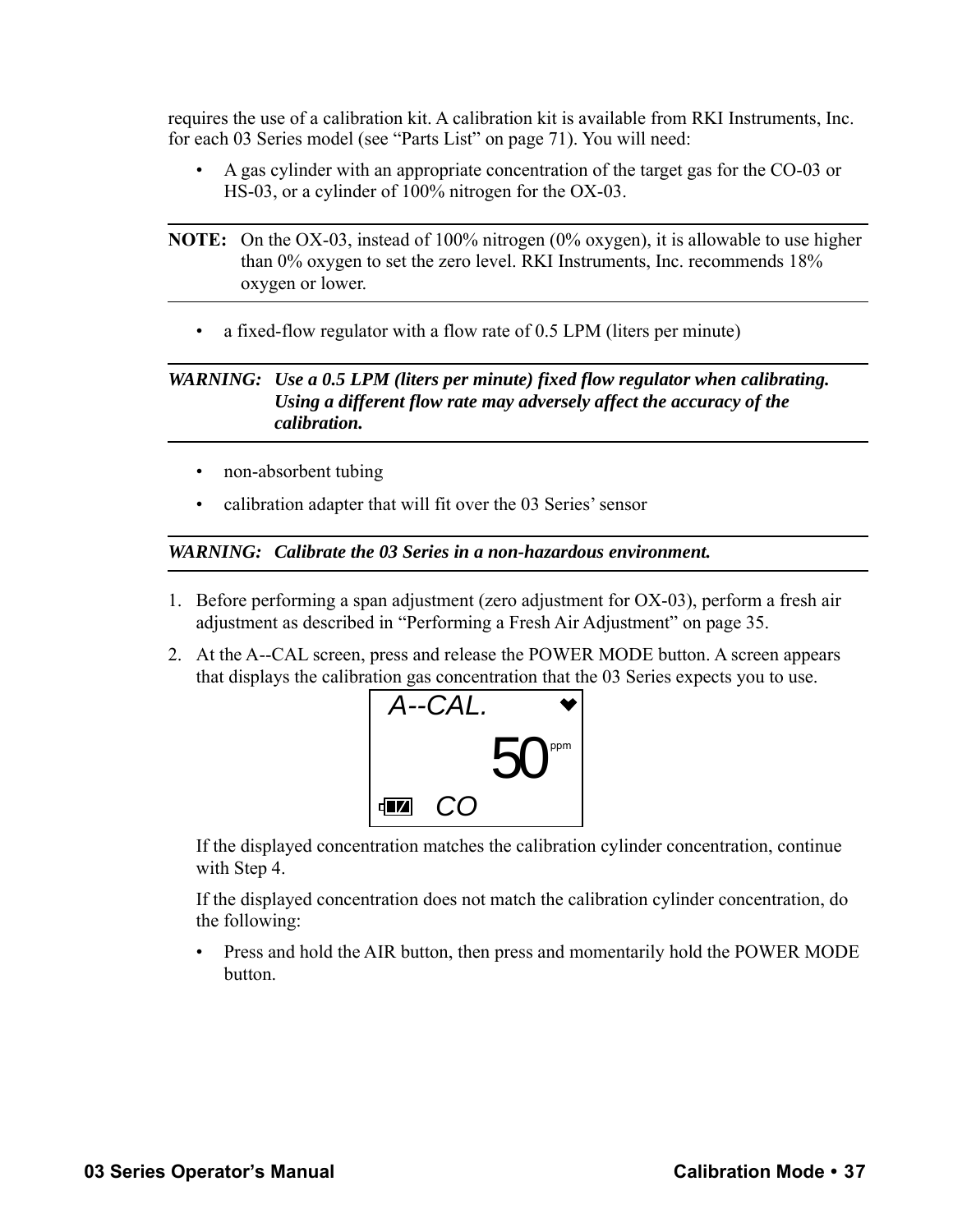• Release both buttons as soon as you hear the buzzer sound a beep. The following screen will display and the gas concentration will be flashing.



- Use the AIR button to adjust the calibration gas value to the desired value. See Step 5 on page 34 for instructions to increase or decrease the value.
- Press and release the POWER MODE button to accept the displayed value. The previous screen will return.



<span id="page-37-0"></span>3. Press and release the POWER MODE button. The LCD will display the current gas readings and "A--CAL." will flash.



If you want to cancel the calibration, press and hold the AIR key for 2 seconds. The instrument will return to the A--CAL. Screen. If you hold the AIR key down longer than 2 seconds, the instrument will start scrolling through the Calibration Mode items.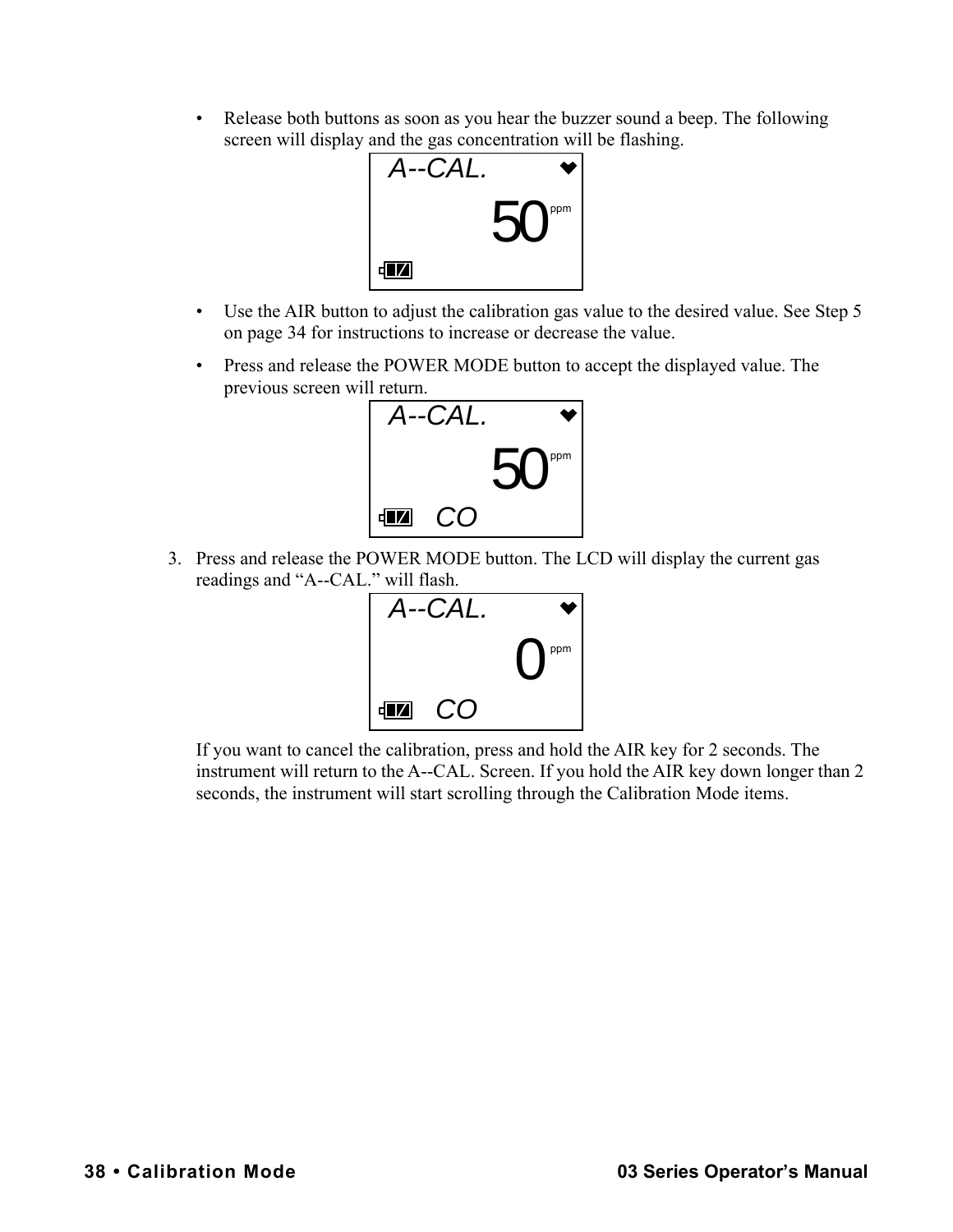4. Use the sample tubing to connect the calibration adapter to the regulator. Attach the tubing to the calibration adapter on the inlet side as shown below in Figure 5.



**Figure 5: Calibration Kit Assembly**

5. Push the calibration adapter onto the 03 Series' sensor face as shown in Figure 6. The calibration adapter secures itself to the instrument by latching on to two recesses in the instrument's rear case. The rubber boot (if installed) does not need to be removed to install the adapter.



**Figure 6: Installing the Calibration Adapter**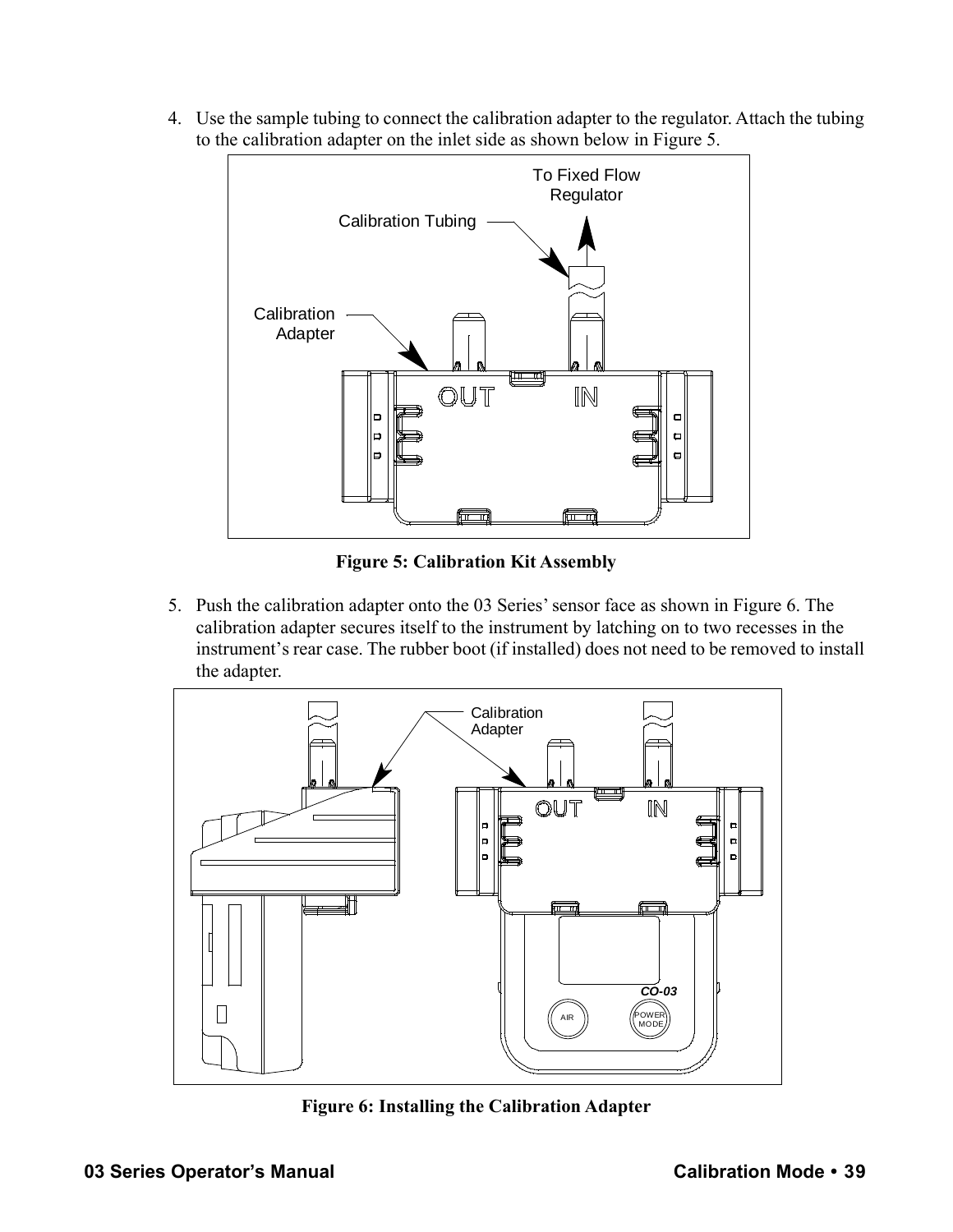- 6. For toxic gas cylinders (like  $H_2S$ ), it is important to vent the regulator while installing it onto the cylinder. Venting the regulator during installation helps prevent air from getting into the cylinder and degrading the gas. Open the regulator by turning the knob counterclockwise and install it onto the cylinder.
- 7. Allow the gas to flow for two minutes.
- 8. Press and release the POWER MODE button.
- 9. The 03 Series will attempt to make a span adjustment (zero adjustment for OX-03).
- 10. If the span adjustment (zero adjustment for OX-03) is successful, the LCD will show the following screen before returning to the A--CAL screen.



If the **Maximum Span** setting is turned *On* (factory setting is *Off*) using the 03 Series User Setup Program, the LCD will show the maximum reading the sensor could have been calibrated to before returning to the A--CAL screen.



11. If the span adjustment (zero adjustment for OX-03) fails, the LCD will show the following screen, the alarm LED will flash, and the buzzer will sound a double pulsing tone.



Press and release the POWER MODE button to clear the failure indication and return to the A--CAL. screen.



See ["Troubleshooting" on page 64](#page-63-0) to investigate the cause of the failure and replace the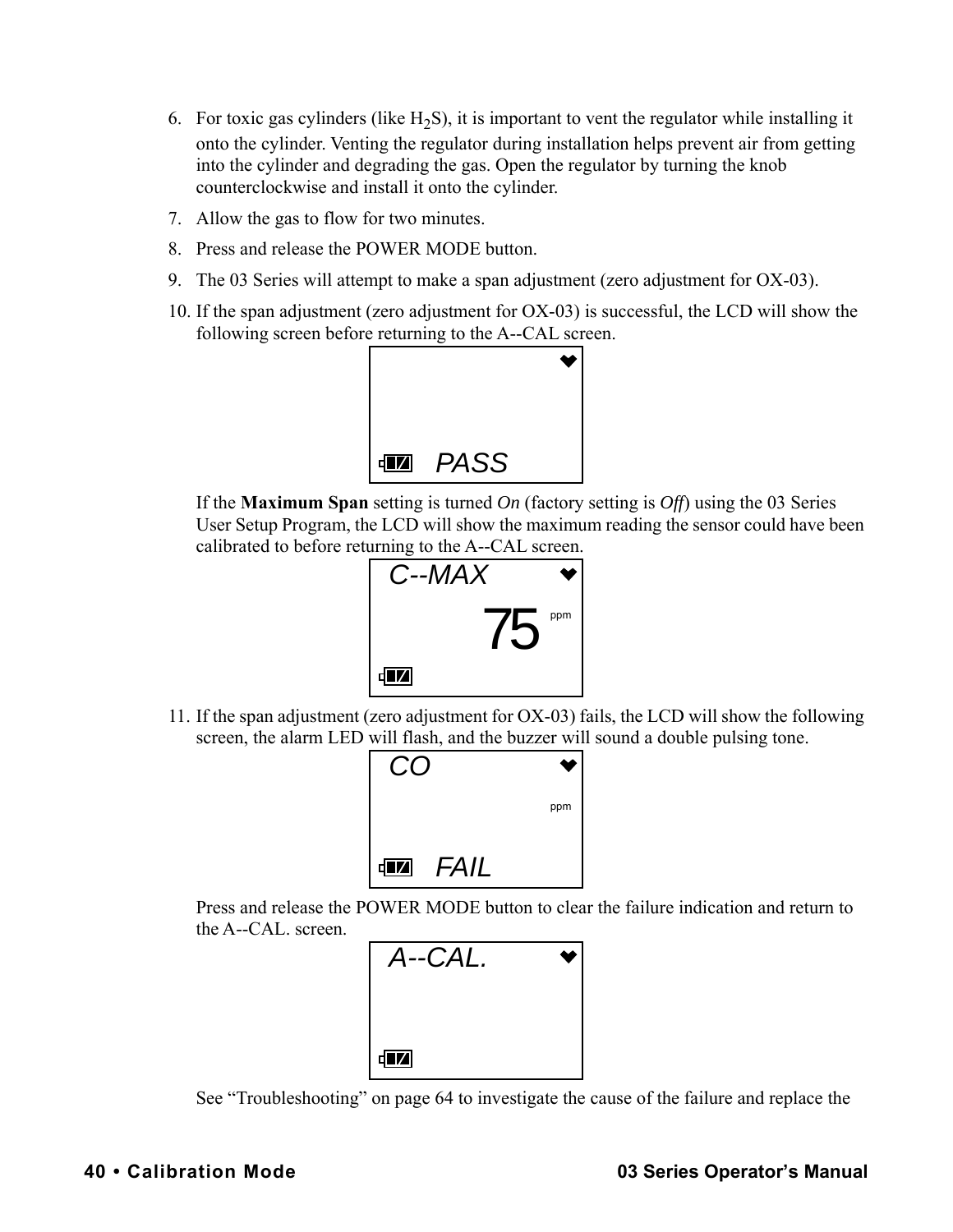failed sensor if necessary.

- 12. Turn the regulator on/off knob clockwise to close it.
- 13. Remove the calibration adapter from the instrument.
- 14. Remove the regulator from the calibration gas cylinder.
- 15. Leave the regulator connected to the calibration adapter for convenience.
- 16. Store the components of the calibration kit in a safe and convenient place.

### <span id="page-40-0"></span>**Performing an Easy Span Adjustment (Zero Adjustment for OX-03) in E--CAL**

The E--CAL menu item only appears in Calibration Mode if the **One Touch Cal Time** parameter in the 03 Series User Setup Program is set to anything other than 0 (factory setting). When **One Touch Cal Time** is set to 0, A--CAL will replace E--CAL. The value entered into the **One Touch Cal Time** field is the amount of time that the instrument will allow gas to be applied before attempting to perform a span adjustment.

Entering the E--CAL menu item allows you to perform an easy span adjustment (zero adjustment for OX-03). In an easy span adjustment, the instrument will automatically count down in the E--CAL gas exposure screen when gas is applied and perform a span adjustment when the countdown is over.



Perform a span adjustment (zero adjustment for OX-03) as part of a calibration after performing a fresh air adjustment. Performing a span adjustment (zero adjustment for OX-03) requires the use of a calibration kit. A calibration kit is available from RKI Instruments, Inc. for each 03 Series model (see ["Parts List" on page 71](#page-70-0)). You will need:

• A gas cylinder with an appropriate concentration of the target gas for the CO-03 or HS-03, or a cylinder of 100% nitrogen for the OX-03.

**NOTE:** On the OX-03, instead of 100% nitrogen (0% oxygen), it is allowable to use higher than 0% oxygen to set the zero level. RKI Instruments, Inc. recommends 18% oxygen or lower.

• a fixed-flow regulator with a flow rate of 0.5 LPM (liters per minute)

#### *WARNING: Use a 0.5 LPM (liters per minute) fixed flow regulator when calibrating. Using a different flow rate may adversely affect the accuracy of the calibration.*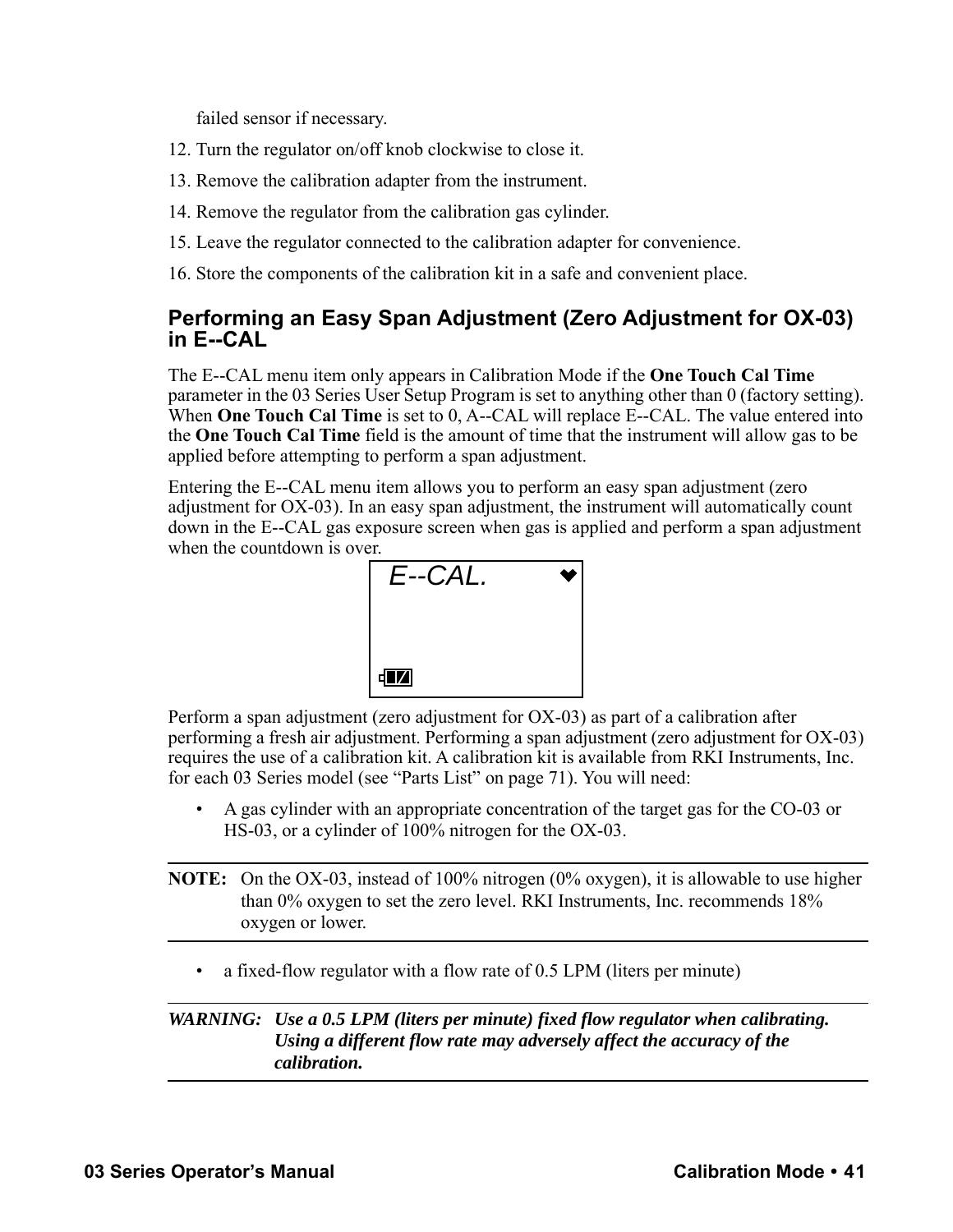- non-absorbent tubing
- calibration adapter that will fit over the 03 Series' sensor

#### *WARNING: Calibrate the 03 Series in a non-hazardous environment.*

- 1. Before performing a span adjustment (zero adjustment for OX-03), perform a fresh air adjustment as described in ["Performing a Fresh Air Adjustment" on page 35](#page-34-0).
- 2. At the E--CAL screen, press and release the POWER MODE button. A screen appears that displays the calibration gas concentration that the 03 Series expects you to use.



If the displayed concentration matches the calibration cylinder concentration, continue with [Step 3.](#page-37-0)

If the displayed concentration does not match the calibration cylinder concentration, do the following:

- Press and hold the AIR button, then press and momentarily hold the POWER MODE button.
- Release both buttons as soon as you hear the buzzer sound a beep. The following screen will display and the gas concentration will be flashing.



- Use the AIR button to adjust the calibration gas value to the desired value. See Step 5 on page 34 for instructions to increase or decrease the value.
- Press and release the POWER MODE button to accept the displayed value. The previous screen will return.

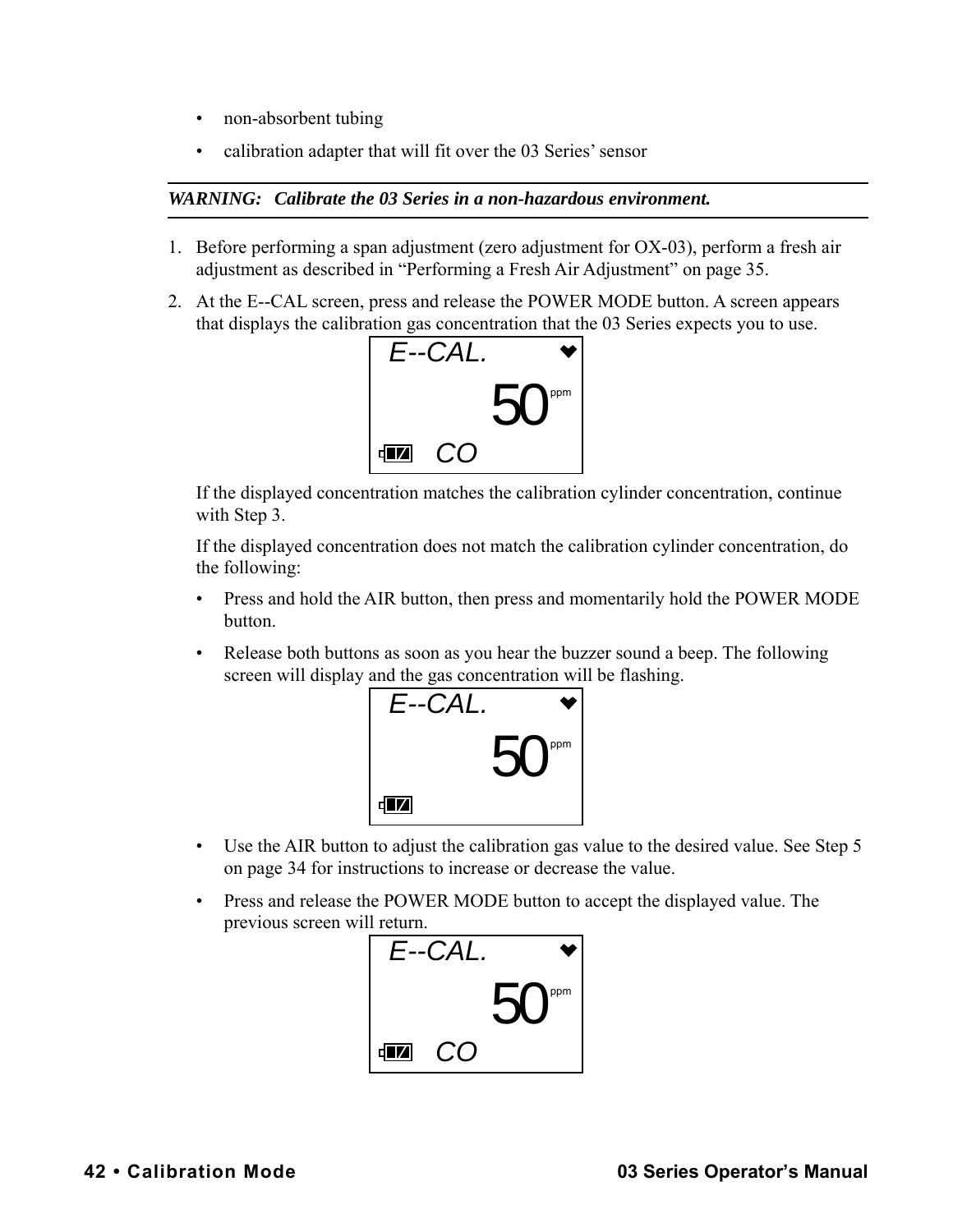<span id="page-42-1"></span>3. Press and release the POWER MODE button. The LCD will display the current gas readings and "E--CAL." will flash.



If you want to cancel the calibration, press and hold the AIR key for 2 seconds. The instrument will return to the E--CAL. Screen. If you hold the AIR key down longer than 2 seconds, the instrument will start scrolling through the Calibration Mode items.

4. Use the sample tubing to connect the calibration adapter to the regulator. Attach the tubing to the calibration adapter on the inlet side as shown below in [Figure 7](#page-42-0).



<span id="page-42-0"></span>**Figure 7: Calibration Kit Assembly**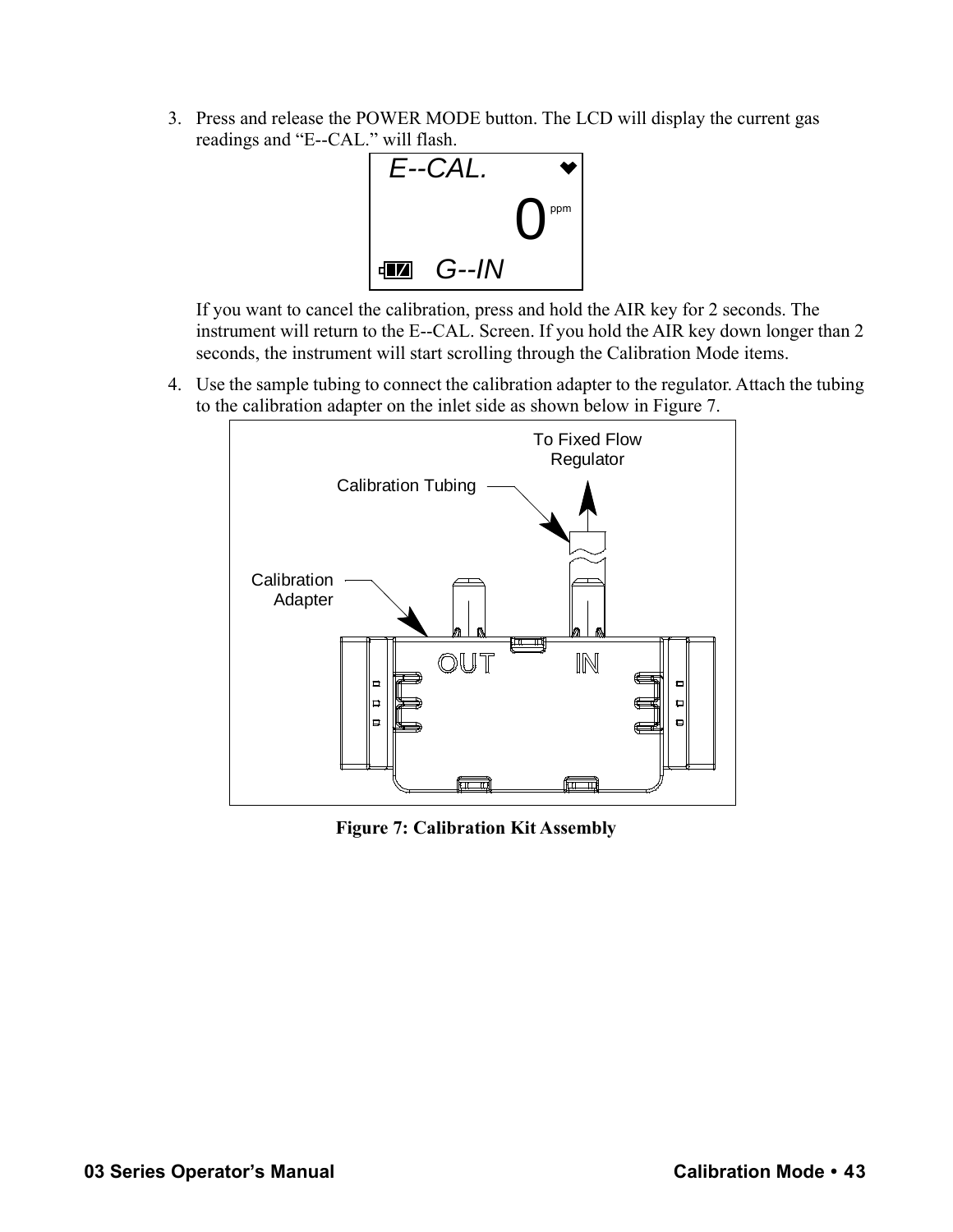5. Push the calibration adapter onto the 03 Series' sensor face as shown in [Figure 8.](#page-43-0) The calibration adapter secures itself to the instrument by latching on to two recesses in the instrument's rear case. The rubber boot (if installed) does not need to be removed to install the adapter.



**Figure 8: Installing the Calibration Adapter**

- <span id="page-43-0"></span>6. For toxic gas cylinders (like  $H_2S$ ), it is important to vent the regulator while installing it onto the cylinder. Venting the regulator during installation helps prevent air from getting into the cylinder and degrading the gas. Open the regulator by turning the knob counterclockwise and install it onto the cylinder.
- 7. Once the gas reading reaches 10% of the calibration gas value (HS-03 and CO-03 units) or 18.9% (OX-03 units), "E--CAL" will begin to flash and a countdown will begin. The countdown's duration is defined by the value of the **One Touch Cal Time** parameter accessed in the 03 Series User Setup Program.



If the gas reading never reaches 10% of the calibration gas value (HS-03 and CO-03 units) or 18.9% (OX-03 units), the countdown will never start and the instrument will remain in the G--IN screen shown in [Step 3.](#page-42-1) Press and hold the AIR button for 2 seconds to cancel the calibration then continue with [Step 11](#page-44-0). See ["Troubleshooting" on page 64](#page-63-0) to investigate the cause of the issue.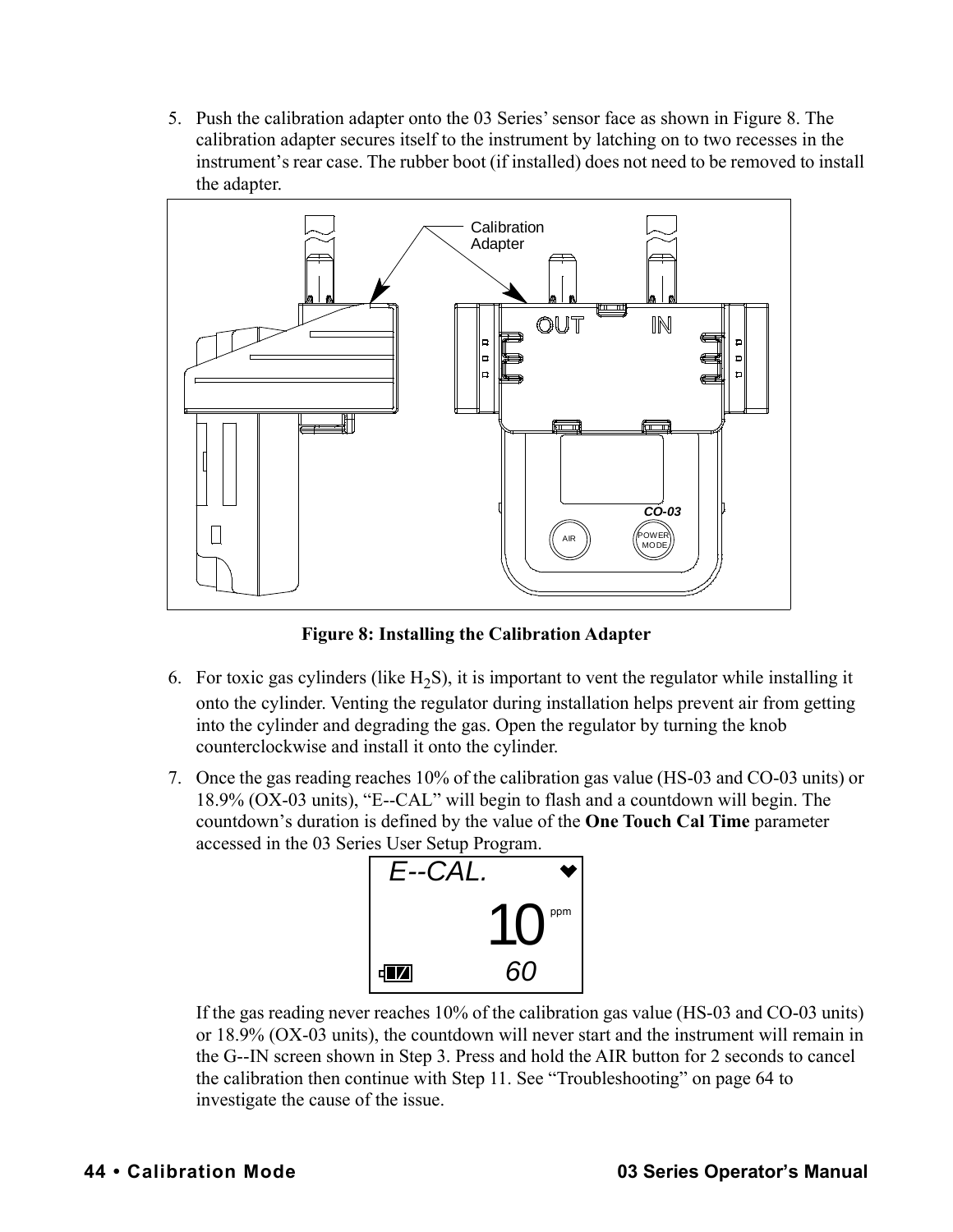- 8. At the end of the countdown, the 03 Series will attempt to make a span adjustment (zero adjustment for OX-03).
- 9. If the span adjustment (zero adjustment for OX-03) is successful, the LCD will show the following screen before returning to the E--CAL screen.



If the **Maximum Span** setting is turned *On* (factory setting is *Off*) using the 03 Series User Setup Program, the LCD will show the maximum reading the sensor could have been calibrated to before returning to the E--CAL screen.



10. If the span adjustment (zero adjustment for OX-03) fails, the LCD will show the following screen, the alarm LED will flash, and the buzzer will sound a double pulsing tone.



Press and release the POWER MODE button to clear the failure indication and return to the E--CAL. screen.



See ["Troubleshooting" on page 64](#page-63-0) to investigate the cause of the failure and replace the failed sensor if necessary.

- <span id="page-44-0"></span>11. Turn the regulator on/off knob clockwise to close it.
- 12. Remove the calibration adapter from the instrument.
- 13. Remove the regulator from the calibration gas cylinder.
- 14. Leave the regulator connected to the calibration adapter for convenience.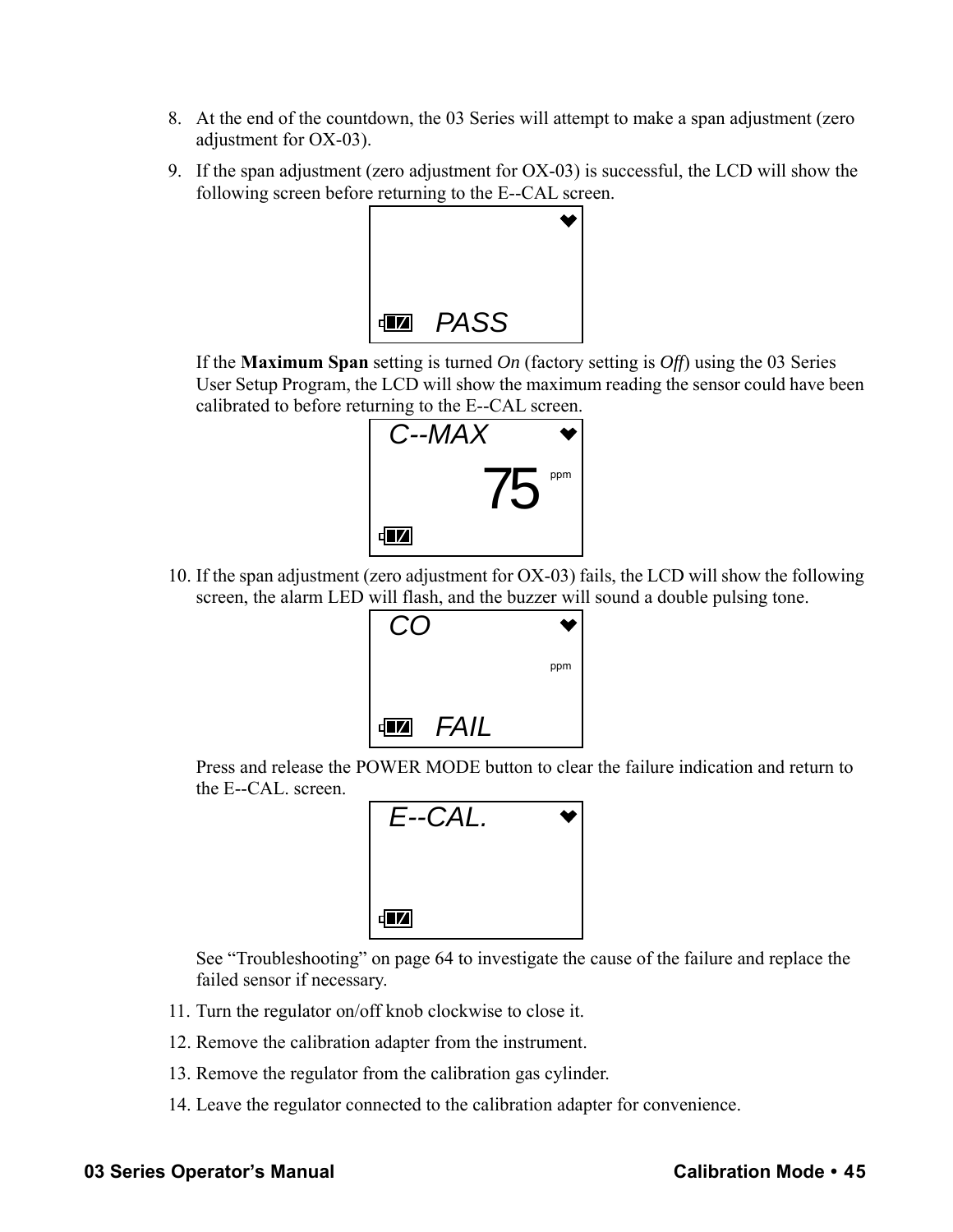15. Store the components of the calibration kit in a safe and convenient place.

### <span id="page-45-0"></span>**Performing a Manual Span Adjustment (Zero Adjustment for OX-03) in M--CAL**

Entering the M--CAL menu item allows you to perform a manual span adjustment (zero adjustment for OX-03).



Perform a span adjustment (zero adjustment for OX-03) as part of a calibration after performing a fresh air adjustment. Performing a span adjustment (zero adjustment for OX-03) requires the use of a calibration kit. A calibration kit is available from RKI Instruments, Inc. for each 03 Series model (see ["Parts List" on page 71](#page-70-0)). The procedure below describes a span adjustment (zero adjustment for OX-03). You will need:

- A gas cylinder with an appropriate concentration of the target gas for the CO-03 or HS-03, or a cylinder of 100% nitrogen for the OX-03.
- **NOTE:** On the OX-03, instead of 100% nitrogen (0% oxygen), it is allowable to use higher than 0% oxygen to set the zero level. RKI Instruments, Inc. recommends 18% oxygen or lower.
	- a fixed-flow regulator with a flow rate of 0.5 LPM (liters per minute)

#### *WARNING: Use a 0.5 LPM (liters per minute) fixed flow regulator when calibrating. Using a different flow rate may adversely affect the accuracy of the calibration.*

- non-absorbent tubing
- calibration adapter that will fit over the 03 Series' sensor

#### *WARNING: Calibrate the 03 Series in a non-hazardous environment.*

1. Before performing a span adjustment (zero adjustment for OX-03), perform a fresh air adjustment as described in ["Performing a Fresh Air Adjustment" on page 35](#page-34-0).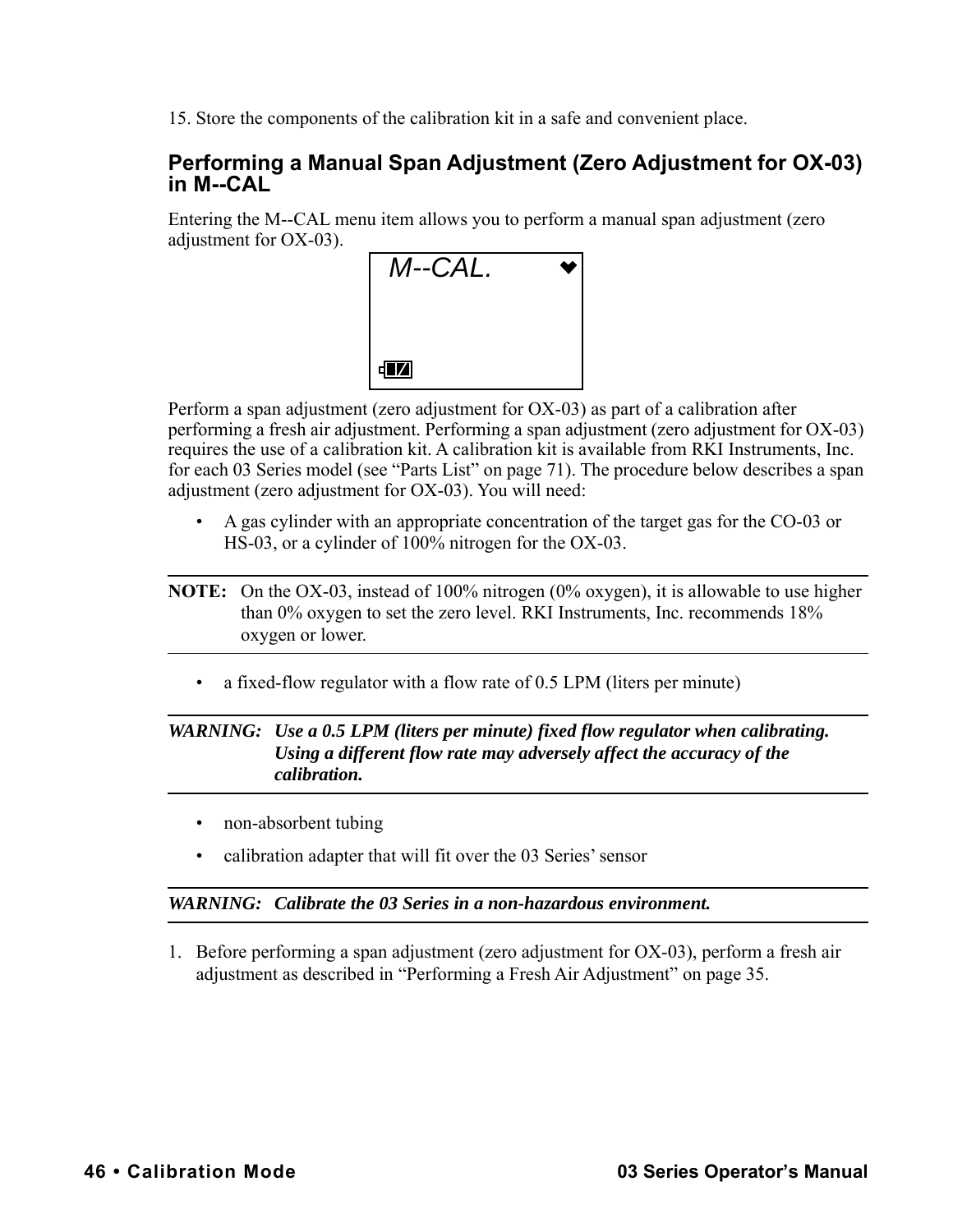2. At the M--CAL screen, press and release the POWER MODE button. The current gas reading will be shown and it will be flashing. The arrows shown at the bottom of the screen indicate the direction of adjustment for the AIR button.



3. Use the sample tubing to connect the calibration adapter to the regulator. Attach the tubing to the calibration adapter on the inlet side as shown below in Figure 9.



**Figure 9: Calibration Kit Assembly**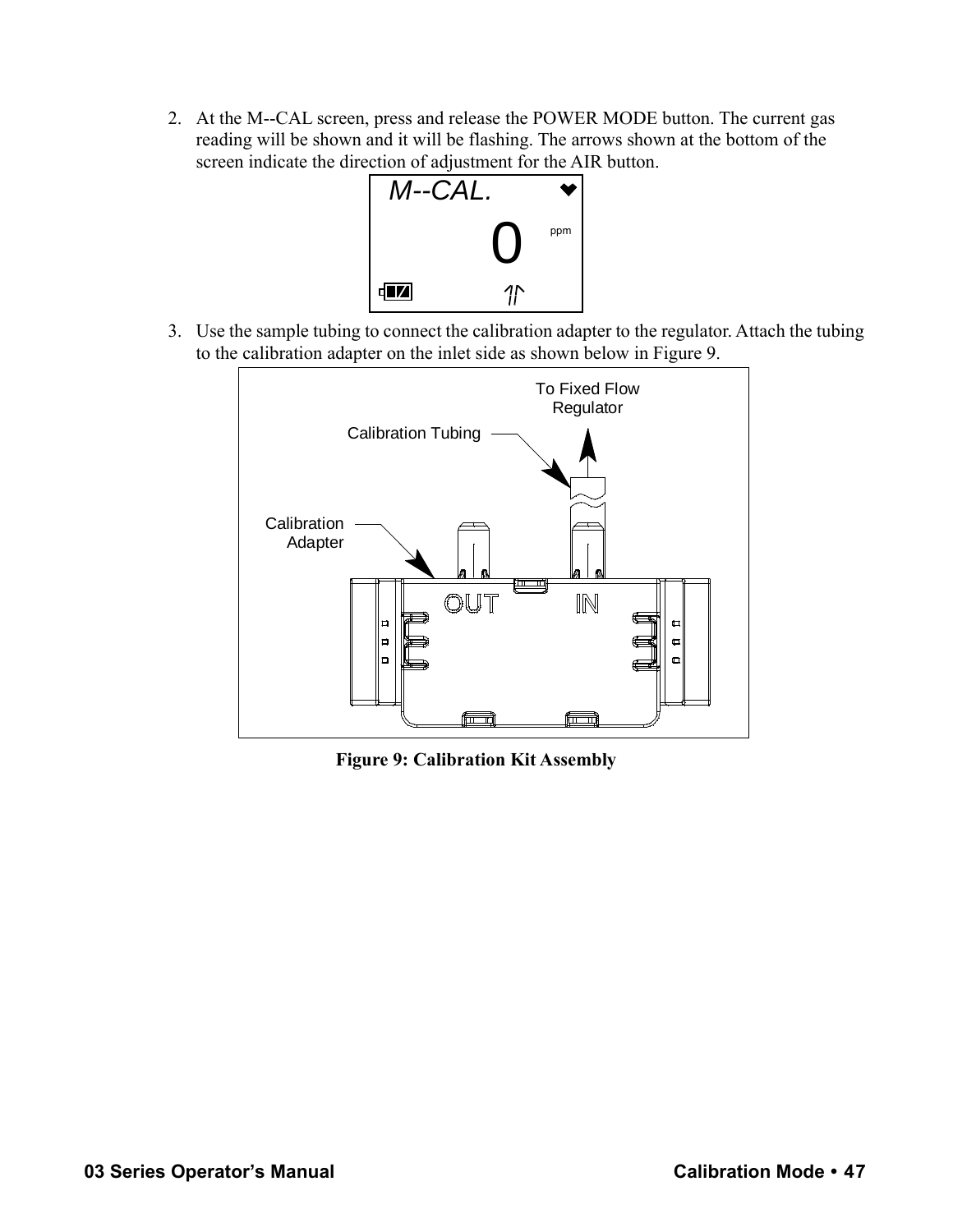4. Push the calibration adapter onto the 03 Series' sensor face as shown in Figure 10. The calibration adapter secures itself to the instrument by latching on to two recesses in the instrument's rear case. The rubber boot (if installed) does not need to be removed to install the adapter.



**Figure 10: Installing the Calibration Adapter**

- 5. For toxic gas cylinders (like  $H_2S$ ), it is important to vent the regulator while installing it onto the cylinder. Venting the regulator during installation helps prevent air from getting into the cylinder and degrading the gas. Open the regulator by turning the knob counterclockwise and install it onto the cylinder.
- 6. Allow the gas to flow for two minutes.
- 7. Adjust the display gas reading using the AIR button to match the calibration cylinder's target gas concentration. See Step 5 on page 34 for instructions to adjust a parameter using the AIR button. If the direction of adjustment is changed, the arrows at the bottom of the screen will change direction.
- 8. Press and release the POWER MODE button.
- 9. The 03 Series will make the span adjustment (zero adjustment for OX-03) and will return to the M--CAL. Screen.

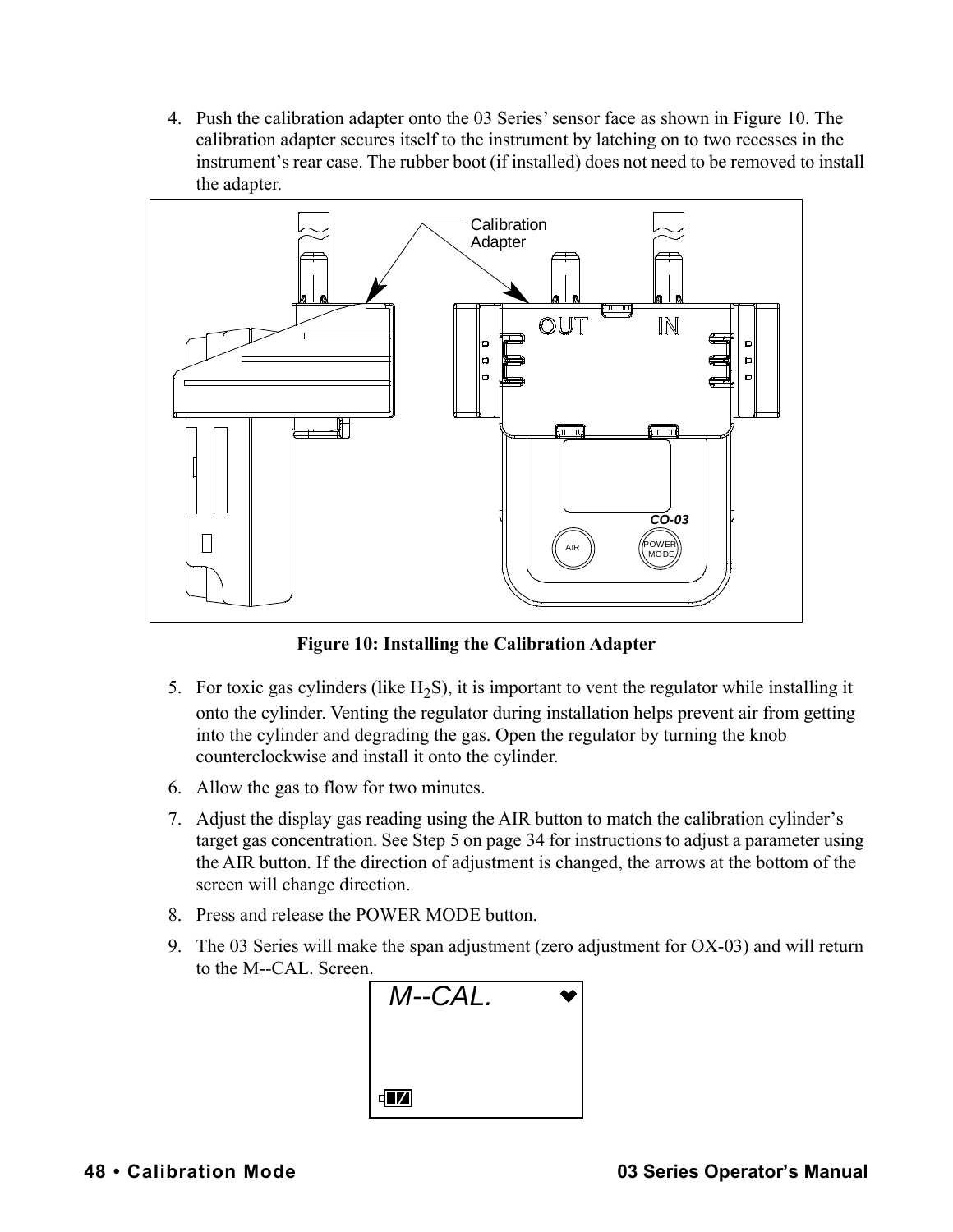- 10. Turn the regulator on/off knob clockwise to close it.
- 11. Remove the calibration adapter from the instrument.
- 12. Remove the regulator from the calibration gas cylinder.
- 13. Leave the regulator connected to the calibration adapter for convenience.
- 14. Store the components of the calibration kit in a safe and convenient place.

### **Performing a Bump Test in BUMP**

**NOTE: Bump Test Function** must be set to *On* using the 03 Series User Setup Program in order for BUMP to appear in Calibration Mode. If **Bump Test Function** is set to *Off*, BUMP will not appear. See the 03 Series User Setup Program Operator's Manual for instructions. The factory setting for **Bump Test Function** is *Off*.

Entering the BUMP menu item allows you to perform a bump test to determine if the instrument is responding properly to gas.



Performing a bump test requires the use of a calibration kit. A calibration kit is available from RKI Instruments, Inc. for each 03 Series model (see "Parts List"). You will need:

• A gas cylinder with an appropriate concentration of the target gas for the CO-03 or HS-03, or a cylinder of 100% nitrogen for the OX-03.

**NOTE:** On the OX-03, instead of 100% nitrogen (0% oxygen), it is allowable to use higher than 0% oxygen to set the zero level. RKI Instruments, Inc. recommends 18% oxygen or lower.

• a fixed-flow regulator with a flow rate of 0.5 LPM (liters per minute)

*WARNING: Use a 0.5 LPM (liters per minute) fixed flow regulator when bump testing. Using a different flow rate may adversely affect the accuracy of the bump test.*

- non-absorbent tubing
- calibration adapter that will fit over the 03 Series' sensor

*WARNING: Bump test the 03 Series in a non-hazardous environment.*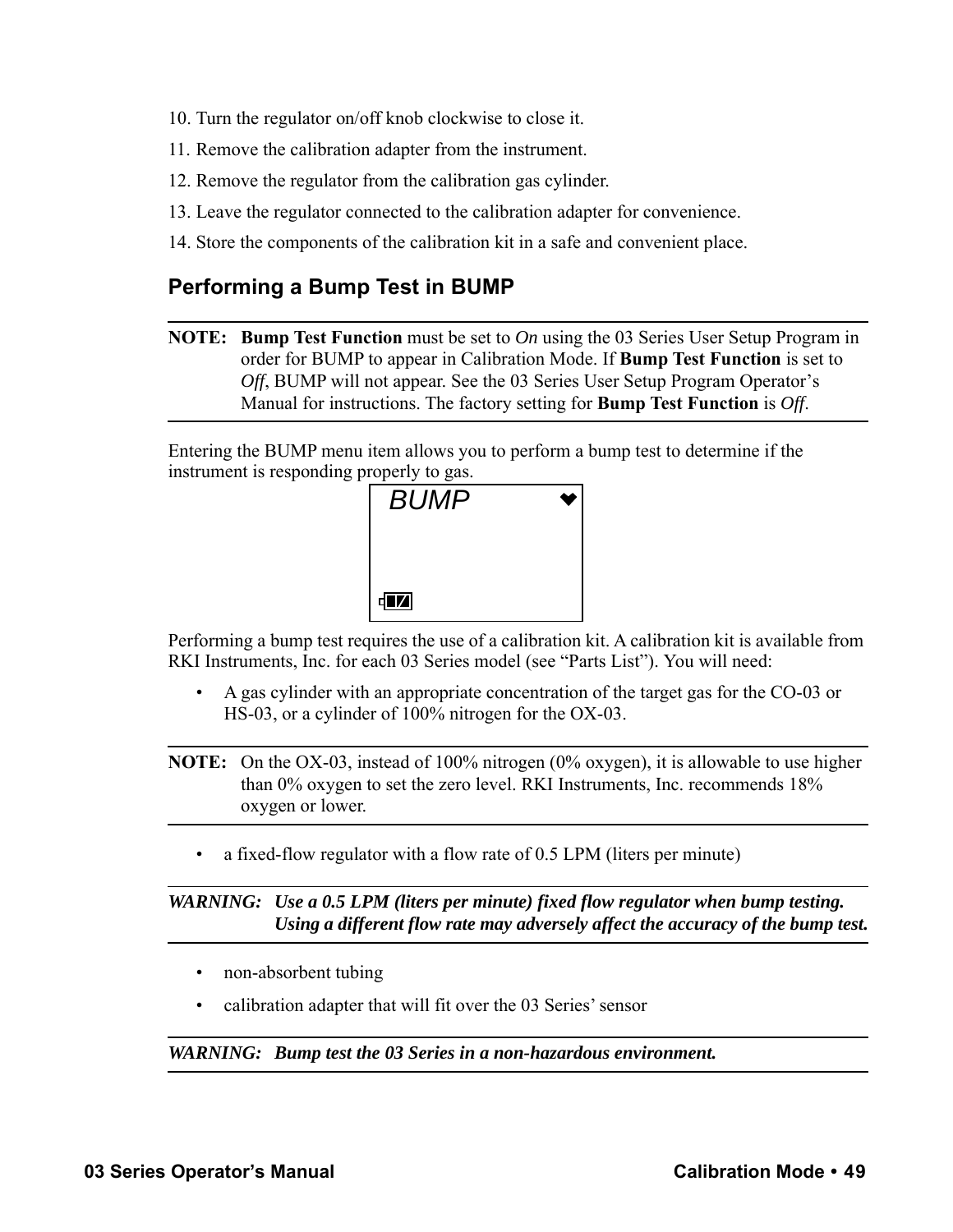- 1. Before performing a bump test, perform a fresh air adjustment as described in ["Performing a Fresh Air Adjustment" on page 35.](#page-34-0)
- 2. At the BUMP screen, press and release the POWER MODE button. A screen appears that displays the gas concentration that the 03 Series expects you to use.





If the value is not correct, you can change it by changing the A--CAL gas value in Calibration Mode or Setup Mode or by using the 03 Series Data Logger Management Program or the 03 Series User Setup Program.

3. Use the sample tubing to connect the calibration adapter to the regulator. Attach the tubing to the calibration adapter on the inlet side as shown below in Figure 11.



**Figure 11: Calibration Kit Assembly**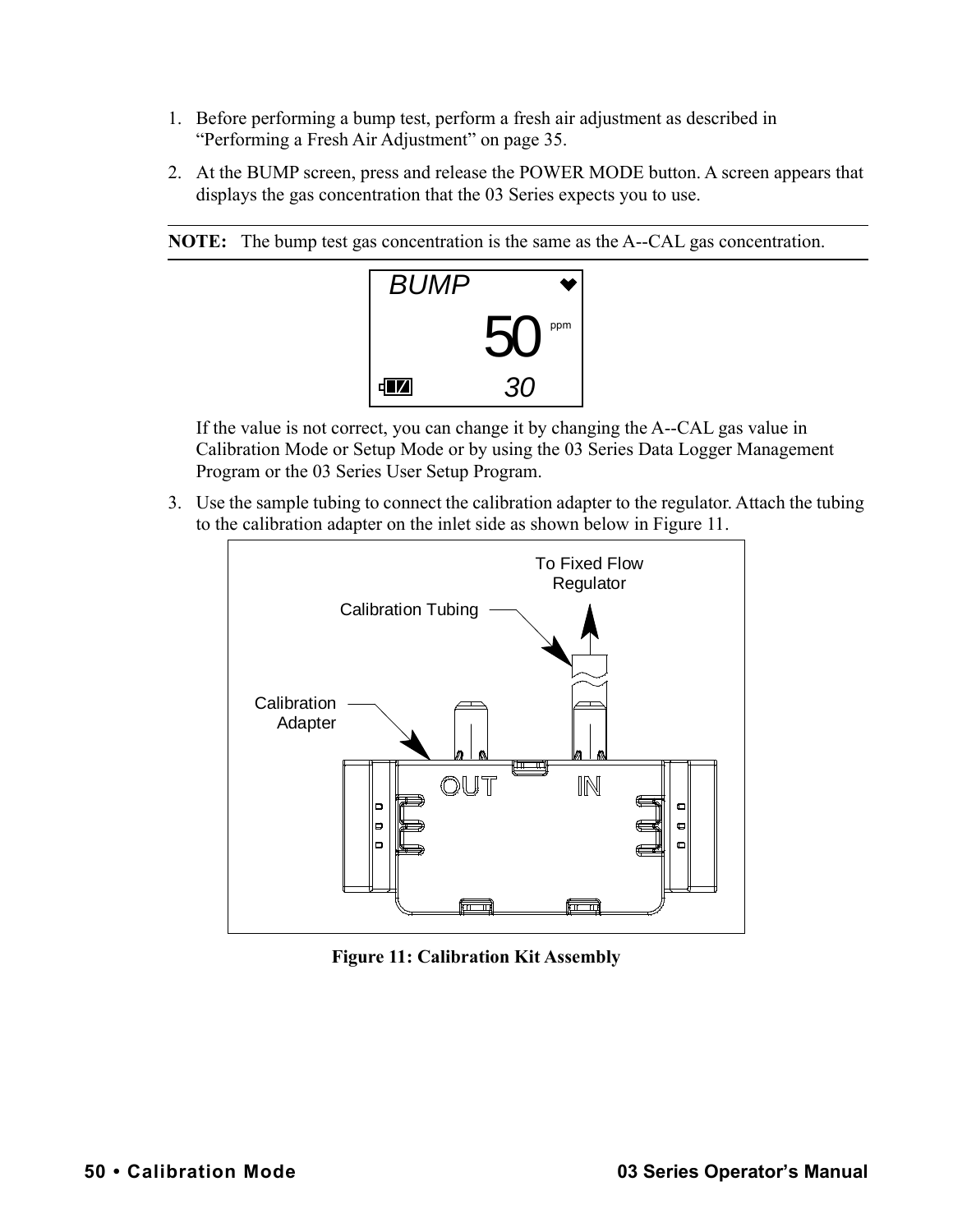4. Push the calibration adapter onto the 03 Series' sensor face as shown in Figure 12. The calibration adapter secures itself to the instrument by latching on to two recesses in the instrument's rear case. The rubber boot (if installed) does not need to be removed to install the adapter.



**Figure 12: Installing the Calibration Adapter**

5. Press and release the POWER MODE button. The LCD will display the current gas reading, "BUMP" and "APPLY" will alternate at the top of the screen, and the instrument will begin a count down whose length depends on how the **Bump Test Time(sec)**  parameter in the 03 Series User Setup Program is set. The factory setting is 30 seconds.



- 6. For toxic gas cylinders (like  $H_2S$ ), it is important to vent the regulator while installing it onto the cylinder. Venting the regulator during installation helps prevent air from getting into the cylinder and degrading the gas. Open the regulator by turning the knob counterclockwise and install it onto the cylinder.
- 7. When the bump test countdown reaches 0, the unit will determine the bump test results and proceed as described in either Step 8 or Step 9 depending on the setting of **Calibration After Bump Test Failed**. See the 03 Series User Setup Program Operator's Manual for a complete description of this parameter.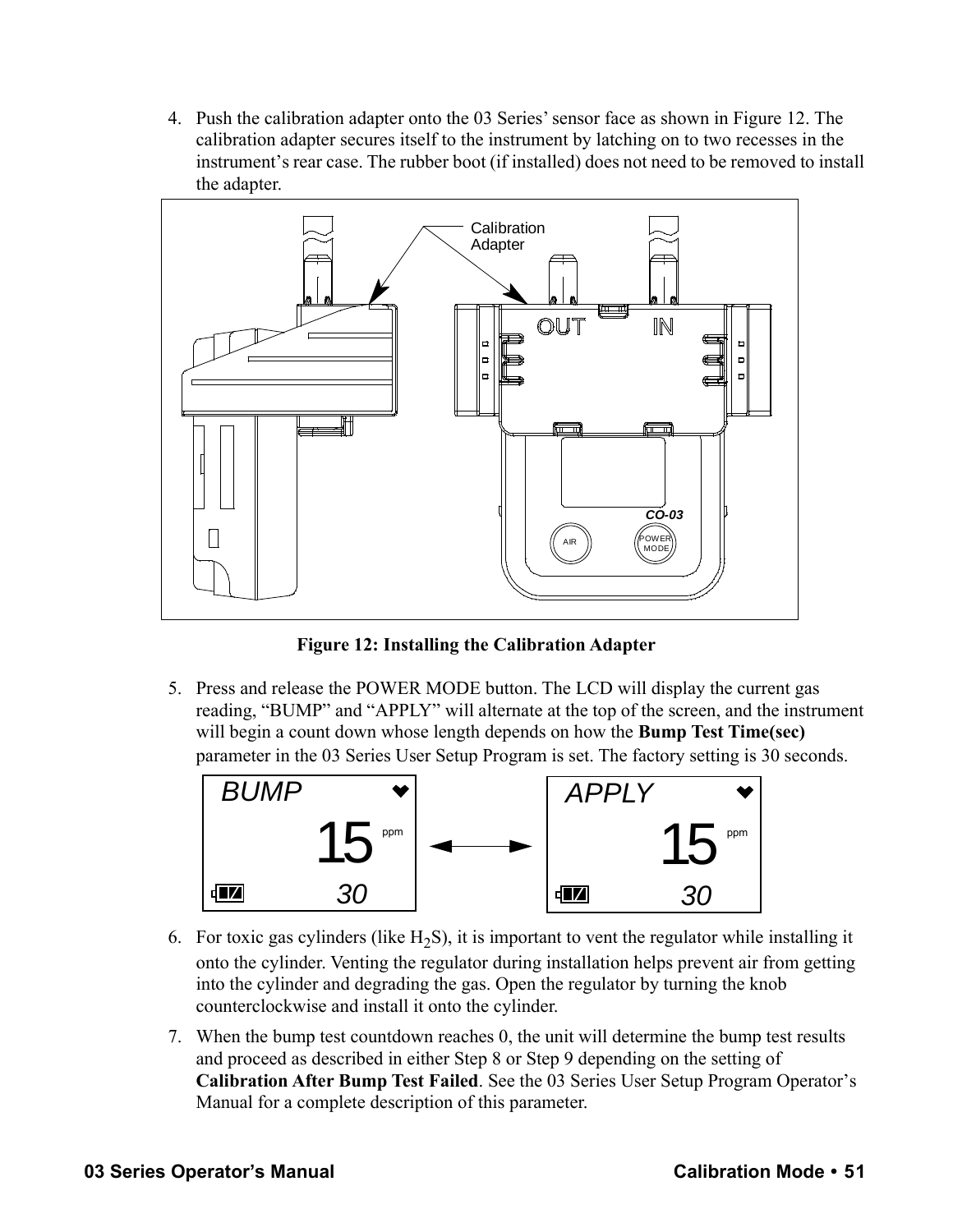- 8. When **Calibration After Bump Test Failed** is set to *Off*:
	- The instrument will display a "P" for pass or an "F" for fail.



• To view the bump test gas reading, press the AIR button.



• To return to the BUMP screen in Calibration Mode, press POWER MODE at any time.



See ["Troubleshooting" on page 64](#page-63-0) to investigate the cause of the failure and replace the failed sensor if necessary.

• Turn the regulator on/off knob clockwise to close it.

#### 9. When **Calibration After Bump Test Failed** is set to *On* (factory setting):

If the instrument passes the bump test,

• The following screen appears:

| <b>BUMP</b>        |  |
|--------------------|--|
| $\mathbf{E}$<br>ر، |  |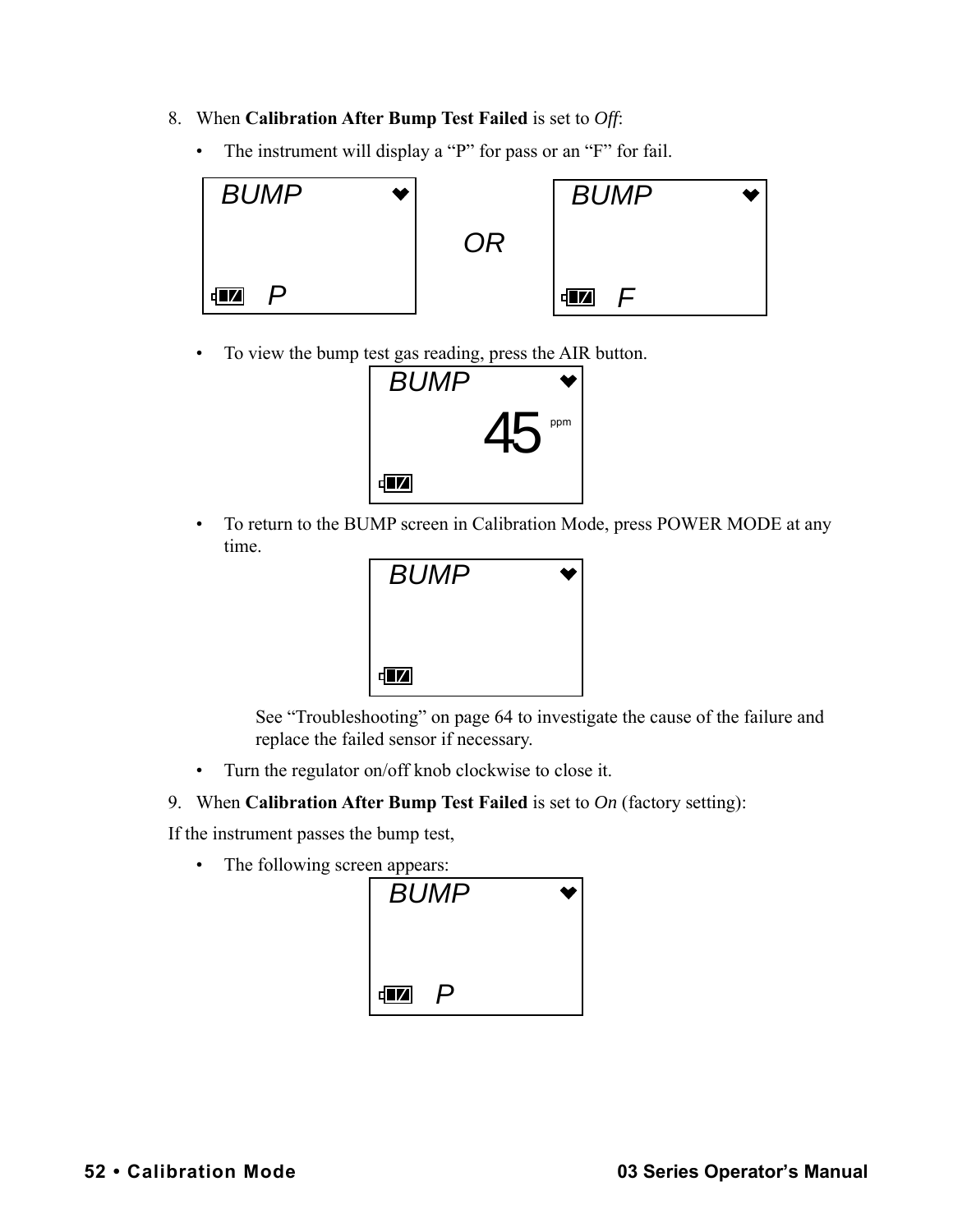• To view the bump test gas reading, press the AIR button.



• To return to the BUMP screen in Calibration Mode, press POWER MODE at any time.



• Turn the regulator on/off knob clockwise to close it.

If the instrument fails the bump test,

• A calibration is immediately and automatically started. The instrument will begin a countdown whose length depends on the **Bump Test Time(sec)** and **Calibration Time(sec) After Bump Test Failed** parameters' values. These parameters can be changed using the 03 Series User Setup Program. The countdown time for the calibration is the **Calibration Time(sec) After Bump Test Failed** value (factory setting is 90 seconds) minus the **Bump Test Time(sec)** value (factory setting is 30 seconds). Continue to apply the calibration gas.

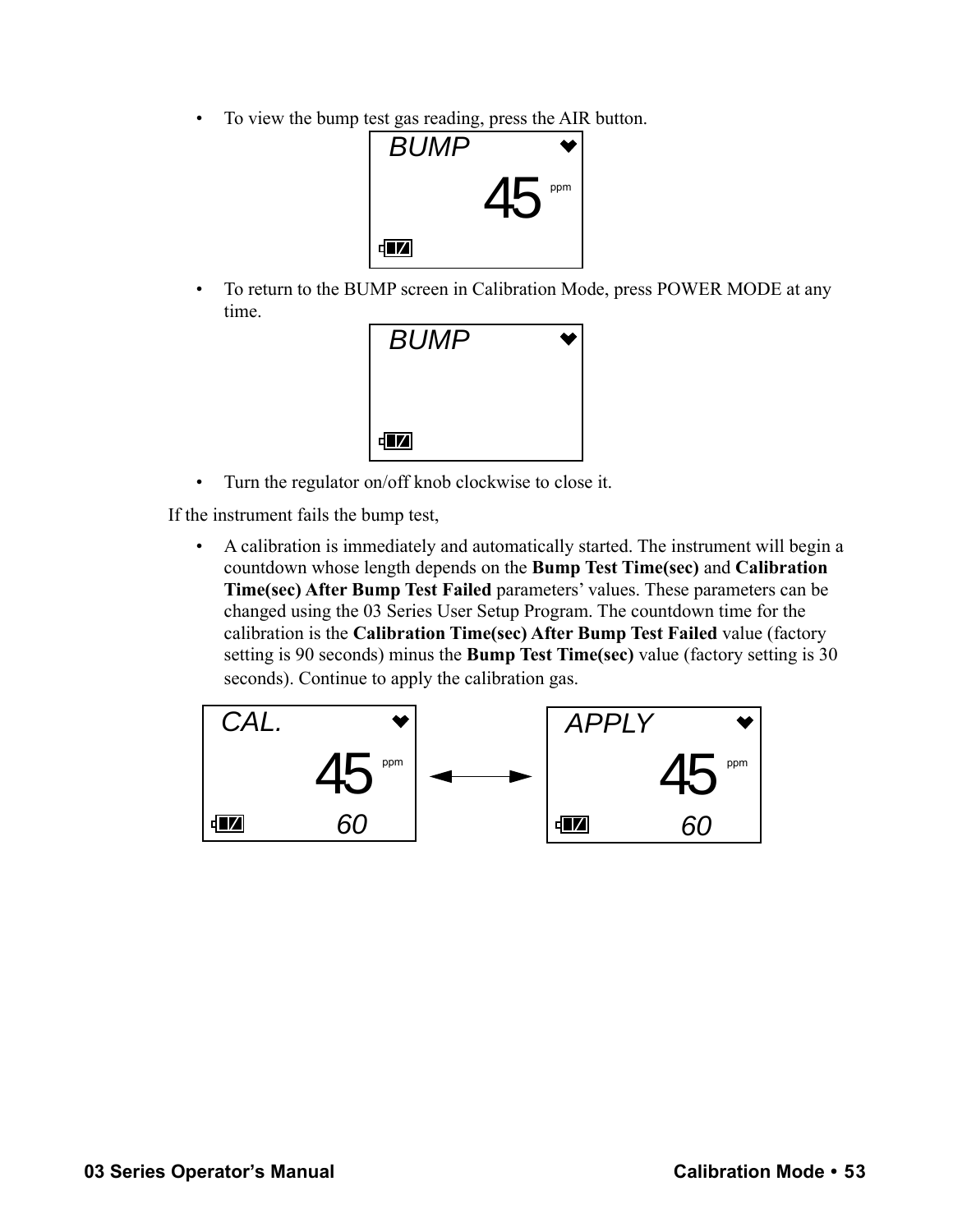• At the end of the calibration, the instrument displays the results from both the bump test and the calibration. The bump test's result is the first letter and the calibration's result is the second letter. An "F" represents a failed test and a "P" represents a passed test.



• To view the bump test gas readings, press the AIR button.



• To view the calibration gas reading, press the AIR button again.



• To return to the BUMP screen in Calibration Mode, press POWER MODE at any time.



- Turn the regulator on/off knob clockwise to close it.
- 10. Remove the calibration adapter from the instrument.
- 11. Remove the regulator from the calibration gas cylinder.
- 12. Leave the regulator connected to the calibration adapter for convenience.
- 13. Store the components of the calibration kit in a safe and convenient place.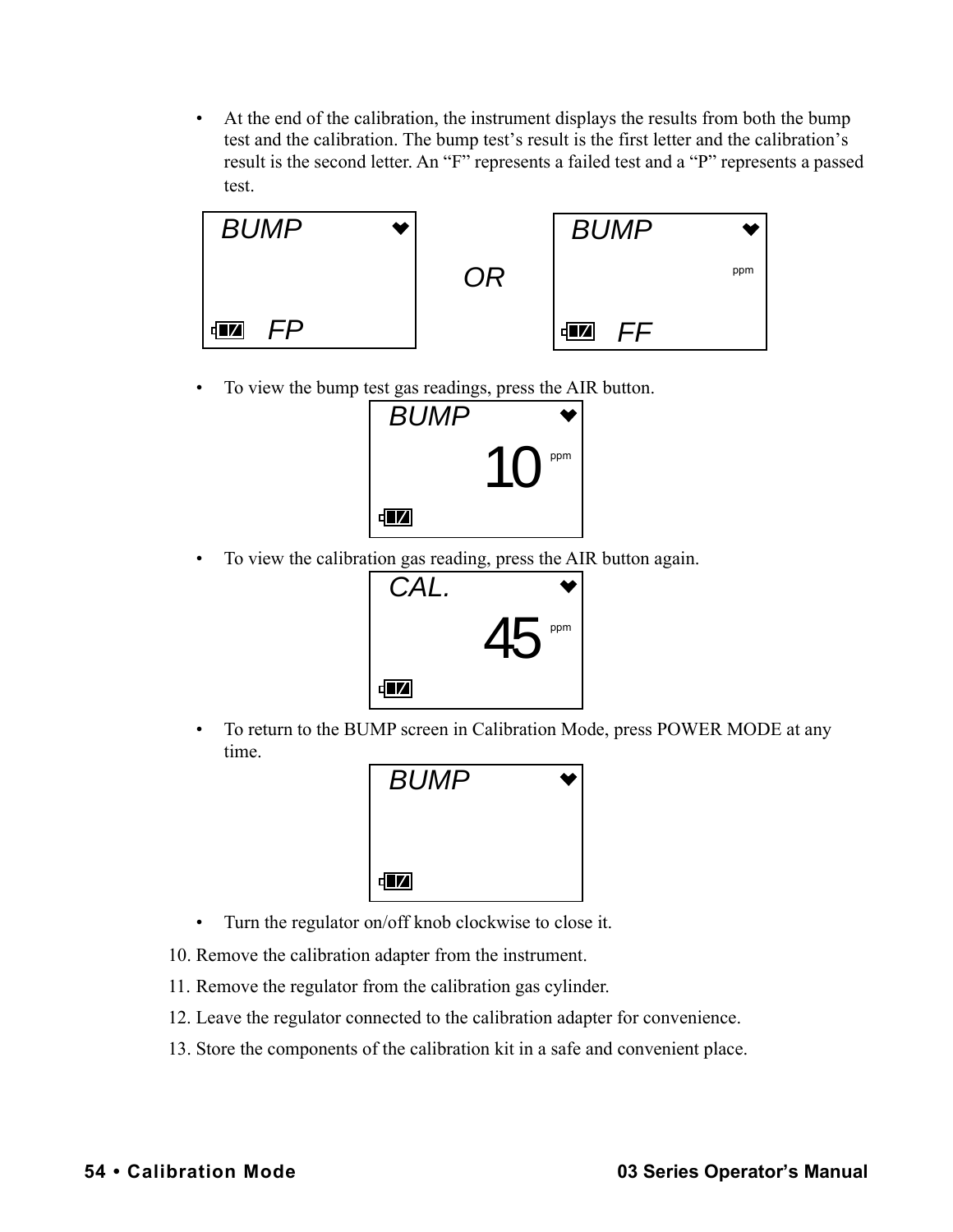# **Viewing the Instrument's Firmware Version**

The ROM screen shows the firmware version that is loaded in the instrument and the firmware checksum.

1. At the ROM screen, press and release the POWER MODE button.



2. After a few seconds, the following screen will be displayed. The top line is the firmware version (30010 in this example) and the bottom line is the firmware checksum (C1AC in this example).



3. Press and release the POWER MODE button to return to the ROM screen.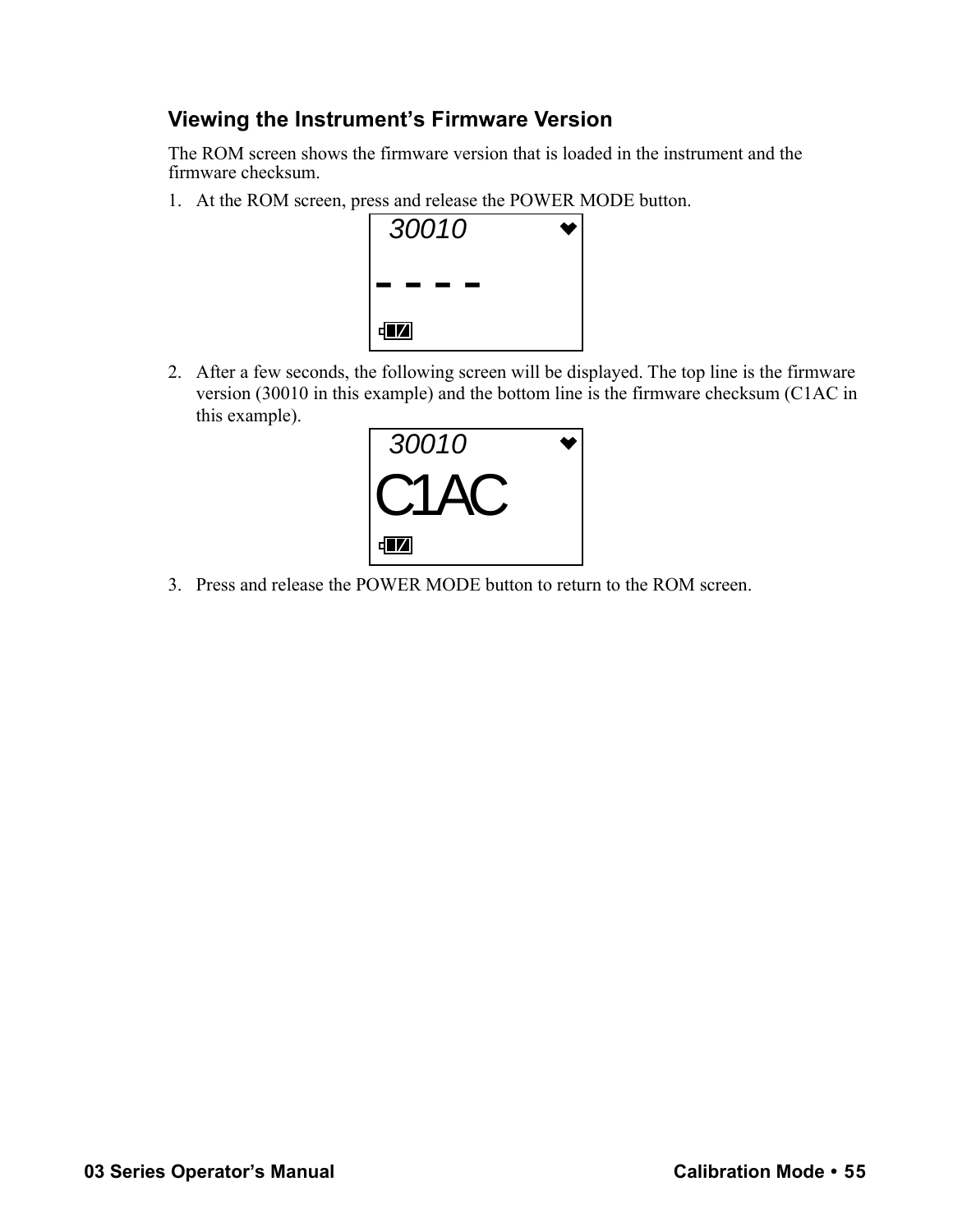# **Setup Mode**

This section describes the 03 Series in Setup Mode. Setup Mode has the same menu items as Calibration Mode with the addition of the ALM--P menu item which allows you to set the alarm points and the

PASS--W menu item which allows you to turn the password feature on or off and set the password. The common menu items are included in Setup Mode as a convenience to avoid turning off the unit and entering Calibration Mode if you are updating alarm points and also want to use one of the other menu items. In Setup Mode, you can move through a menu of screens to do the following:

- Set the date and time (same as in Calibration Mode)
- Perform a fresh air adjustment (same as in Calibration Mode)
- Perform an automatic span adjustment (same as in Calibration Mode)
- Perform a manual span adjustment (same as in Calibration Mode)
- Set the alarm points
- Set the Bump Test Limit Check setting
- Turn the password feature on or off and define the password

**NOTE:** You can set the 03 Series to alert you during the startup sequence when calibration or bump testing is due with the 03 Series User Setup Program. See the 03 Series User Setup Program Operator's Manual for information on setting the **Cal. Limit Display** and **Bump Test Limit Display** parameter.

The description of the menu items that are common to Calibration Mode and Setup Mode will refer you to the appropriate pages in the Calibration Mode section.

# **Using Setup Mode**

#### *WARNING: The 03 Series is not in operation as a gas detector while in Setup Mode. Although it will respond to gas in parts of AIR CAL, A--CAL, and M--CAL, there are no gas alarm indications.*

- 1. Take the 03 Series to a non-hazardous area and turn it off if it is on.
- 2. Press and hold the AIR button, then press and hold the POWER MODE button. You will hear a beep after one second. Continue to hold both the AIR and the POWER MODE buttons.
- 3. After three seconds you will hear a second beep. Release both buttons when you hear the second beep.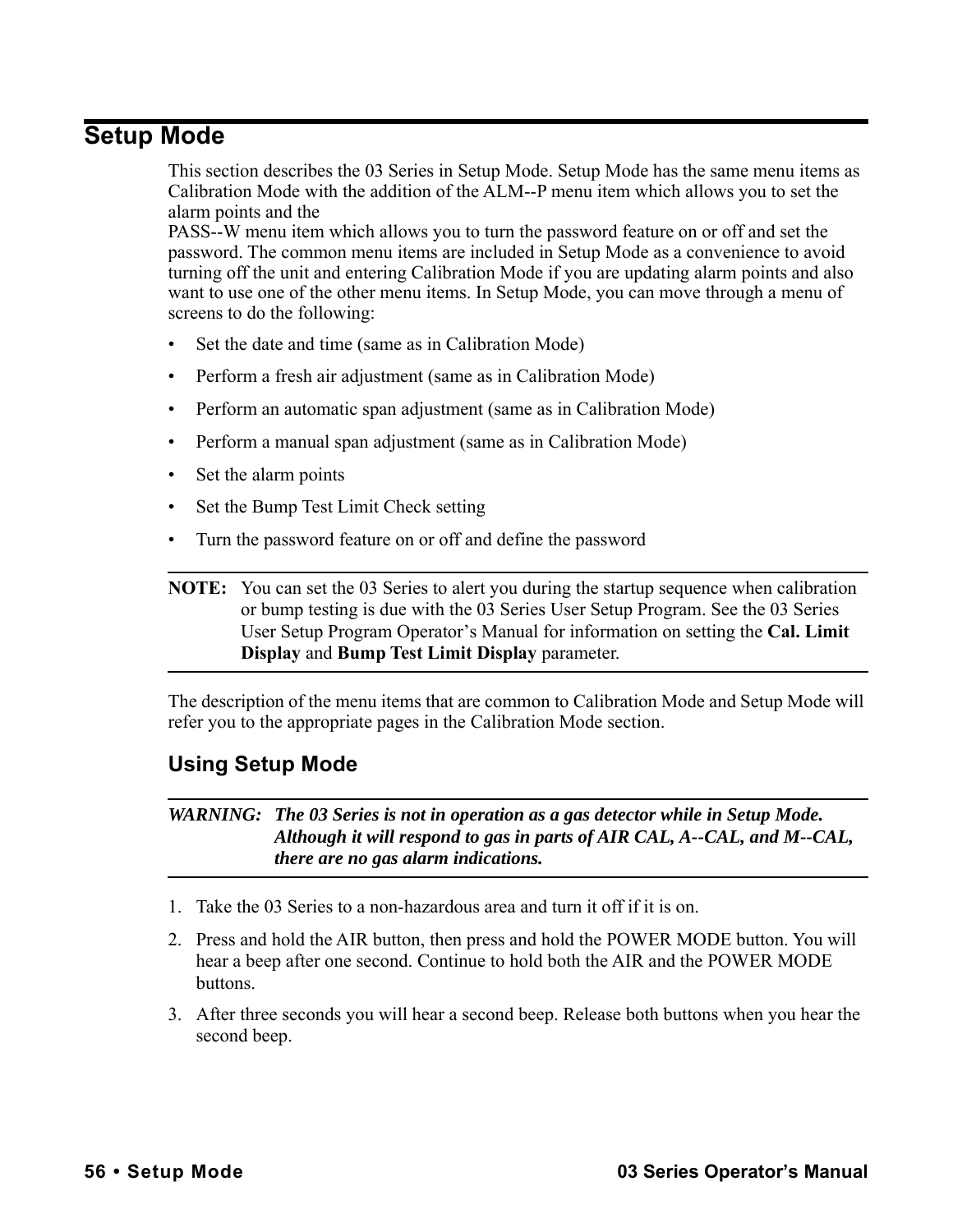4. If the PASS--W menu item is set to *On*, the following screen will appear with the first digit flashing prompting you to enter the password.

| PASS--W   |  |
|-----------|--|
| 10000     |  |
| <b>TZ</b> |  |

- Use the AIR button to scroll through the numbers 0-9 until you arrive at the desired value, then press and release the POWER MODE button to accept the value.
- Repeat the above procedure for each digit.
- When you have set and accepted the last digit of the password, the first menu item in Setup Mode will appear, the DATE Screen.



• If you entered the incorrect password, an error screen will appear. You must use the POWER MODE button to turn the unit off and try again if you wish to enter Setup Mode or turn on the unit and proceed to Measuring Mode.

**NOTE:** If you have forgotten your password, contact RKI Instruments, Inc.

5. If the PASS--W menu item is set to *OFF*, the DATE Screen is displayed.



- 6. Use the AIR button to move forward through Setup Mode. When you get to the last menu item, the START menu item, continuing will take you to the beginning of the menu.
- 7. When you arrive at the item you wish to enter, press and release the POWER MODE button to enter that item.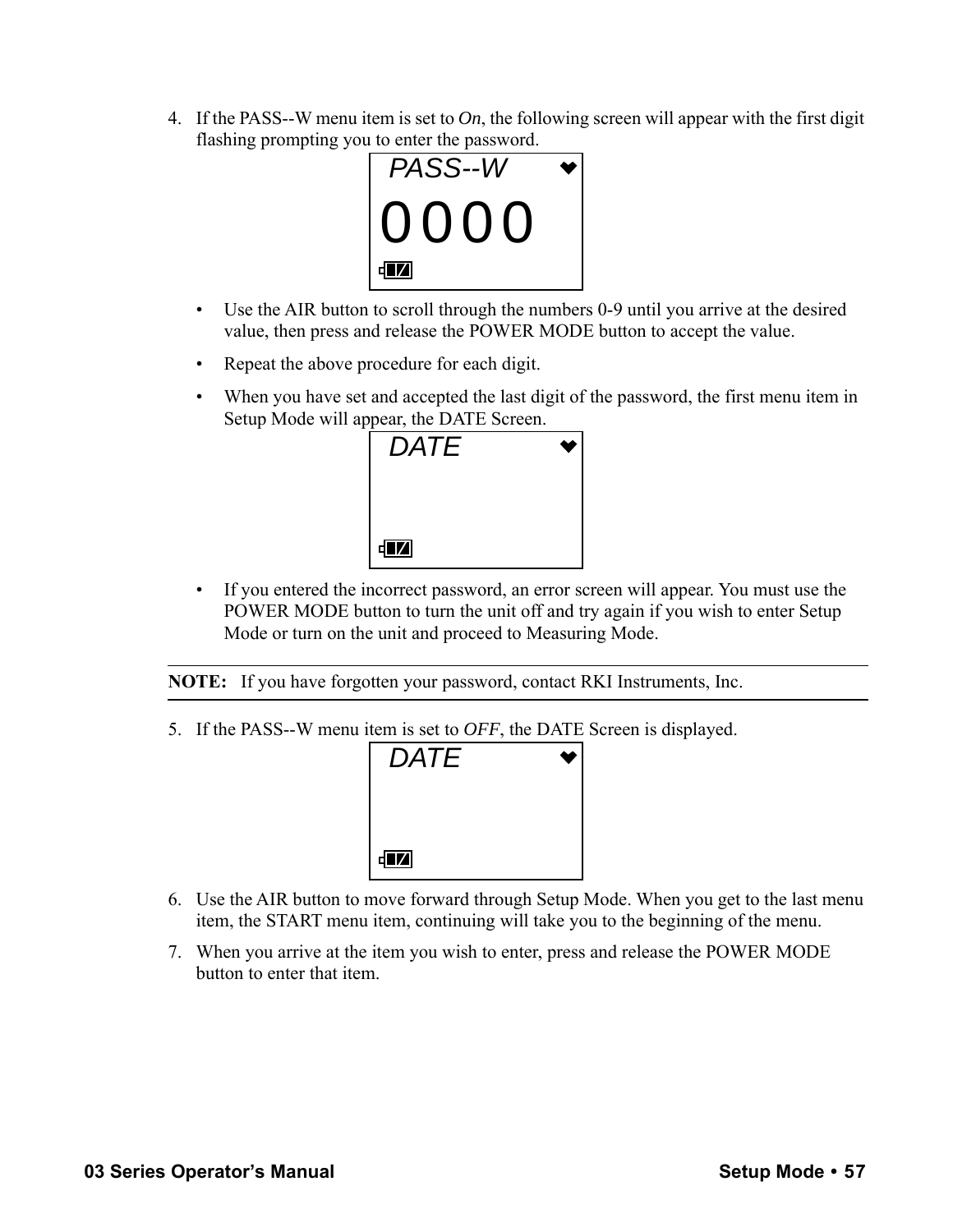- 8. When you need to adjust the numerical value of a parameter, increase it or decrease it, use the AIR button to change the value. When adjusting a numerical parameter value, it is possible to reverse the direction of adjustment. To switch from increasing to decreasing a value or decreasing to increasing a value, do the following:
	- with the parameter flashing on the screen, press and hold the AIR button
	- immediately press the POWER MODE button and then release both buttons
	- the direction of adjustment when you press the AIR button is now reversed
- 9. When you are done using the menu items in Calibration Mode, use the AIR button to scroll through the menu items to the START item.



10. At the START screen, press and release the POWER MODE button. The 03 Series will begin its start-up sequence.

The Setup Mode menu items are described below in the order in which they appear while moving through Setup Mode.

# **Setting the Date and Time in DATE**

See ["Setting the Date and Time" on page 35](#page-34-1) for instructions to set the date and time.

### **Performing a Fresh Air Adjustment in AIR**

See ["Performing a Fresh Air Adjustment" on page 35](#page-34-0) for instructions to perform a fresh air adjustment.

#### **Performing a Span Adjustment (Zero Adjustment for OX-03) in A-- CAL**

See ["Performing an Automatic Span Adjustment \(Zero Adjustment for OX-03\) in A--CAL"](#page-35-0)  [on page 36](#page-35-0) for instructions to perform a span adjustment in A--CAL.

#### **Performing a Span Adjustment (Zero Adjustment for OX-03) in E-- CAL**

See ["Performing an Easy Span Adjustment \(Zero Adjustment for OX-03\) in E--CAL" on](#page-40-0)  [page 41](#page-40-0) for instructions to perform a span adjustment in E--CAL.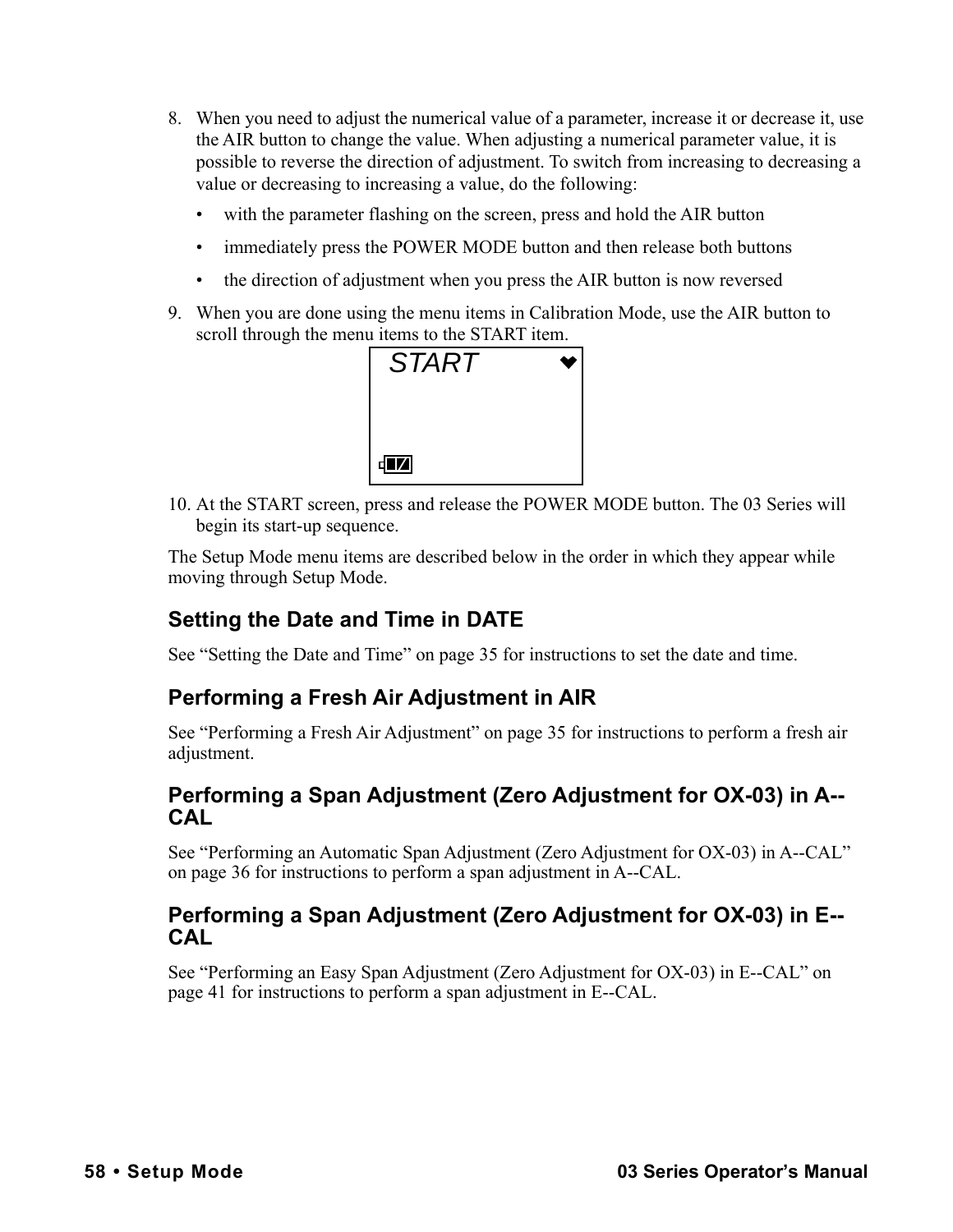# **Performing a Span Adjustment (Zero Adjustment for OX-03) in M-- CAL**

See ["Performing a Manual Span Adjustment \(Zero Adjustment for OX-03\) in M--CAL" on](#page-45-0)  [page 46](#page-45-0) for instructions to perform a span adjustment in M--CAL.

# **Setting the Alarm Points**

Entering the ALM--P menu item allows you to set the alarm points.



Table 5 below lists the factory set alarm points for each type of 03 Series.

**Table 5: Factory Set Alarm Points**

| <b>Channel</b> | Warning             | <b>Alarm</b> | <b>STEL</b> | TWA    |
|----------------|---------------------|--------------|-------------|--------|
| O <sub>2</sub> | 19.5%<br>Decreasing | 23.5%        | n/a         | n/a    |
| CO             | 25 ppm              | 50 ppm       | $200$ ppm   | 25 ppm |
| $H_2S$         | 5 ppm               | $30$ ppm     | 5 ppm       | l ppm  |

All of the alarms are increasing alarms, meaning the alarm condition actuates when the gas level increases above the alarm point, except for the  $O_2$  Warning alarm. The  $O_2$  Warning alarm is a decreasing alarm. The  $O<sub>2</sub>$  Warning condition actuates when the oxygen level decreases below the alarm point.

The Warning setting cannot be adjusted higher than the Alarm setting.

1. At the ALM--P screen, press and release the POWER MODE button. The following screen will display and the Warning alarm point will be flashing.



2. Use the AIR button to adjust the Warning setpoint to the desired value.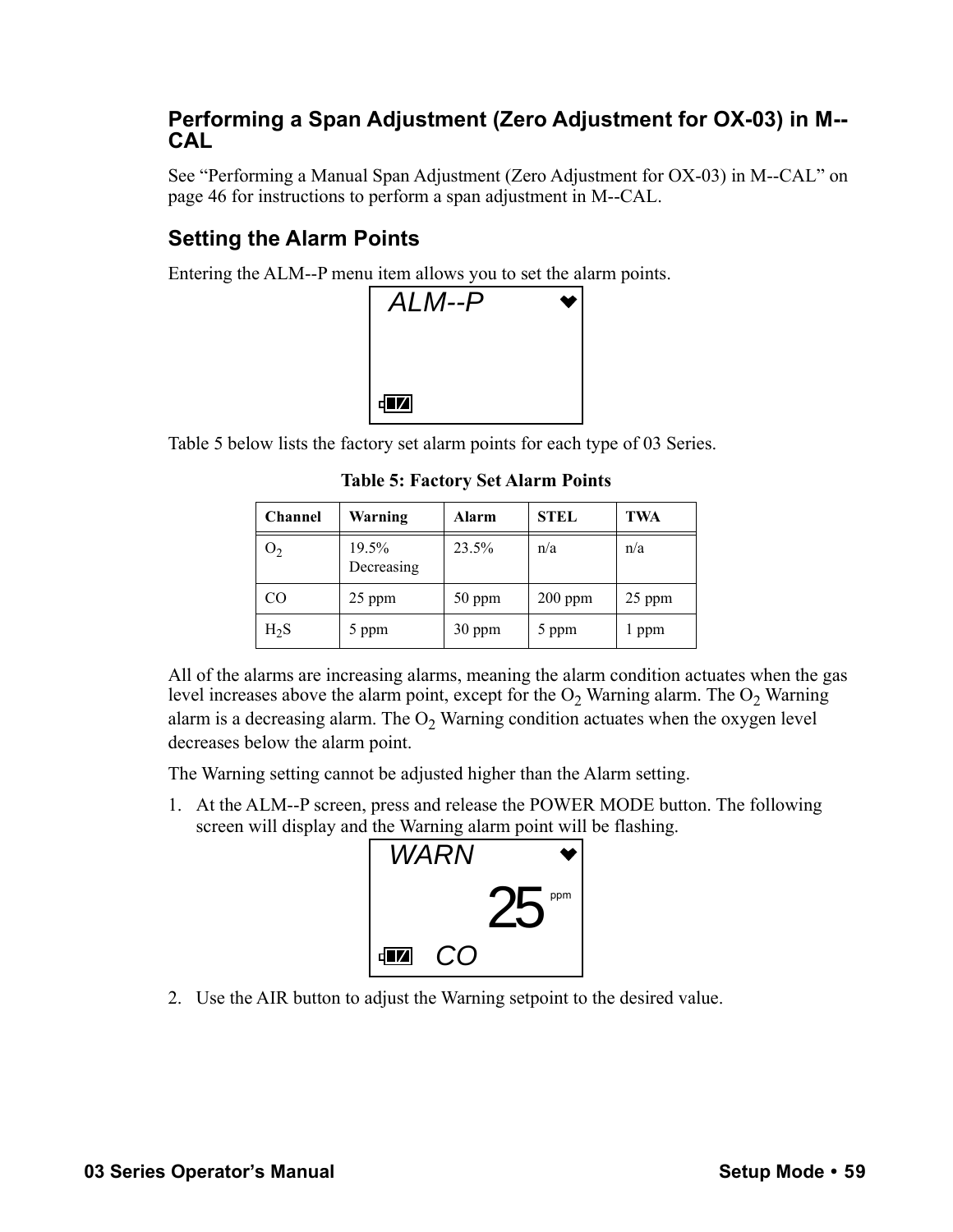3. Press and release the POWER MODE button to save the new Warning setpoint. A screen with the Alarm setpoint flashing is displayed.



- 4. Use the AIR button to adjust the Alarm setpoint to the desired value.
- 5. Press and release the POWER MODE button to save the new Alarm setpoint.

**NOTE:** The following steps apply only to CO-03 and HS-03 instruments. Users with OX-03 instruments can skip to [Step 11.](#page-59-0)

6. A screen with the STEL setpoint flashing is displayed.



- 7. Use the AIR button to adjust the STEL setpoint to the desired value.
- 8. Press and release the POWER MODE button to save the new STEL setpoint. A screen with the TWA setpoint flashing is displayed.



- 9. Use the AIR button to adjust the TWA setpoint to the desired value.
- 10. Press and release the POWER MODE button to save the new TWA setpoint.
- <span id="page-59-0"></span>11. The display will return to the following screen.

| $ALM-P$ |  |
|---------|--|
| dД      |  |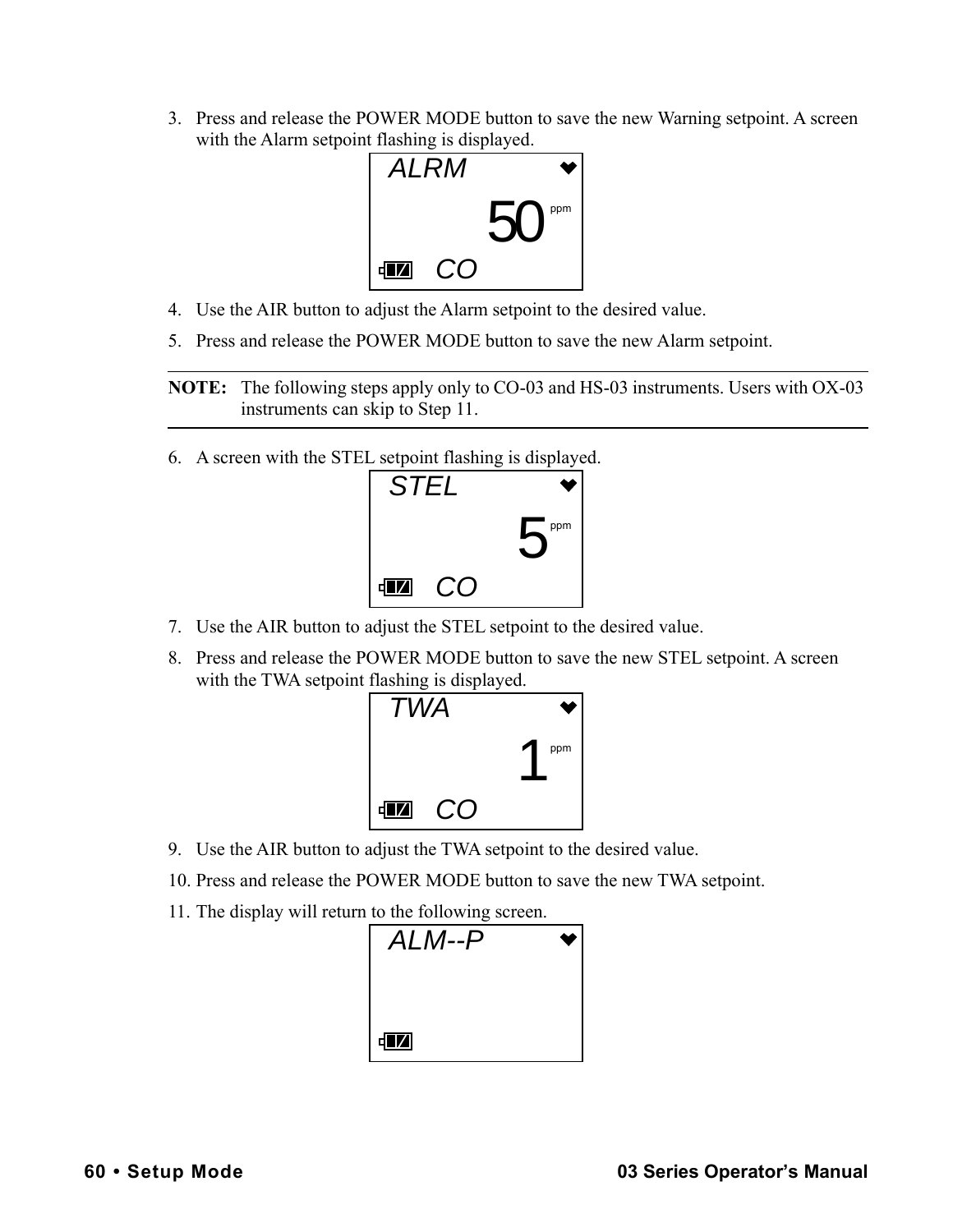# **Adjusting the Bump Test Limit Check Setting**

You can select how the instrument's warmup sequence will handle a bump test being due using the BP--CHK. menu item. This menu item will always appear in Setup Mode even if **Bump Test Function** and/or **Bump Limit Display** are set to *Off* in the 03 Series User Setup Program.



1. At the BP--CHK. screen, press and release the POWER MODE button. The following screen will display and the current setting will be displayed.



2. Use the AIR button to scroll through the options. CONF is the factory setting.

**Table 6: Bump Test Limit Check Options**

| <b>Operation Selection</b> | <b>Description</b>                                                                                                                                                                                        |
|----------------------------|-----------------------------------------------------------------------------------------------------------------------------------------------------------------------------------------------------------|
| <b>CANT</b>                | Instrument cannot be used until a successful bump test is performed.                                                                                                                                      |
| CONF (factory setting)     | The user must press and release the AIR button to acknowledge that<br>a bump test is due or press and release the POWER MODE button to<br>perform a bump test before continuing with the warmup sequence. |
| <b>NONE</b>                | The instrument screen indicates a bump test is due upon startup but<br>continues with the warmup sequence.                                                                                                |

3. When the desired operation is displayed, press and release the POWER MODE button to select it. The display will return to the BP--CHK. menu item.

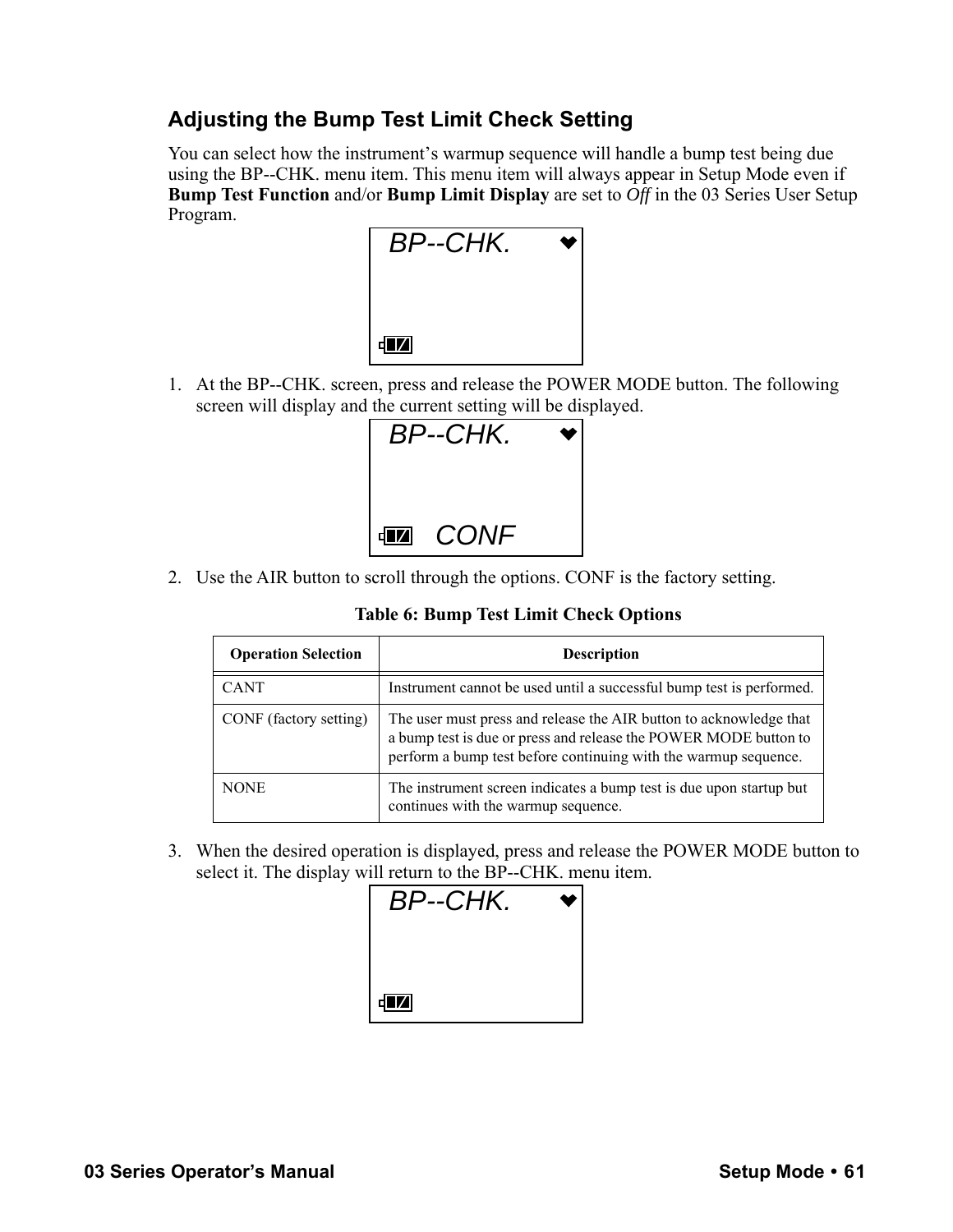# **Setting the Password**

You can password protect entry into the Setup Mode with the password feature. Entering the PASS--W menu item allows you to turn this feature on or off and enter a password if you turn it on.



The factory setting for the password feature is OFF.

1. At the PASSWORD screen, press and release the POWER MODE button. A screen will appear that shows the current password feature setting.



- 2. Press and release the AIR button to change the displayed setting. When the desired setting is displayed, press and release the POWER MODE button to save the setting.
- 3. If the password feature was set to *OFF*, the unit will exit the PASS--W menu item and return to the PASS--W screen.



With the password feature set to *OFF*, you will be able to enter Setup Mode without entering a password.

4. If the password feature was set to *On*, the following screen will appear with the first digit flashing prompting you to enter the password you want to use. The factory set password is 0300 but it can be changed.



5. Use the AIR button to scroll through the numbers 0 - 9.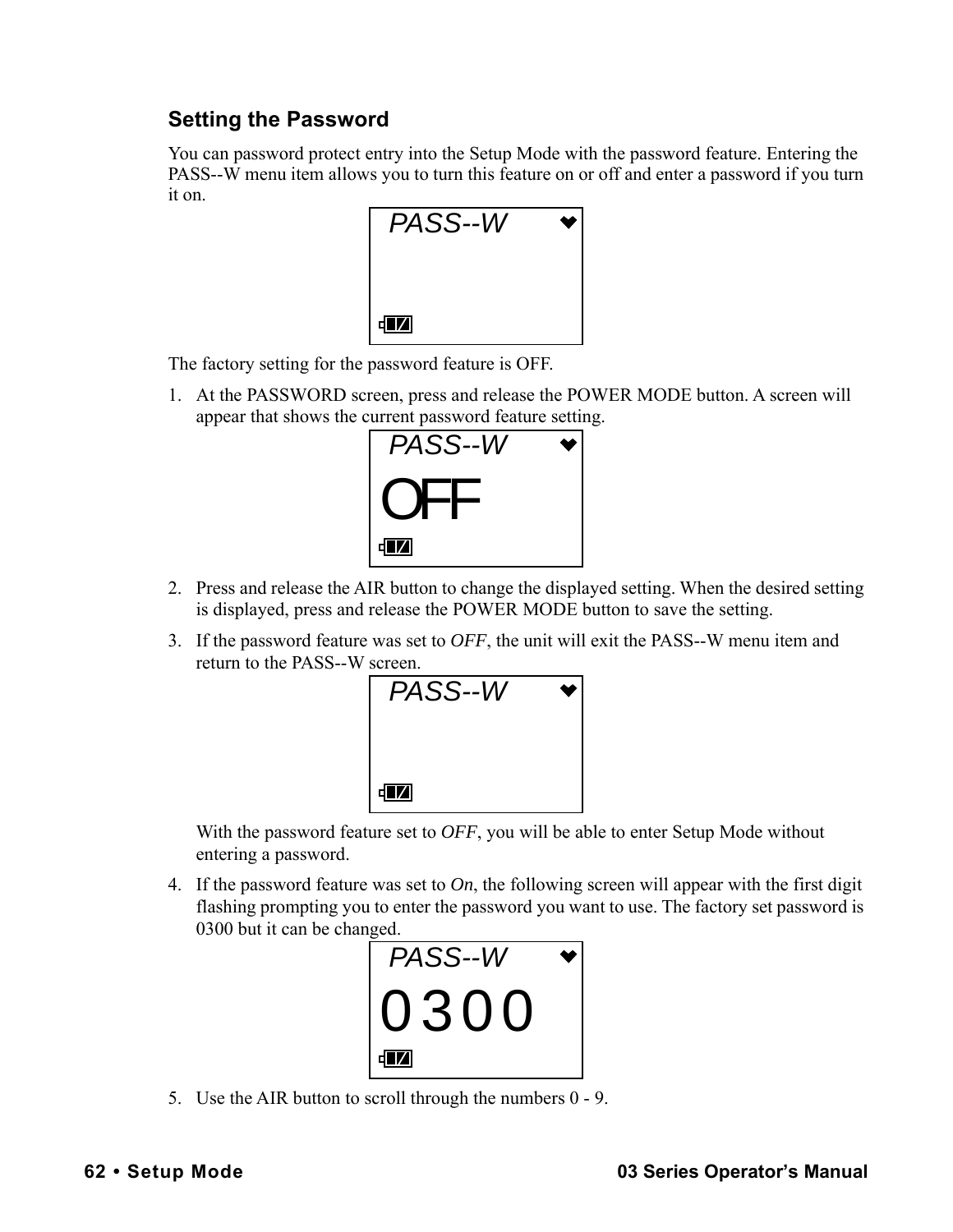- 6. When the desired number is displayed for the first digit, press and release the POWER MODE button to save the number.
- 7. The next digit will begin flashing.
- 8. Repeat Step 5 through Step 7 until you have set all four of the digits.
- 9. When you save the last digit, the unit will return to the PASSWORD screen.

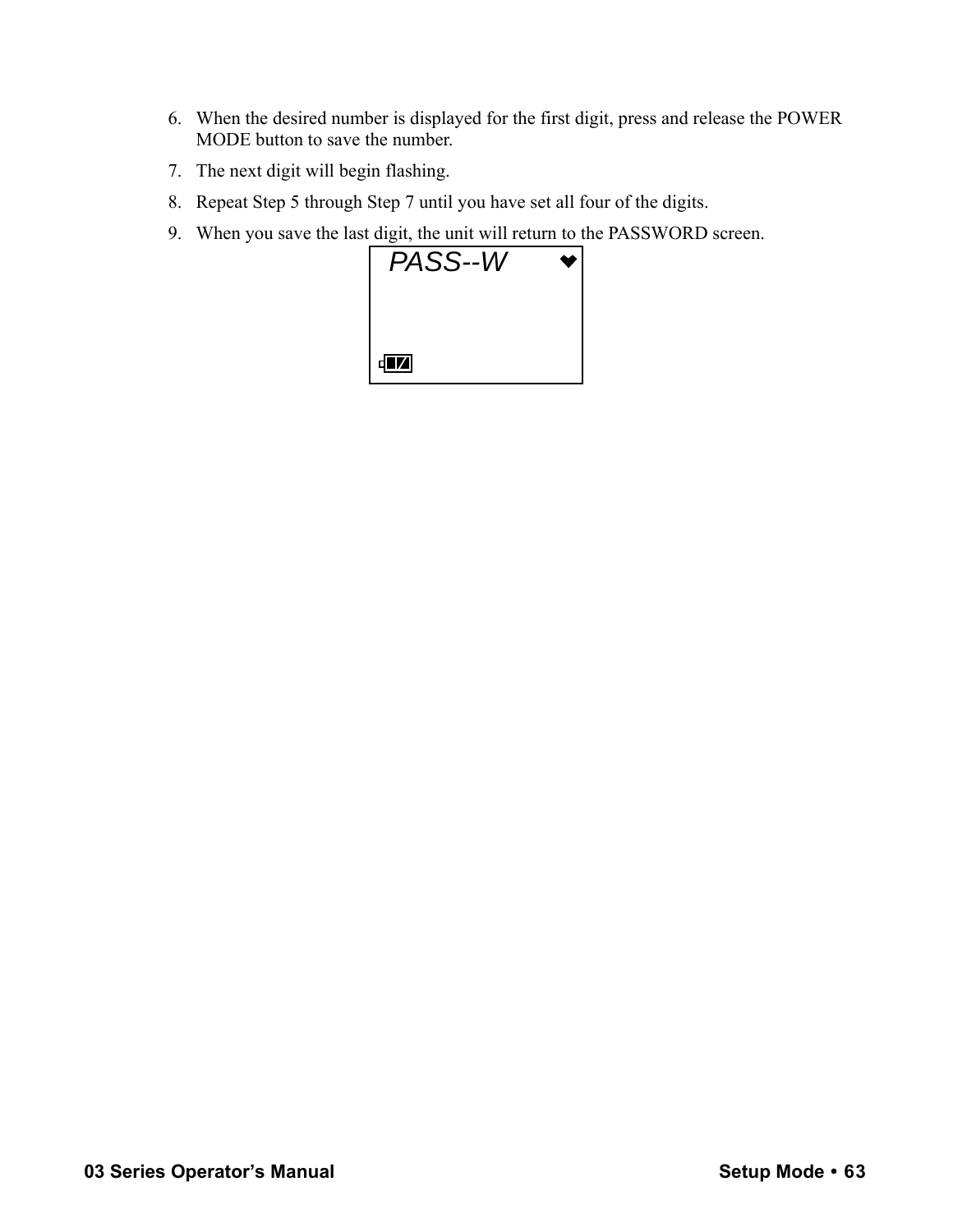# **Maintenance**

This section describes troubleshooting procedures for the 03 Series. It also describes how to change the 03 Series' batteries, replace the sensor, replace the sensor membrane, and replace the charcoal filter (CO-03 only).

*WARNING: RKI Instruments, Inc. recommends that service, calibration, and repair of RKI instruments be performed by personnel properly trained for this work. Replacing sensors and other parts with original equipment does not affect the intrinsic safety of the instrument but replacing sensors and other parts with substitution equipment may impair the intrinsic safety.*

*AVERTISSEMENT:RKI Instruments, Inc. recommande que le service, l'étalonnage et la réparation des instruments RKI être effectuées par du personnel qualifié pour ce travail. Remplacement des capteurs et des autres parties avec l'équipement d'origine ne affecte pas la sécurité intrinsèque de l'instrument, mais en remplaçant les capteurs et autres pièces avec des équipements de substitution peut compromettre la sécurité intrinsèque.*

# <span id="page-63-0"></span>**Troubleshooting**

The troubleshooting table describes error messages, symptoms, probable causes, and recommended actions for problems you may encounter with the 03 Series.

| <b>Symptoms</b>                                                                             | <b>Probable Causes</b>                                                                           | <b>Recommended Action</b>                                                                                                                                                                                                                |
|---------------------------------------------------------------------------------------------|--------------------------------------------------------------------------------------------------|------------------------------------------------------------------------------------------------------------------------------------------------------------------------------------------------------------------------------------------|
| The LCD is blank.                                                                           | The unit may have been<br>turned off.<br>The alkaline batteries may<br>٠<br>need to be replaced. | 1. To turn on the unit, press and hold<br>the POWER MODE button.<br>2. If the unit does not turn on, replace<br>the alkaline batteries.<br>3. If the difficulties continue, contact<br>RKI Instruments, Inc. for further<br>instruction. |
| The LCD shows<br>abnormally high readings<br>but other gas detection<br>instruments do not. | The unit may need to be.<br>٠<br>recalibrated.<br>The sensor may need<br>٠<br>replacement.       | 1. Recalibrate the unit.<br>2. Replace the sensor and calibrate the<br>unit.<br>3. If the difficulties continue, contact<br>RKI Instruments for further<br>instruction.                                                                  |
| No or low response to a<br>known concentration of<br>gas.                                   | The unit may need to be.<br>٠<br>recalibrated.<br>The sensor may need<br>٠<br>replacement.       | 1. Recalibrate the unit.<br>2. Replace the sensor and calibrate the<br>unit.<br>3. If the difficulties continue, contact<br>RKI Instruments for further<br>instruction.                                                                  |

**Table 7: Troubleshooting the 03 Series**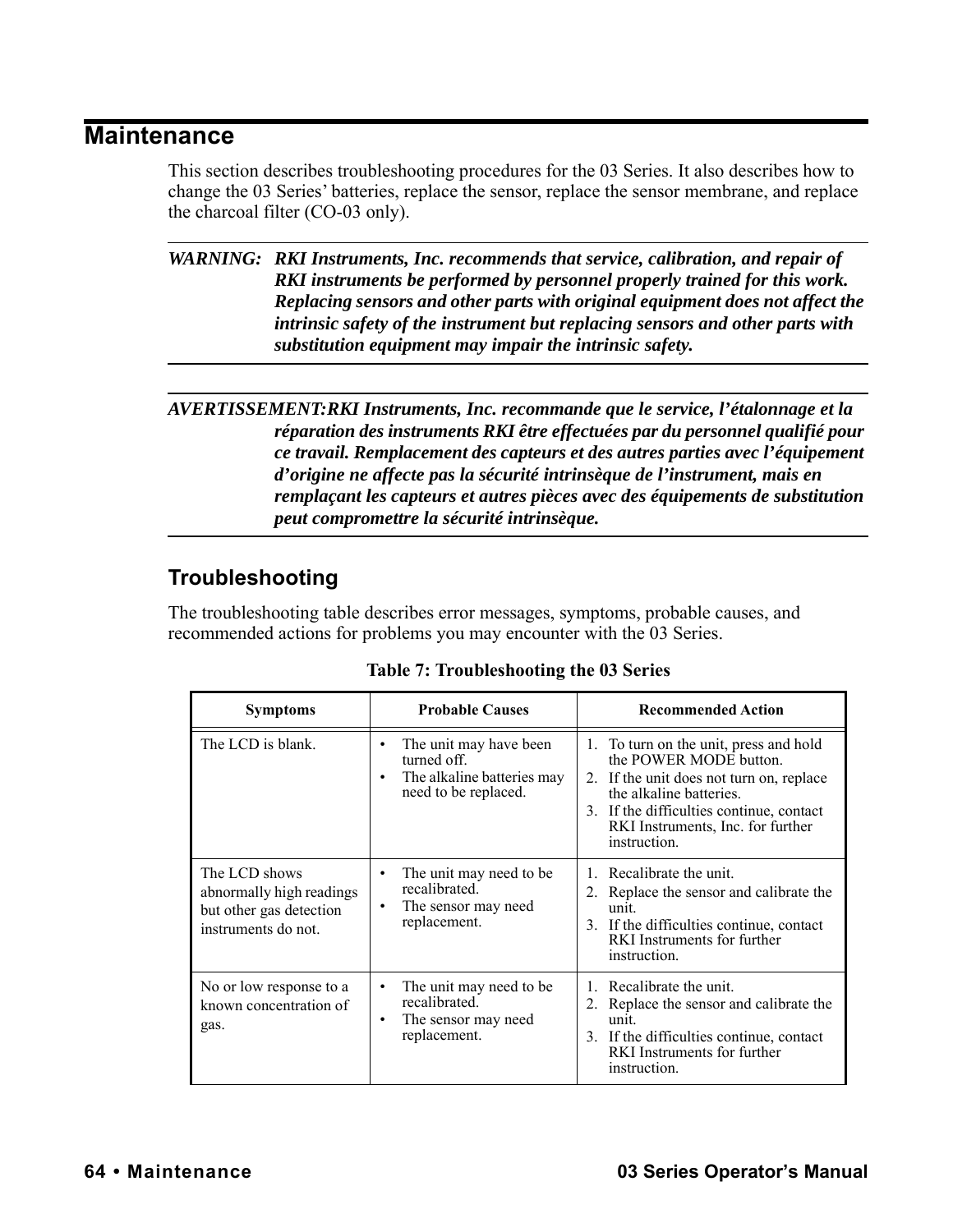| <b>Symptoms</b>                            | <b>Probable Causes</b>                                                                                                                                                                                                                                                                      | <b>Recommended Action</b>                                                                                                                                                                                                                                                                                                                                                                                                   |
|--------------------------------------------|---------------------------------------------------------------------------------------------------------------------------------------------------------------------------------------------------------------------------------------------------------------------------------------------|-----------------------------------------------------------------------------------------------------------------------------------------------------------------------------------------------------------------------------------------------------------------------------------------------------------------------------------------------------------------------------------------------------------------------------|
| "FAIL" displays during<br>span adjustment. | The calibration value may<br>٠<br>not match the cylinder gas<br>concentration.<br>The sample gas is not<br>٠<br>reaching the sensor<br>because of a bad<br>connection.<br>The calibration cylinder<br>٠<br>may be out of gas or is<br>outdated.<br>The sensor may need<br>٠<br>replacement. | 1. Check all calibration tubing for<br>leaks or for any bad connections.<br>2. Make sure the 03 Series has been<br>properly set up for calibration.<br>Verify that the calibration cylinder<br>3.<br>contains an adequate supply of fresh<br>test sample.<br>If the fail condition continues,<br>4.<br>replace the sensor.<br>5. If the difficulties continue, contact<br>RKI Instruments, Inc. for further<br>instruction. |
| "SYSTEM FAIL" is<br>displayed on the LCD   | A microprocessor failure<br>٠<br>has occurred.                                                                                                                                                                                                                                              | Turn off the unit and turn it on<br>again.<br>2. If difficulties continue, contact RKI<br>Instruments, Inc.                                                                                                                                                                                                                                                                                                                 |

### **Replacing the Batteries**

*WARNING: To prevent ignition of a hazardous atmosphere, batteries must only be changed in an area known to be nonhazardous.*

#### *AVERTISSEMENT:Pour éviter l'inflammation d'une atmosphère dangereuse, les batteries doivent uniquement être modifiés ou facturés dans une zone connue comme non dangereuse.*

**NOTE:** Use Duracell MN2400 or PC2400 to maintain the CSA classification of the 03 Series. Use of other batteries will void the CSA classification and may void the warranty. Do not mix old/new or different types of batteries.

**NOTE:** Utiliser Duracell MN 2400 ou PC 2400 piles alcalines de maintenir la classification CSA de la 03 Series. L'utilisation d'autres piles annule la classification CSA et peut annuler la garantie. Ne mélangez pas les anciennes/nouvelles ou différents types de piles.

Replace the batteries when the battery icon indicates that the unit is in low battery warning. When in low battery warning, only one battery level indication bar is displayed in the battery icon on the LCD, and this icon will be flashing.

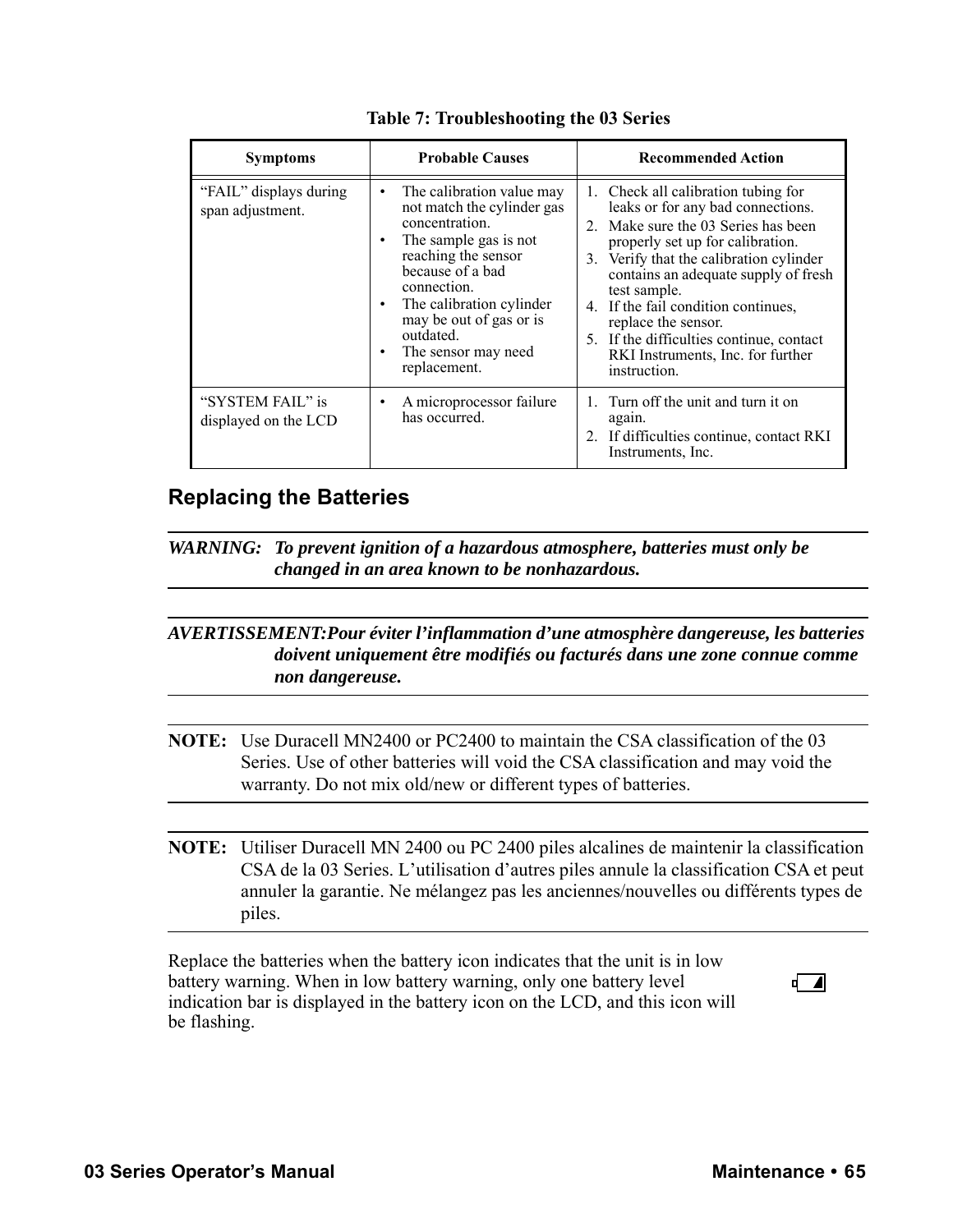#### *To Replace the Batteries*

- 1. Verify that the 03 Series is off.
- 2. Release the left side of the alligator clip or belt clip (if installed).



**Figure 13: Clip Release**

3. Rotate the captive battery cover screw counterclockwise to remove the battery cover.



**Figure 14: Removing the Battery Cover**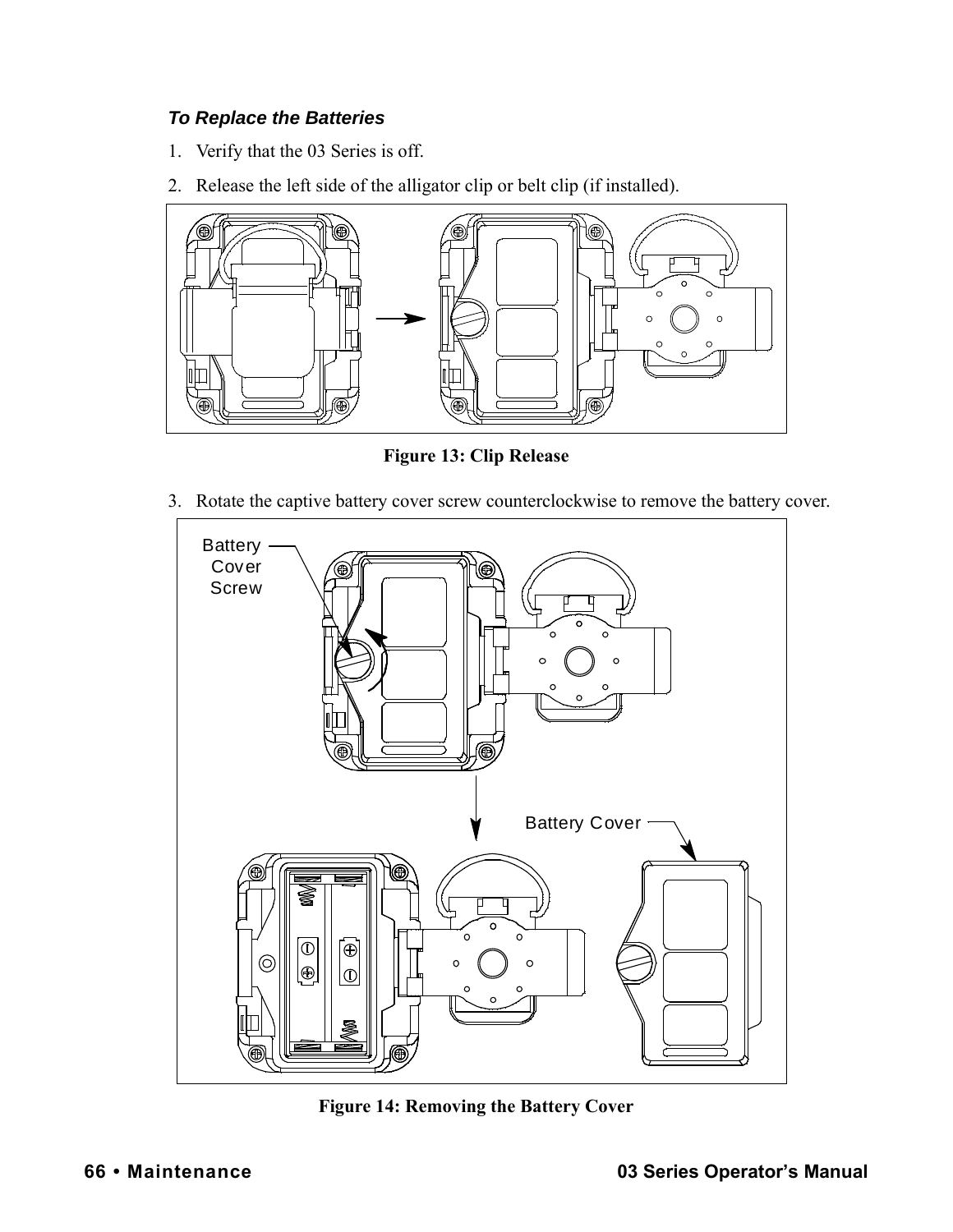4. Carefully remove the old alkaline batteries.

#### **NOTE:** To avoid having to reset the date and time, new batteries must be installed within 2 minutes.

- 5. Carefully install the new AAA alkaline batteries. Follow the battery diagram inside the battery compartment.
- 6. Reinstall the battery cover.
- 7. If the instrument has been without batteries for more than 2 minutes, the date and time are reset and need to be set again. When the new batteries are installed, the instrument will turn on automatically and will display the Date/Time Screen. Set the date and time as described in ["Setting the Date and Time" on page 35.](#page-34-1) Once the date and time have been set, the instrument will begin its warmup sequence. If you do not set the date and time within 30 seconds, the instrument will automatically begin its warmup sequence.

#### **Replacing the Sensor**

*WARNING: Replace the sensor in a non-hazardous environment.*

**NOTE:** An alligator or belt clip may be installed on the instrument but is not shown in the figures in this section.

- 1. Verify that the 03 Series is off.
- 2. Remove the rubber boot, if installed.
- <span id="page-66-0"></span>3. With a small Phillips screwdriver, carefully unscrew the four screws that attach the rear case to the front case.
- 4. Turn the instrument right side up. The screws are not captive and will fall out. Be sure not to lose them.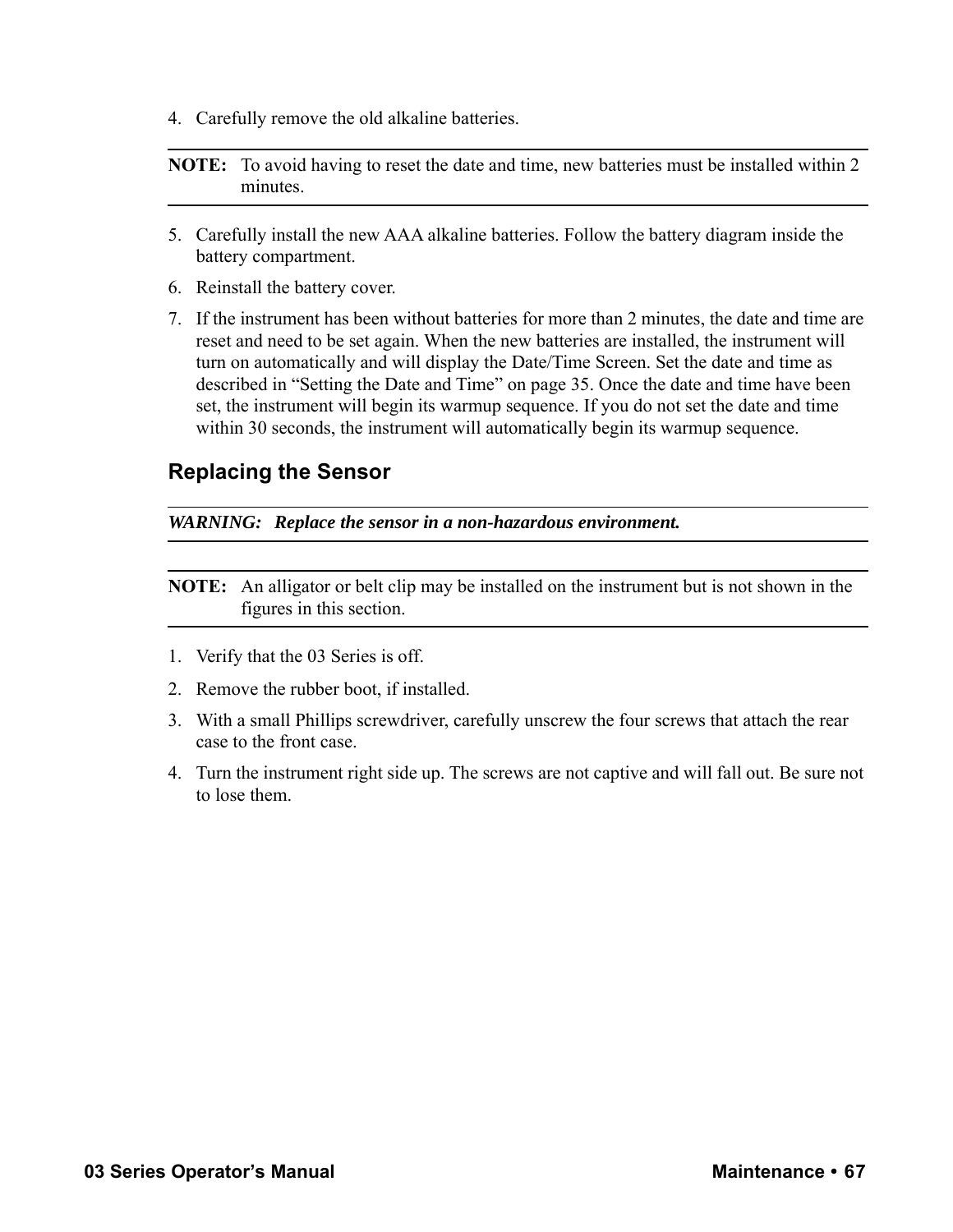5. Remove the front case from the rear case.



**Figure 15: Case Separation**

- 6. Carefully remove the old sensor from the sensor socket.
- 7. Carefully insert the replacement sensor in the socket. Make sure the sensor face with the colored ring is facing up and that the sensor is keyed correctly (HS-03 and CO-03 only).



**Figure 16: Replacing the Sensor**

*CAUTION: When replacing the sensor, verify that the sensor is properly aligned with its socket before inserting it into the socket. The CO and H<sub>2</sub>S sensors have alignment slots which match up with alignment tabs in the sockets. Forcing a sensor into its socket may damage the sensor or the socket.*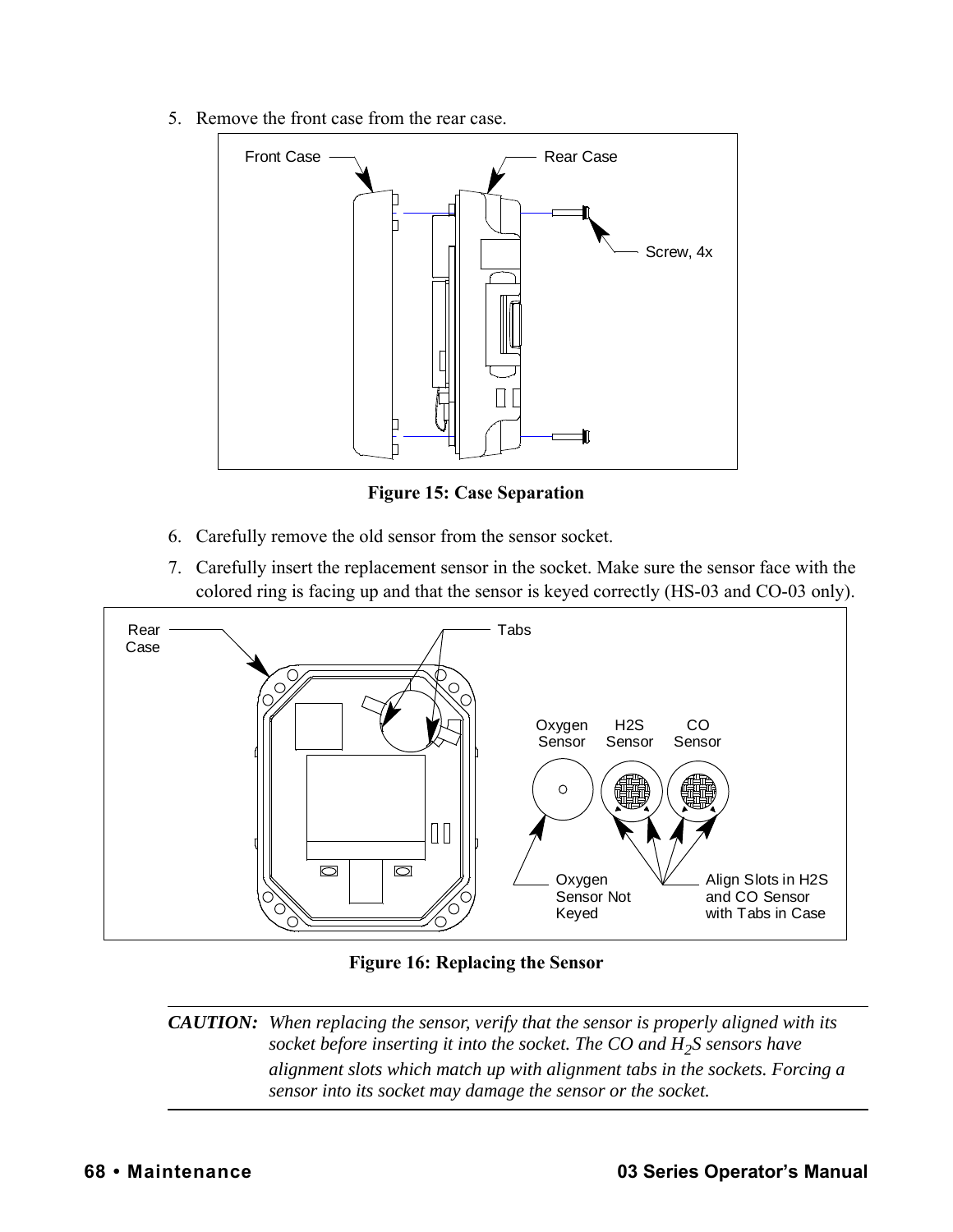- 8. Reinstall the front case to the rear case.
- 9. Screw in the 4 screws that were removed in [Step 3.](#page-66-0)
- 10. Reinstall the rubber boot if it is being used.
- 11. Calibrate the new sensor as described in ["Calibration Mode" on page 33.](#page-32-0)

# **Replacing the Sensor Membrane and Charcoal Filter**

*WARNING: Replace the sensor membrane and charcoal filter in a non-hazardous environment.*

**NOTE:** An alligator or belt clip may be installed on the instrument but is not shown in the figures in this section.

When replacing the sensor filters, it is recommended that you replace all filters at the same time.The HS-03 and OX-03 only have a sensor membrane. The CO-03 has a sensor membrane and a charcoal filter.

- 1. Verify that the 03 Series is off.
- 2. Remove the rubber boot, if installed.
- <span id="page-68-0"></span>3. With a small Phillips screwdriver, carefully unscrew the four screws that attach the rear case to the front case.
- 4. Turn the instrument right side up. The screws are not captive and will fall out. Be sure not to lose them.
- 5. Remove the front case from the rear case.



**Figure 17: Case Separation**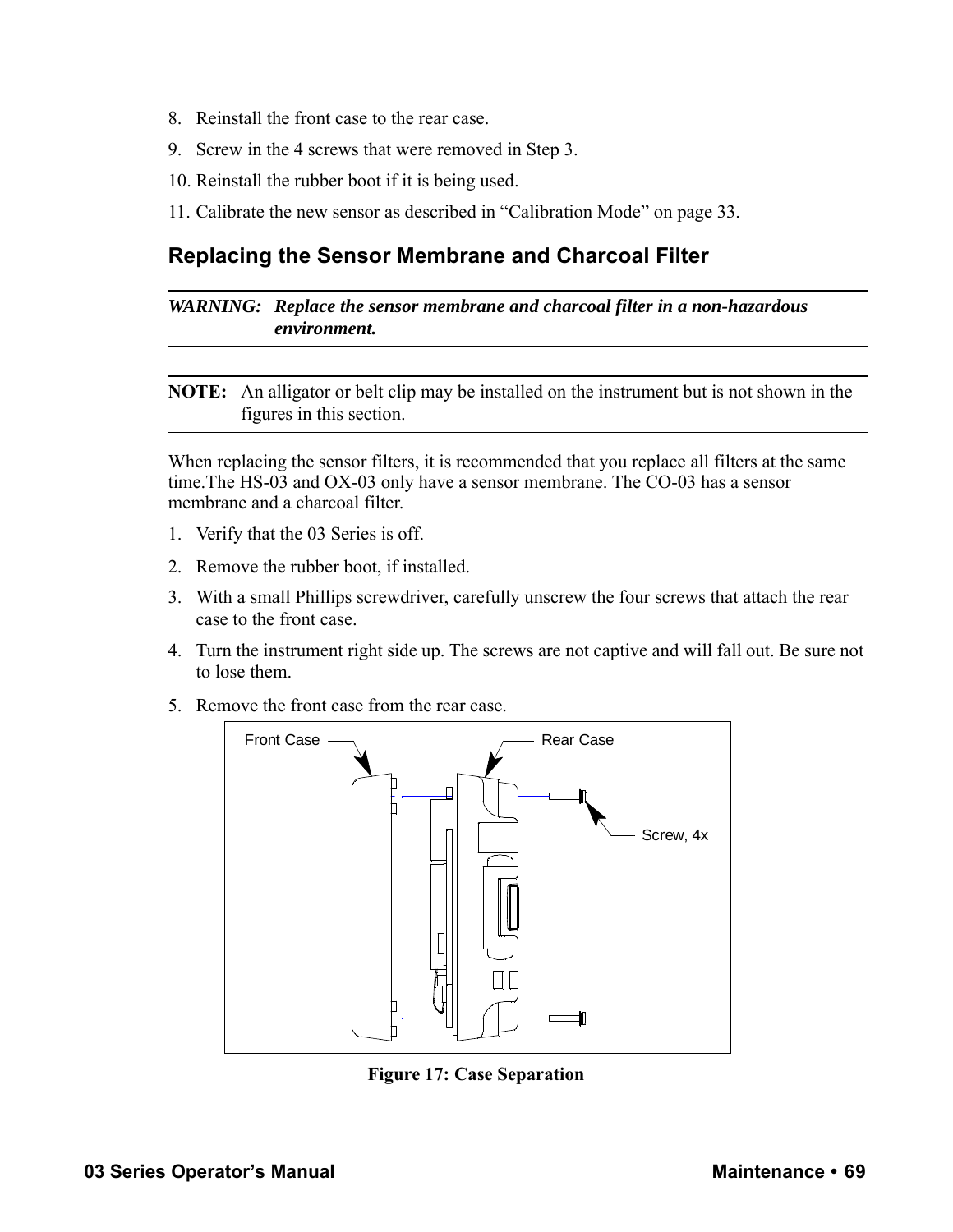6. Turn the front case upside down so that the sensor gasket is visible.



**Figure 18: Replacing the Sensor Filters**

- 7. Carefully remove the sensor gasket. If you have a CO-03, the charcoal filter will be installed in the sensor gasket. The sensor membrane will be accessible once the sensor gasket has been removed. Carefully remove the sensor membrane.
- 8. If you have a CO-03, install a charcoal filter into the recess in the sensor gasket. There are tabs on either side of the recess that will hold the charcoal filter in place. For all models, insert a new sensor membrane in the sensor membrane recess.
- 9. Reinstall the sensor gasket with the flat side down.
- 10. Turn the front case right side up and carefully secure it to the rear case using the screws you removed in [Step 3.](#page-68-0)
- 11. Reinstall the rubber boot if it is being used.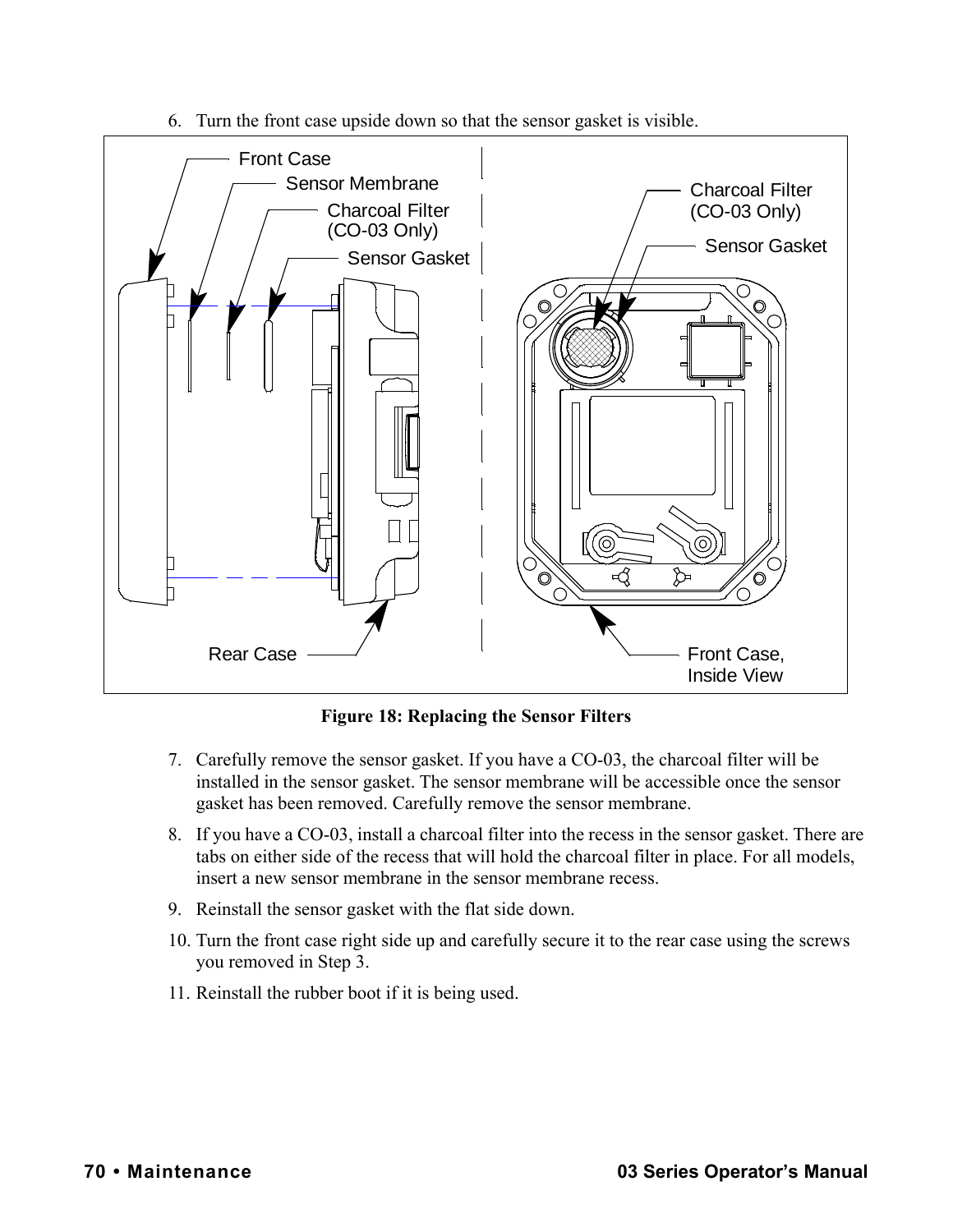# <span id="page-70-0"></span>**Parts List**

Table 6 lists replacement parts and accessories for the 03 Series.

#### **Table 8: Parts List**

| <b>Part Number</b> | <b>Description</b>                                                                                    |
|--------------------|-------------------------------------------------------------------------------------------------------|
| 06-1248RK          | Calibration kit tubing (specify length in feet)                                                       |
| 07-6031            | Gasket for battery cover                                                                              |
| 07-6032            | Gasket between front and rear case                                                                    |
| 07-6033            | Sensor gasket                                                                                         |
| 10-1105-01         | Screw, M2X 8mm pan head Phillips with washer, SUSXM7, for connecting<br>front and rear cases          |
| 13-0112RK          | Wrist strap                                                                                           |
| 13-0121            | Alligator clip                                                                                        |
| 13-0122            | Belt Clip                                                                                             |
| 13-0204RK          | Spring bars for alligator and belt clips                                                              |
| 13-1116            | Captive battery cover screw                                                                           |
| 20-0325            | Rubber boot                                                                                           |
| 33-0175            | Sensor membrane                                                                                       |
| 33-7106RK          | Filter disk, charcoal, 10 pack                                                                        |
| 47-5084RK          | USB/IrDA adapter module, Legasic, for use with all premier portables (without<br>USB cable)           |
| 47-5084RK-01       | USB/IrDA adapter assembly, Legasic, for use with all premier portables (with<br>module and USB cable) |
| 47-5085RK          | Cable, USB A to USB mini, 6 feet, for 47-5084RK USB/IrDA adapter module                               |
| 47-5093            | USB/IrDA adapter with cable and CD (not for use with Eagle 2)                                         |
| 49-1110RK          | AAA size alkaline battery                                                                             |
| 81-0064RK-01       | Calibration cylinder, 50 ppm CO in air, 34 liter steel                                                |
| 81-0064RK-03       | Calibration cylinder, 50 ppm CO in air, 103 liter                                                     |
| 81-0078RK-01       | Calibration cylinder, 100% nitrogen, 34 liter steel                                                   |
| 81-0078RK-03       | Calibration cylinder, 100% nitrogen, 103 liter                                                        |
| 81-0151RK-02       | Calibration cylinder, 25 ppm $H_2S$ in nitrogen, 58 liter                                             |
| 81-0151RK-04       | Calibration cylinder, 25 ppm $H_2S$ in nitrogen, 34 liter aluminum                                    |